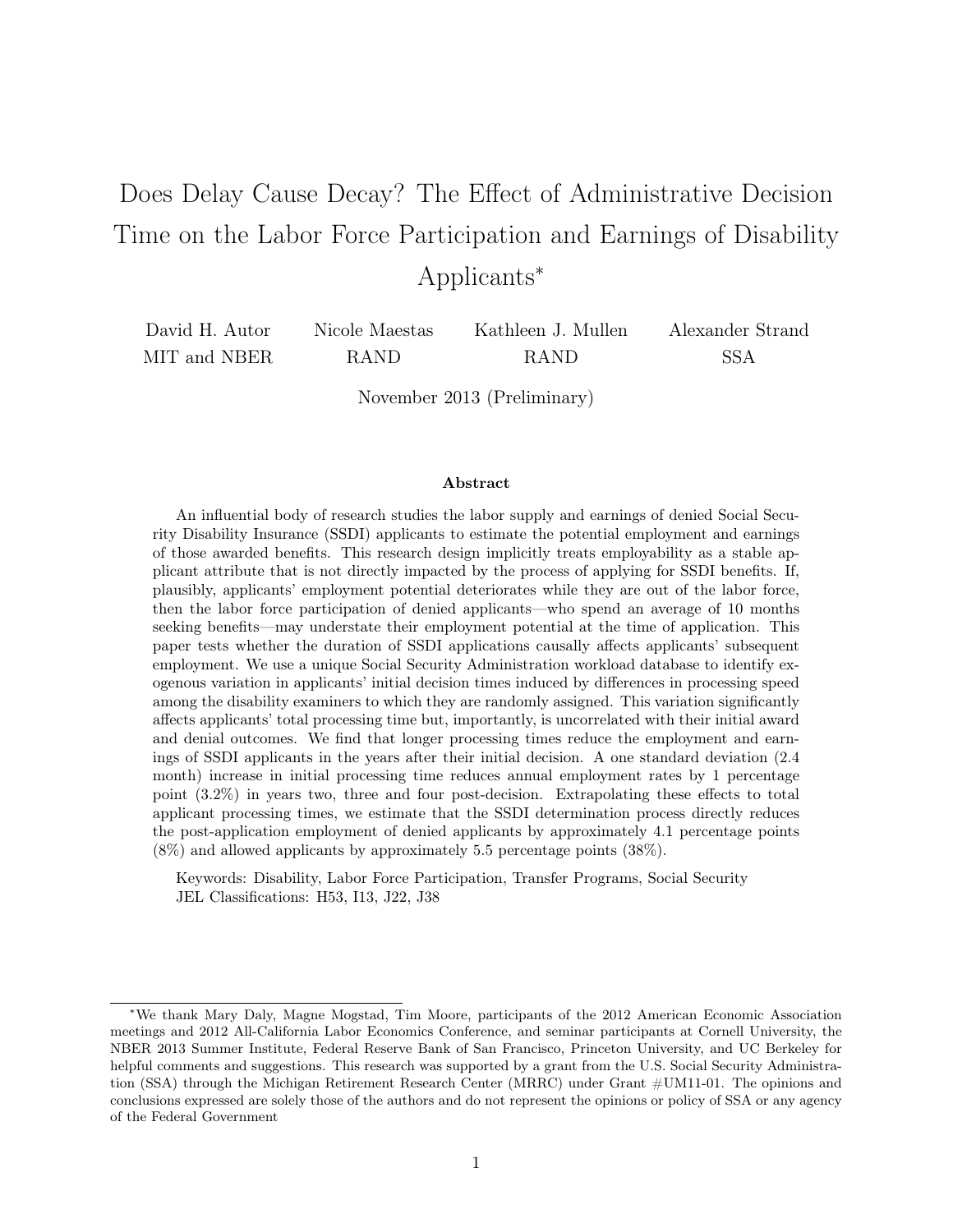#### Introduction

An influential body of research analyzes the causal effect of receipt of Social Security Disability Insurance benefits (SSDI) on employment and earnings by comparing the post-application labor force participation of those awarded benefits relative to those denied benefits.<sup>1</sup> Implicit in this analytic approach is the assumption that the SSDI determination process affects applicants' labor supply exclusively through a single causal channel—the allowance or denial decision. While this channel is undoubtedly of first-order importance, the SSDI determination process may affect labor supply through other channels as well. One such channel is inducement: unemployed workers and those with weak labor force attachment may potentially exit the labor force to apply for SSDI rather than seeking employment (Parsons 1980, Black, Daniel and Sanders 2002, Autor and Duggan 2003). A second channel, and the focus of this paper, is that the SSDI disability determination process may directly reduce applicants' subsequent employment and earnings potential by prolonging their time out of the labor force. If, as hypothesized by Parsons (1991), applicants' employment potential decays while they are non-participants in the the labor force, then the observed post-application labor supply of denied and allowed applicants may understate their employment potential at the time of SSDI application. Moreover, if either the rate of deterioration or average SSDI processing time differs between allowed and denied applicants, a comparison of their post-SSDI determination labor supply may not identify the pure effect of the SSDI award on employment outcomes.

From the time that an SSDI application is filed to the time a final determination is made, the applicant may not earn more than \$1,000 per month in paid employment, since this would exceed the Substantial Gainful Activity (SGA) threshold and result in a denial of benefits. The SSDI application process is typically lengthy, with several levels of determination and appeal. In our administrative sample of SSDI applicants, discussed below, the average time from SSDI application to final determination exceeds one year (14.2 months). Nearly half (46 percent) of SSDI applicants including those who are ultimately allowed as well as denied—challenge their initial determination and face processing times on average exceeding two years (26.5 months). Notably, because half of beneficiaries are allowed only after a lengthy appeal, those who are ultimately awarded benefits experience longer processing times on average than those who are ultimately denied (15.4 versus 11.6 months). Hence, both for those ultimately awarded and denied benefits, it is plausible that the substantial time spent out of the labor force while applying for benefits may have deleterious effects on skills, job readiness and employability. Due to the scale of the SSDI program, even modest deleterious effects of the SSDI application process on the subsequent labor force participation of applicants could have economically significant implications. More than 24 million Americans applied for SSDI benefits in the past ten years, with nearly 3 million applications filed in 2010 alone at the

<sup>&</sup>lt;sup>1</sup>Bound (1989) introduced the empirical approach of using the labor supply of denied SSDI applicants to form an upper bound on the potential labor supply of accepted applicants, an approach recently employed by von Wachter, Song, and Manchester (2011). Bound (1991) and Parsons (1991) debate the validity of this comparison. Several recent papers in this literature, including Chen and van der Klaauw (2005), Maestas, Mullen and Strand (2013), and French and Song (forthcoming) exploit plausibly exogenous variation in SSDI awards to estimate the causal effect of receiving SSDI benefits on labor supply.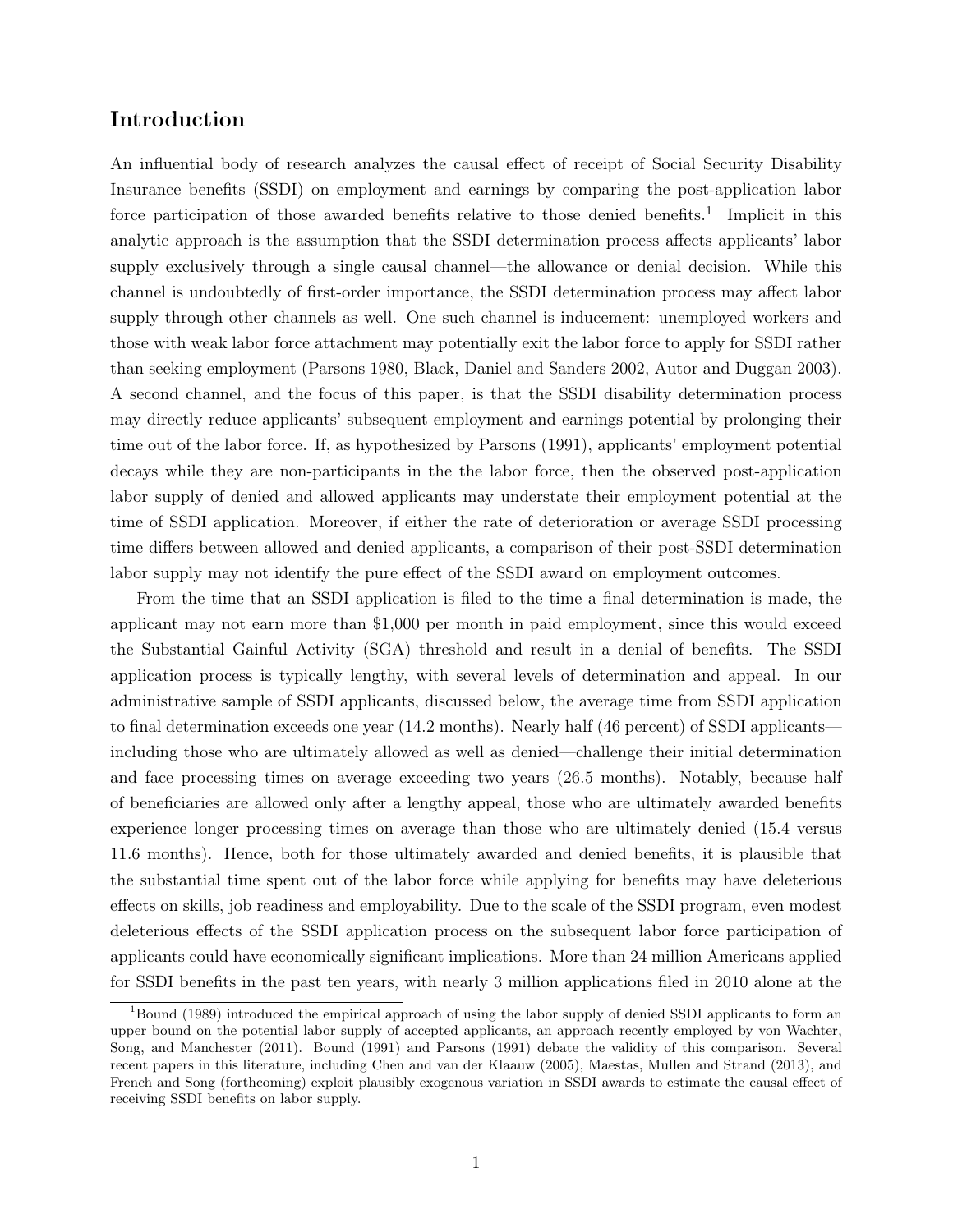height of the Great Recession.<sup>2</sup>

This paper presents the first causal evidence that longer SSDI application processing times decrease post-decision employment rates among SSDI applicants. We use a unique Social Security Administration (SSA) workload database containing the universe of SSDI applications in 2005 to identify exogenous variation in applicants' initial decision times induced by differences in processing speed among the disability examiners to which they are randomly assigned. The average examiner in our sample spends around 3 months reviewing a case prior to making an initial determination. Mean determination times differ significantly across examiners, however, with the 90/10 range in mean examiner time equal to 2.2 months. Notably, the characteristics of applicants assigned to each examiner and geographic variation in processing times explain less than a third of cross-examiner variation. The remaining variation is likely primarily attributable to productivity differentials among SSA employees.

Critical to our identification strategy, we show that this examiner-level variation in average processing times significantly affects applicants' total processing time but is uncorrelated with initial allowance decisions. In combination with the random assignment of applicants to examiners within a Disability Determination Service (DDS) office, these findings validate our use of examiner-specific mean processing times as an instrumental variable for the realized processing times of the cases to which they are assigned and determine to be disabled. That is, we test whether the duration of the initial level of the SSDI determination process affects the subsequent employment of applicants who were awarded benefits at the DDS level. The SSDI program allows new beneficiaries to "test" their ability to work by engaging in SGA without penalty during a combined (not necessarily consecutive) 12-month Trial Work Period (TWP) and Grace Period, which commence after a 5-month Waiting Period during which beneficiaries must refrain from working.<sup>3</sup> Benefit payments also commence at the end of the Waiting Period. Beneficiaries notified after the Waiting Period has elapsed may receive up to 19 months of back-dated benefits, but importantly they cannot go back in time to re-enter the labor market.

Exploiting examiner-level variation, we find that longer processing times significantly reduce the employment and earnings of *initially allowed* SSDI applicants in the years after their determination. Our main estimates indicate that a one-month increase in processing time reduces annual post-decision employment rates by 0.3 to 0.4 percentage points or 7.5 to 10 percent. This effect remains robustly significant into the sixth post-determination year, 2011 (the final year we observe). Importantly, the effect of additional processing time is concentrated entirely in the period beginning 5 months after the date of onset, defined by SSA as the date when the health impairment began to interfere with work or the date the individual stopped working, whichever is later. This is important because the TWP does not commence until beneficiaries have completed the 5-month Waiting Period, during which they must not perform SGA. Thus, beneficiaries notified during the Waiting

<sup>2</sup>Statistics available at http://www.ssa.gov/OACT/STATS/dibStat.html, accessed 6/3/2013.

<sup>&</sup>lt;sup>3</sup>Beneficiaries exhausting the TWP and Grace Period then enter a 3-year Extended Period of Eligibility (EPE) during which benefits are paid for months in which earnings are below SGA and not paid when earnings are above SGA. After the EPE, beneficiaries may no longer engage in SGA or their benefits will be suspended permanently; however, they are then eligible for Expedited Reinstatement (EXR) if they become unable to engage in SGA.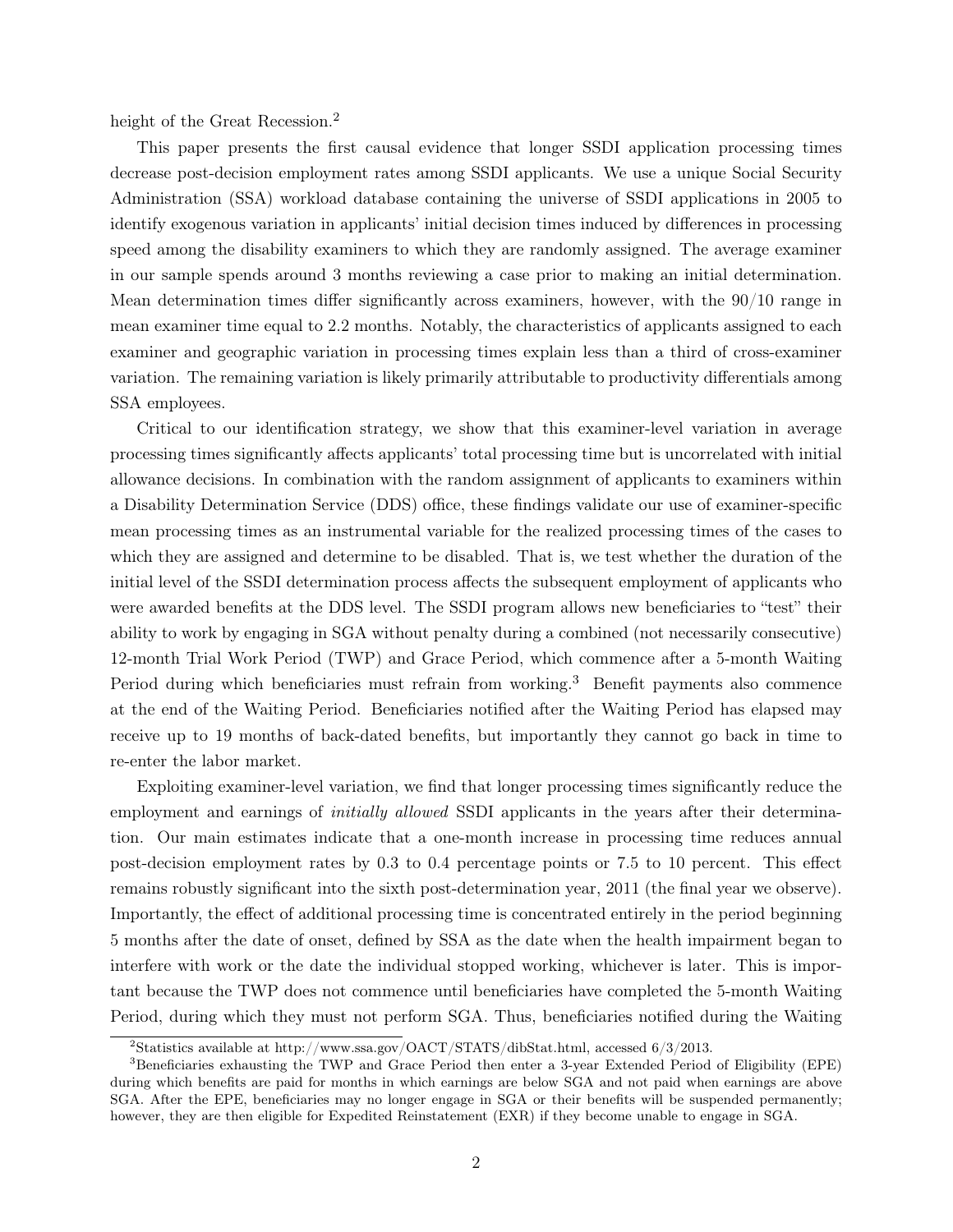Period must continue to refrain from employment until they reach the end of 5 months; beneficiaries notified after the Waiting Period may immediately re-enter the labor market if they wish.<sup>4</sup> We find that additional processing time does not have a statistically significant effect on subsequent employment among beneficiaries notified of their award during the Waiting Period; however, each additional month of processing time after the Waiting Period has elapsed reduces subsequent employment by 0.4 percentage points or 10 percent.

We next broaden the sample to include both initially allowed and initially denied SSDI applicants. The inclusion of initially denied applicants presents an additional challenge because, as our data reveal, delays in the initial disability determination process raise the likelihood that denied applicants subsequently appeal their initial determinations and ultimately receive awards—plausibly because longer processing times spur greater skills deterioration, thereby lowering the opportunity costs of further appeals. Accordingly, identification of the causal effect of processing time on initially denied applicants requires an additional source of variation that affects the likelihood of receiving an SSDI allowance but is uncorrelated with either applicants' health or their initial processing times. Following Maestas, Mullen and Strand (2013, MMS hereafter), we use variation in examiner allowance propensity as this second source of variation. The random assignment of applicants to disability examiners with different allowance propensities generates exogenous variation in decision outcomes that is unrelated to unobserved impairment severity or labor force attachment.<sup>5</sup>

Exploiting both sources of variation, we find that longer processing times significantly reduce the employment and earnings of both initially allowed and initially denied SSDI applicants in the years following determination. Denied applicants in our sample spend approximately one full year (11.6 months) applying for SSDI benefits. Our main estimates imply that this reduces their probability of subsequent employment by more than four percentage points two years after initial application, and by approximately three percentage points in years four and six following application. Given that less than half of denied applicants participate in the labor force, these effects are sizable. We infer that the requirement that SSDI applicants refrain from engaging in SGA while awaiting a decision imposes real, long term costs in the form of lost human capital—both among those denied and those allowed benefits.

The existence of an employment decay effect as a distinct causal channel through which the SSDI determination process affects post-application labor supply outcomes—separate from the benefit receipt effect, which has been the sole focus of the literature to date—has important implications for the total impact of the SSDI program on available and unrealized work capacity. Figure 1 presents a simple schematic illustration (with a formal model to follow) to motivate the potential importance of the human capital decay effect and its relationship to the widely studied benefit receipt effect. The

<sup>4</sup>Because beneficiaries notified after the Waiting Period receive back payments (without interest) for the missed benefits, there is little difference in the present discounted value of the benefit stream for applicants notified before or after the Waiting Period.

<sup>&</sup>lt;sup>5</sup>Interestingly, we find that examiner allowance propensity is essentially uncorrelated with examiner processing time. Thus, random assignment of examiners generates independent variation in two distinct elements of the disability application process: the likelihood of receiving an initial allowance and the expected processing time for an initial decision.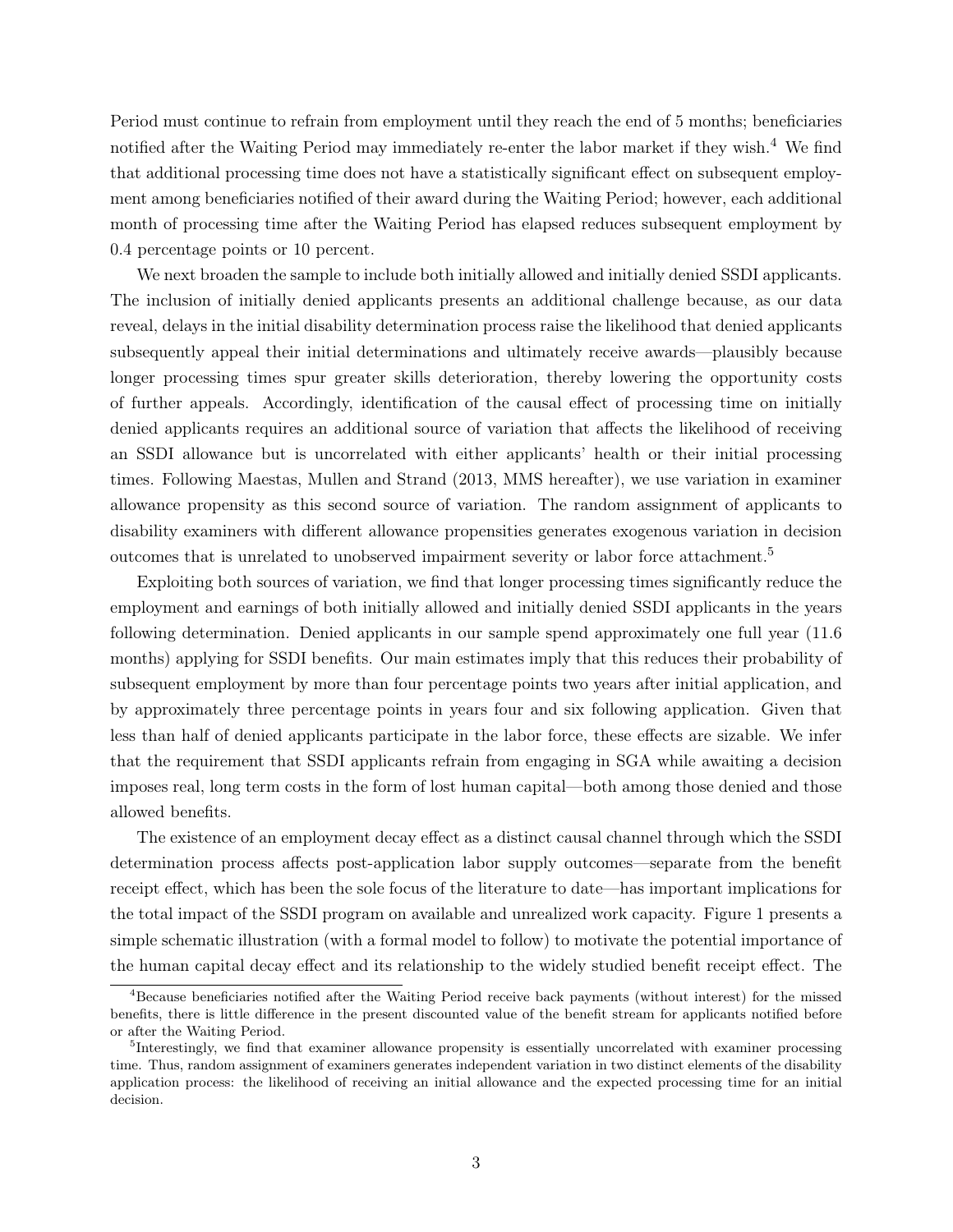figure shows observed earnings of SSDI applicants as a function of time since the SSDI application for an applicant in two potential states of the world: allowed (green) and denied (red). In this figure, the vertical distance  $\gamma$  represents the causal effect of an SSDI allowance on earnings (or alternatively, the probability of labor force participation). The slopes of the red and green lines,  $-\delta$ , reflect the causal effect of time out of the labor force on earnings (or employment): both allowed and denied applicants lose work capacity at rate  $\delta$  with elapsed time out of the labor force. Thus, the earnings or labor force participation of denied SSDI applicants understate their labor force potential at the time of application, with the gap between initial and final work capacity growing with the length of application.

One empirical implication of this simple framework is that the observed post-determination labor supply of both allowed and denied SSDI applicants will understate their latent work capacity at the time of application—since work capacity following the disability determination process will have decayed relative to work capacity at the time of the initial application. A second implication is that OLS and 2SLS estimates that compare the post-application labor supply of allowed and denied applicants will generally produce biased estimates of the direct effect of the disability allowance on labor supply if these comparisons do not account for systematic differences in processing time between allowed and denied applicants.<sup>6</sup> Our instrumental variables strategy overcomes this confound by instrumenting for both processing time and the probability of SSDI allowance. Our estimates indicate that the bias that arises from ignoring the effect of the decay channel on labor supply is substantial. Instrumental variables estimates of the effect of SSDI award on labor supply that do not account for the decay channel imply that the disability award reduces labor force participation by 33 percentage points two years following application, and 20 percentage points six years following application, for those on the margin of program entry. Accounting for the delay-decay channel raises this estimate to 48 percentage points in year two post-application, and 30 percentage points in year six. Thus, a research design that does not fully account for the effect of processing delays on labor supply will understate the causal effect of SSDI award on latent work potential (i.e., at the time of application) by approximately 50 percent.

Our findings have important implications for the potential success of reform efforts aimed at returning current SSDI beneficiaries to the labor force, such as the widely discussed benefit offset proposal that would eliminate the "cash cliff" whereby benefits are suspended for those earning at or above the SGA threshold—but would keep in place the SGA threshold's role in determining eligibility for benefits. If the work capacity of beneficiaries continues to decline as they remain out of the labor force while receiving SSDI benefits, then it is unlikely that even very strong work incentives would be able to return long-term beneficiaries to work. Consequently, policy makers might be better off focusing their efforts on relaxing the work disincentives during the SSDI application process and,

<sup>6</sup>Estimates using examiner or judge assignments as instruments for the initial allowance are likely to be biased because applicants assigned to stricter examiners are more likely to appeal their initial denials, leading to longer application times and further reductions in employment potential (bearing in mind that those initially allowed benefits do not appeal their decisions). Thus, marginal applicants who are ultimately denied benefits due to variation in examiner leniency suffer greater losses in work capacity than marginal allowed applicants, leading to an underestimate of the direct effect of the SSDI award on subsequent employment.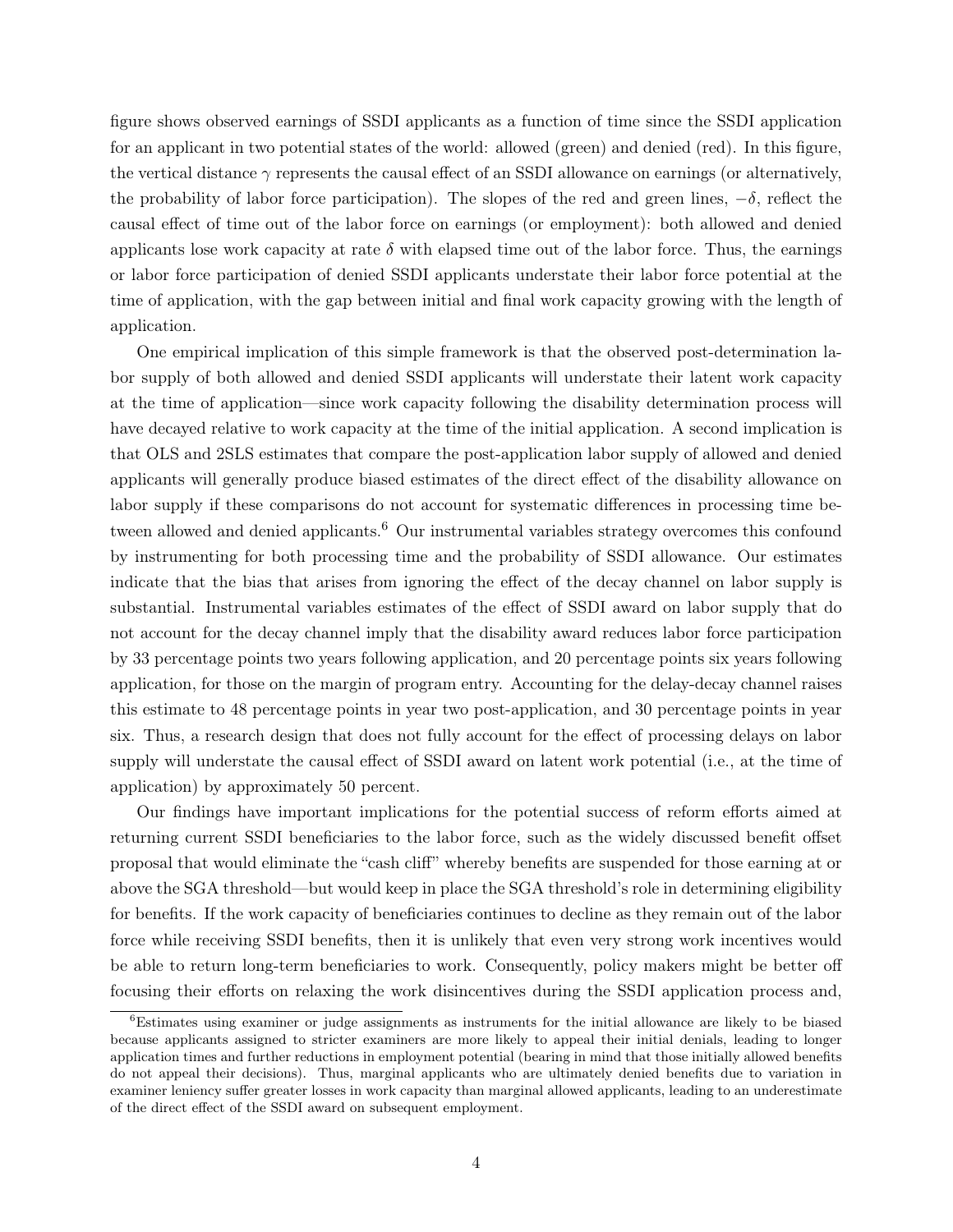more generally, on providing alternatives to potential beneficiaries on the margin between work and program participation that would prevent them from coming into contact with the SSDI program in the first place.

Finally, our findings contribute to a longstanding and active literature on duration dependence in unemployment (Kroft, Lange, and Notowidigdo 2013, Davis and von Wachter 2011, Ljungqvist and Sargent 1998, and Blau and Robins 1990). While our results pertain most directly to the labor force participation of disability applicants rather than unemployed workers, one can interpret our findings more broadly to indicate that involuntary time out of the labor force exerts an adverse causal effect on subsequent employment of workers with marginal employment prospects. While we hypothesize that this decay channel operates through deteriorating human capital, it may also plausibly be explained by workers losing their taste for employment during periods of non-participation, or by employers discriminating against workers who have experienced extended spells of unemployment (as in Kroft et al., 2013).

The paper proceeds as follows. The next section discusses relevant features of the SSDI system and details our research database. Section 2 offers a brief statistical model of the hypothesized delay/decay process, and develops testable empirical implications for the setting that we study. Section 3 lays out our identification strategy, while section 4 presents labor supply results for initially allowed applicants. Section 5 adds initially denied applicants to the sample, and simultaneously estimates the impacts of both processing time and disability award on labor supply. Section 6 concludes.

#### 1 Data and Background on SSDI

We make use of a unique workload management database called the Disability Operational Data Store (DIODS) which temporarily stores information about the universe of initial and reconsideration disability decisions that are recorded in the National Disability Determination Service System. The main advantage of the DIODS over other data sets is that it includes alphanumeric codes linking applicants to the disability examiner who was (conditional on observable characteristics) randomly assigned to evaluate their case. Our sample contains data on all initial medical determinations (that is, excluding technical denials) made in 2005. We restrict the sample to primary claimants (i.e., excluding dependents) for adults ages 18-64 assigned to examiners handling at least 10 such cases in 2005 (and fewer than 900 cases to rule out training cases). The DIODS contains applicant characteristics, notably impairment type (i.e., broad body system affected), which can factor into examiner assignment at some DDS offices. Linking the DIODS to SSA's "831" research file (derived from Form SSA-831 which summarizes the result of the disability determination for applicants) also allows us to observe cases of alleged terminal illness (TERI), which are flagged for priority processing, often by examiners who specialize in such cases. Conditional upon these two variables broad impairment type and TERI—SSDI applications are randomly assigned to examiners. See Maestas, Mullen and Strand (2013) for more details.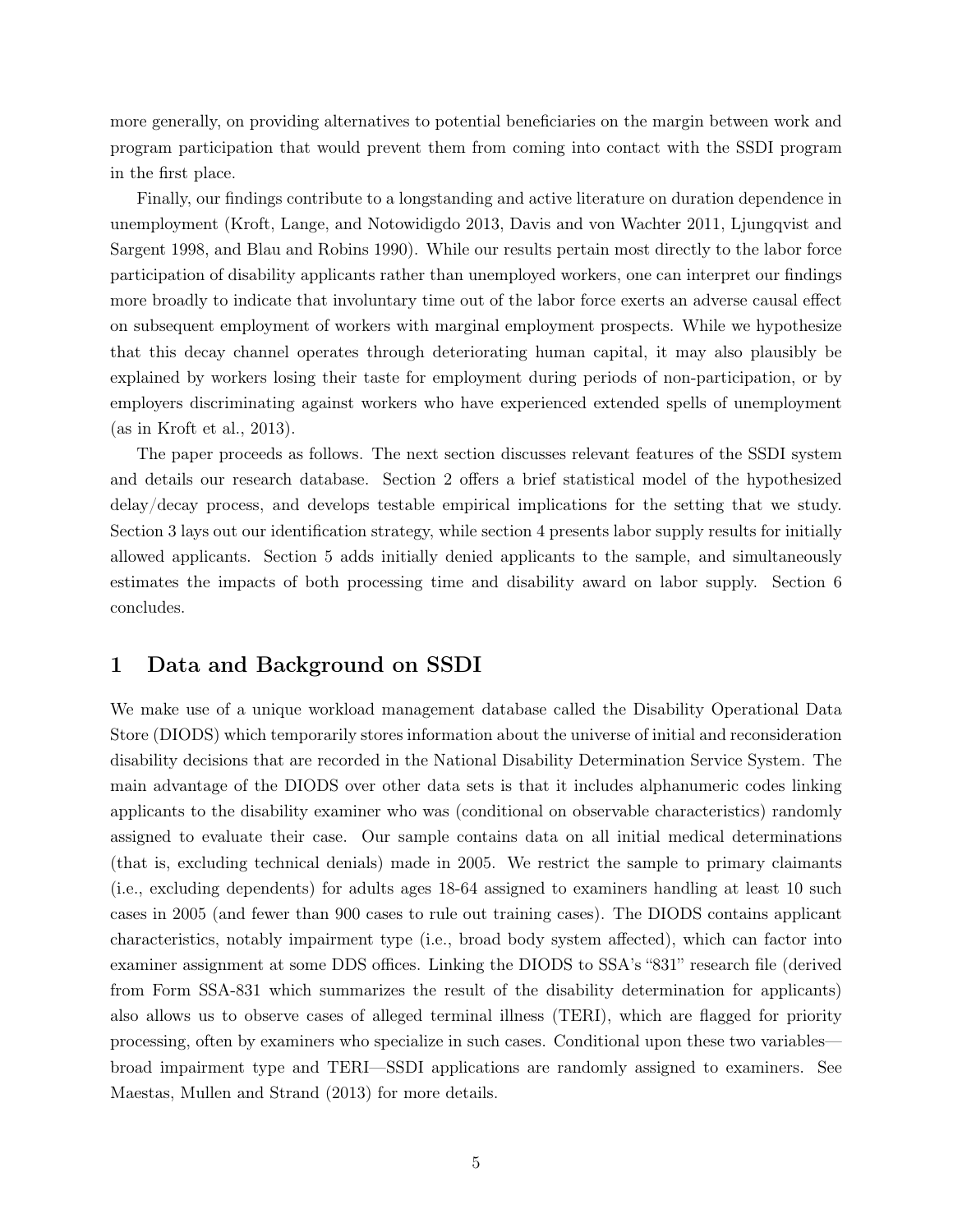In addition to the outcome of the initial disability determination, the DIODS includes application filing date, date of receipt at the regional DDS office (after being forwarded from the local field office), date of the initial determination and, for initially allowed applicants, the disability onset date. We measure examiners' average processing time using recorded time at DDS (date of initial determination minus date of receipt at DDS).

Denied applicants can appeal their initial determination up through four levels: reconsideration, where the application is returned to the original DDS office in most states<sup>7</sup>; a hearing before an administrative law judge (ALJ); a hearing before an SSA Appeals Council; and finally Federal Court. At any stage in the appeals process the applicant can present new evidence. Because appealing an initial denial can add several months and in many cases years to receive a decision, some applicants who appeal may simultaneously submit a new application ("reapplication").

To measure applicants' total processing time, we employ several data sets. We observe reconsiderations and reapplications using a DIODS extract and 831 file, respectively, including decisions through 2006. We observe ALJ hearings through November 16, 2012 using data from the Case Processing and Management System (CPMS). Although we are unable to directly observe cases that proceed to the Appeals Council and/or Federal Court, we can observe date of benefit receipt for cases that were ultimately allowed using data from the Payment History Update System (PHUS) coupled with the Master Beneficiary Record (MBR) to verify that the payments were SSDI payments. We observe these payments through 2011. We measure applicants' total processing time by calculating time from filing date to the last observed decision. We consider any new application filed within one year of the last observed denial (e.g., at the ALJ) to be a continuation of the previous claim (reapplication) and add processing time for that or any following decisions to the applicant's total processing time. For applicants receiving SSDI benefits whose last decision was observed as a denial, we use time to benefit receipt date (inferring that the applicant was allowed through one of the "higher appeals" levels).<sup>8</sup>

Finally, we observe labor market outcomes by linking our sample to the Detailed Earnings Record (DER) that gives uncapped annual earnings from box 5 (Medicare wages and tips) of individuals' W<sub>2</sub> tax forms. We observe earnings up to and including 2011. In order to ensure that the earnings records represent a full year of potential work, we link to the date of death information in the Numerical Identification System (NUMIDENT) and restrict the sample to applicants who were alive through the end of the calendar year in which earnings are observed.

Table 1 presents summary statistics on the sample, overall and separately for initial and final allowance decision. After applying our sample restrictions, we observe SSDI applications for just under 1.1 million individuals in 2005. Average examiner processing time average just under three

<sup>7</sup> In 1999, the reconsideration step was eliminated in ten "prototype" states (Alabama, Alaska, California (Los Angeles North and Los Angeles), Colorado (West), Louisiana, Michigan, Missouri, New Hampshire, New York and Pennsylvania). Despite this, we found that mean processing times were virtually identical in prototype and nonprototype states, largely because more applicants in the prototype states initiated appeals.

<sup>8</sup>According to the Office of Disability Program Management Information, around 2 percent of claims are denied at the appeals council and federal court levels. For these and any claims in process more than 7 years after the initial determination, we will underestimate true processing time.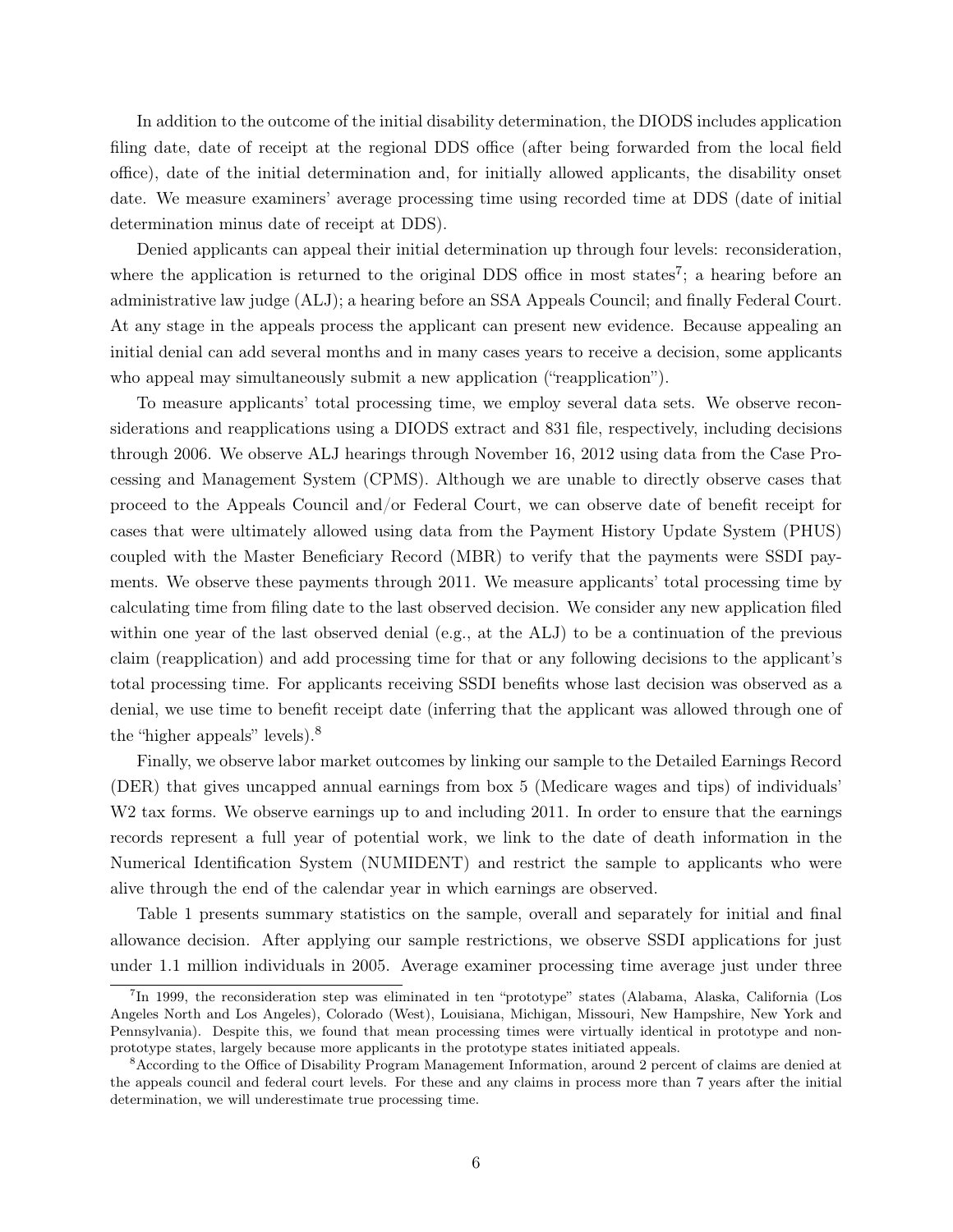months and does not differ systematically across applicant groups according to case disposition (columns 2 - 5): those initially allowed, those initially denied, those finally allowed, and those finally denied. Approximately one-third of applicants are initially allowed benefits, although more than twothirds are observed to receive SSDI benefits by the end of 2011. This is largely due to the appeals process. Sixty-four percent of initially denied applicants continue their claim by either pursue an appeal or submitting another application. Of these, the vast majority (more than 95 percent) pursue an appeal and 70 percent of these are ultimately successful. In contrast, reapplication appears to be a poor strategy for continuing a claim; 16 percent of initially denied applicants submit a new application (most—74 percent—while simultaneously pursuing an appeal), yet only 12 percent of these are successful.

Approximately half of SSDI claims are concurrent with claims for Supplemental Security Income (SSI), which pays additional benefits to disabled individuals with limited income (counting SSDI) and assets. Applications are assigned to examiners and evaluated the same way for concurrent and non-concurrent applications. Fewer than 1 percent of applications are flagged as high priority terminal illness cases, and these cases have disproportionately high (initial) allowance rates. On average, applicants are 47 years old at the time of their initial determination and have low preonset earnings—\$22,427 (in 2008 dollars) averaged over the 3-5 years prior to initial determination. Earnings and employment (measured as earning more than \$1,000 per year) are also low 2-6 years after initial determination and falling over time.

Table 2 presents average cumulative application processing times by administrative level. On average, an applicant receives an initial determination in just under four months. (About one month is spent at the field office on average.) The median initial processing time is 3.4 months and 90 percent of applications are processed at this stage in under 6.2 months. Just over a quarter of applications enter reconsideration, which adds just over five months on average. About a third of applicants participate in a hearing at the ALJ level, which adds more than two years to average cumulative processing time. A very small fraction of applicants receive benefits after appealing a negative ALJ decision, but those who do wait on average an additional twenty months—almost two more years. Finally, applicants who submit a new application (either after an initial denial or a denial at the reconsideration or ALJ level) also have a lengthy processing time because the vast majority of them also pursue an appeal, which is much more likely to be successful than the new application.

Table 3 presents average final processing times by final outcome. A key takeaway from this table is that the primary driver of total processing time is whether or not an applicant pursues an appeal. Processing time averages 3.7 months both for applicants who were initially allowed and for applicants who were initially denied and did not appeal. In contrast, average processing time is just over 26 months for applicants who pursued an appeal or reapplication, regardless of the outcome. On average, applicants who ultimately received benefits had longer processing times (15.4 months) than applicants who did not (11.6 months). This is because among the ultimately denied applicants only about a third continued their claim after the initial level compared with half of ultimately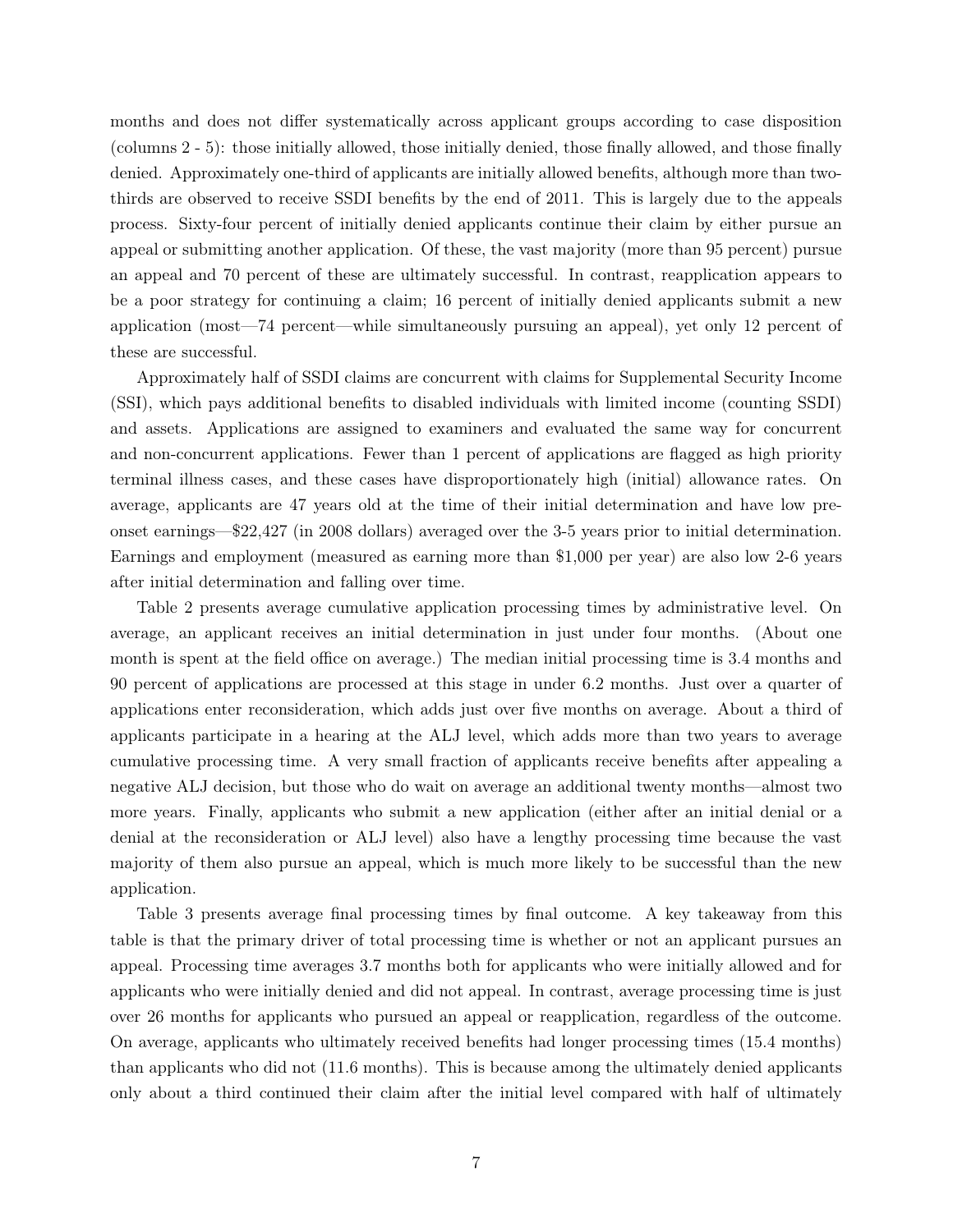allowed applicants.

## 2 The Impact of Disability Application on Work Capacity and Work Behavior: A Statistical Model

Here we consider a simple statistical model of how an individual's interactions with the SSDI system may affect observed and latent work capacity. The key assumption of the model is that workers' latent earnings capacity decays with time out of the labor force. Assuming plausibly that workers face non-zero psychic or monetary costs of participating in the labor force, this setup will imply that labor force participation decisions and the evolution of work capacity are path dependent: the more time a worker spends out of the labor force, the more his work capacity decays, the less likely is his subsequent earnings potential to be sufficient to cover the fixed cost of participation. Thus, if SSDI applicants must spend prolonged periods out of the labor market while seeking benefits, they may participate less in the labor force after applying than they did prior to applying, regardless of whether benefits are allowed or denied.

Let  $\alpha_{it}$  equal the latent earnings capacity of individual i in time t, where latent earnings capacity refers to i's potential earnings in full-time employment. We assume that  $\alpha_{it}$  evolves over time as a function of health and time out of work:

$$
\alpha_{it} = \alpha_{it-1} - \lambda \times 1 \left[ Y_{it-1} = 0 \right] + \nu_{it},\tag{1}
$$

where  $\nu_{it}$  is an iid error term measuring innovations to health, and  $Y_{it-1}$  corresponds to i's earnings in the prior month. This specification implies that health follows a random walk: health evolves stochastically over time, the direction of its evolution is not forecastable so long as an individual is working, and the best forecast for a worker's health tomorrow is his health today. The term  $\lambda \geq 0$  multiplying the indicator designating non-participation in the previous period, captures the key hypothesis that we test in this paper: work capacity deteriorates with time spent out of the labor force. Specifically, for each month out of the labor force  $(Y_{it} = 0)$ , an individual's expected work capacity declines by  $\delta$ :

$$
E\left[\alpha_{it} | \alpha_{it-1}, Y_{it-1}\right] = \begin{cases} \alpha_{it-1} & \text{if } Y_{it-1} > 0 \\ \alpha_{it-1} - \lambda & \text{if } Y_{it-1} = 0 \end{cases}
$$
 (2)

Workers face a fixed cost  $\pi > 0$  of participating in the labor market in each period, so that an individual whose earnings capacity falls at or below  $\gamma$  does not work.<sup>9</sup> Unconstrained earnings are

<sup>&</sup>lt;sup>9</sup>We have simplified the environment by assuming that workers' participation decisions do not account for the option value of ongoing employment. In a forward-looking environment, workers would optimally select a participation threshold  $\gamma'$  that is lower than the fixed cost of participation  $\gamma$ , and hence would participate even when  $\gamma' < \alpha_{it} \leq \gamma$ so as to avoid further losses of earnings capacity. Since our setup assumes a stationary environment and an infinite time horizon, workers' optimal choice of  $\gamma'$  would be a constant (akin to  $\gamma$ ), and so this extension would not affect the analytics of the model.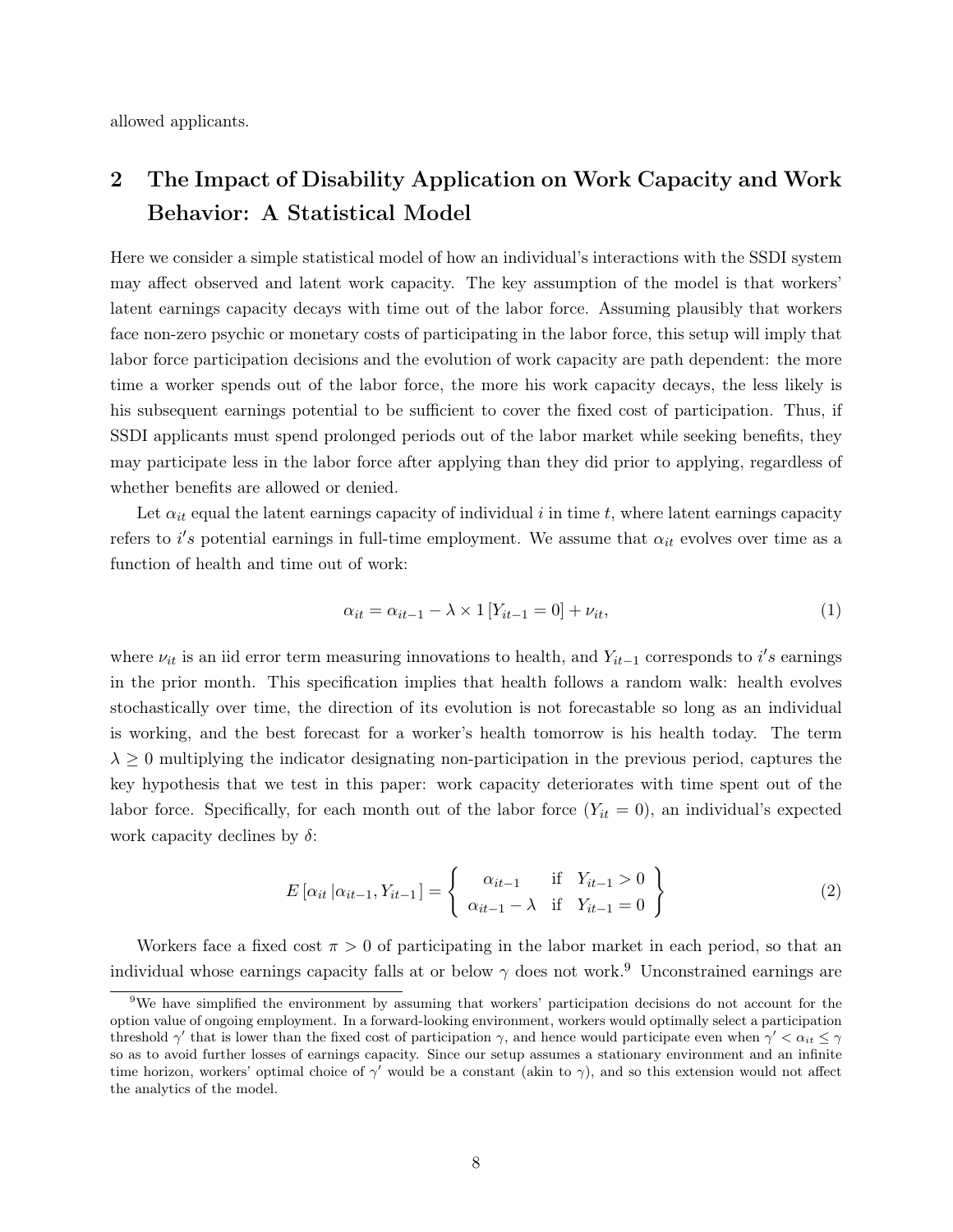therefore:

$$
Y_{it} = \left\{ \begin{array}{ll} \alpha_{it} & \text{if } \alpha_{it} > \pi \\ 0 & \text{if } \alpha_{it} \leq \pi \end{array} \right\} . \tag{3}
$$

A key implication of this setup is that if a negative health shock  $(\nu_{it})$  reduces a worker's earning capacity below  $\pi$ , he will exit the labor force and his earnings capacity will deteriorate further in expectation by  $\lambda$  in each subsequent period he remains a non-participant. Conversely, a positive health shock that restores a worker's earnings capacity above the threshold of  $\alpha_{it}$  will spur a return to work, halting the process of deterioration.

The question explored by our paper is how a worker's interaction with the disability system affects earnings capacity and labor supply. We assume that workers apply for SSDI when the fixed cost of work exceeds earnings capacity  $(\pi)$ . We write the effect of SSDI application and receipt on earnings of those applying for or receiving disability as follows,

$$
\tilde{Y}_{it} = \left\{ \begin{array}{ccc} Y_{it} & \text{if } SSDI_{it}, APPWAIT_{it}, EXAMWAIT_{it} = 0 \\ \min\left[Y_{it}, SGA\right] & \text{if } SDI_{it} = 1 \\ 0 & \text{if } APPWAIT_{it} = 1 \text{ or } EXAMWAIT_{it} = 1 \end{array} \right\} \tag{4}
$$

where  $\tilde{Y}_i$  denotes earnings of SSDI applicants and recipients. Three distinct groups are described by this equation. Workers who are neither receiving SSDI nor awaiting a decision have unconstrained earnings, as above. Workers who have obtained benefits  $(SSDI_{it} = 1)$  will generally elect to keep earnings at or below the Substantial Gainful Activity (SGA) level even if they have regained capacity since prolonged earnings in excess of  $SGA$  will jeopardize benefits.<sup>10</sup> Critical to our analysis is the set of applicants who are currently in the five-month waiting period for SSDI benefits  $(APPWAIT_{it} = 1)$ or are waiting on a disability examiner's decision  $(EXAMWAIT_{it} = 1)$ . These workers will generally not participate in the labor force  $(Y_{it} = 0)$  for one of two reasons: either because their latent earnings capacity remains below the participation threshold  $(\alpha_{it} < \pi)$ , in which case their non-participation is involuntary; or alternatively, because they have regained work capacity but remain voluntarily out of the labor force to maximize the perceived odds of receiving an award.<sup>11</sup> Thus, of the three groups

<sup>&</sup>lt;sup>10</sup>While a small percentage of SSDI recipients earns in excess of SGA in each month, most reduce their earnings to SGA subsequently, likely so as not to disqualify themselves from future benefits (Ben-Shalom et al., 2012). To simplify the model, we assume that the SGA bound does not directly lead to labor force withdrawal, which would occur if  $SGA < \gamma$ .

<sup>&</sup>lt;sup>11</sup>Although SSA policy allows that SSDI applicants may earn up to the Substantial Gainful Activity level during the application process without disqualifying their application, many claimant representatives advise claimants that working during the application period reduces the odds of receiving an award. For example, the website disabilitysecrets.com, run by nolo.com, which sells do-it-yourself legal guides, counsels, "The mere fact that you are working, even if you are making less than \$1,040 per month, may influence the attitude a disability claims examiner or a disability judge as your claim is being considered. For this reason, many disability lawyers and representatives will advise their clients not to work while their case is pending" ( http://www.disabilitysecrets.com/page1-13.html, accessed 6/13/2013). The largest disability law firm in the U.S., Binder and Binder, offers similar advice on its FAQ page: "Am I allowed to work or earn money while this case is pending? Yes and no. It is not uncommon for someone to have had a heart attack, be out of work four or five months, try to go back to work, work a few weeks, and then be unable to do it. That would be considered by most judges to be a "unsuccessful work attempt," and would not preclude you from getting paid your SS benefits even for that period of time that you were working... However, if you've still managed to work in spite of significant health problems and you are working 25 or 30 hours per week, then I know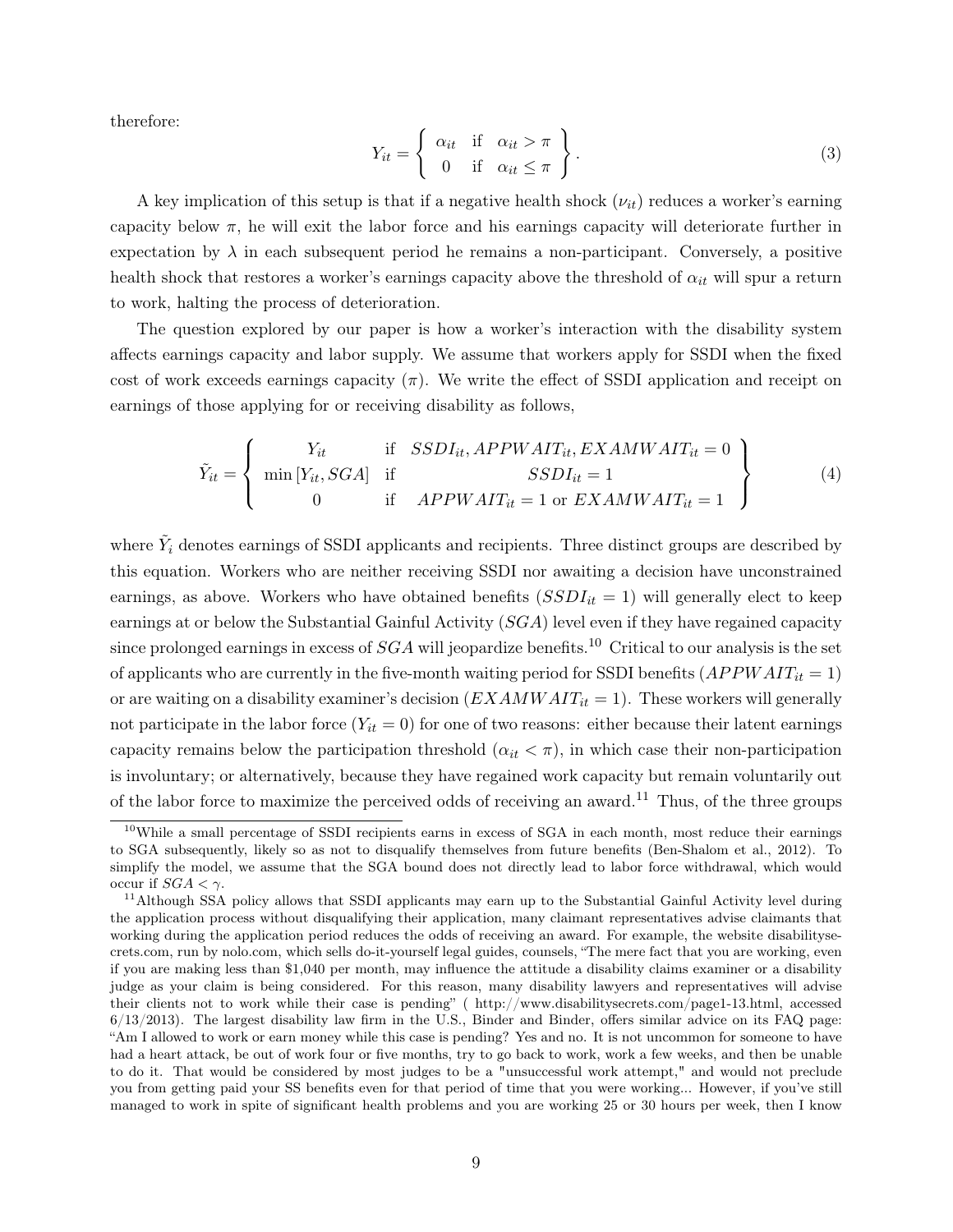described by (4), the first has no earnings constraints, and the second and third are constrained at SGA and zero respectively. We emphasize that these constraints are not absolute: SSDI recipients may choose to work above SGA and ultimately exit SSDI; SSDI applicants may choose to participate in the labor force while applying for SSDI, even if substantial work activity reduces their odds of receiving an award. These constraints should therefore be thought of as economic incentives rather than fixed caps per se.

Equation (4) highlights three mechanisms through which the SSDI program may affect the work potential,  $\alpha$ , and labor force participation, Y , of applicants and beneficiaries. A first is that it discourages labor force participation among SSDI applicants during the waiting period and during any subsequent months while applicants await determination. If benefits are awarded, a second channel by which SSDI affects labor supply is through the SGA earnings cap: recipients who have regained substantial work capacity following their benefits award  $(\alpha_{it} > SGA)$  will typically choose to maintain earnings below SGA to retain benefits. Both of these channels provide direct incentives for SSDI applicants and recipients to limit earnings so as to obtain or retain benefits. The third channel is decay: workers who recover earnings capacity during application  $(\alpha_{it} > \pi)$  will be deterred from obtaining employment while awaiting a determination, and suffer an additional loss of earnings capacity beyond which would have occurred had they not been applying for SSDI benefits. Distinct from the first two channels, the scarring effect of application on subsequent earnings capacity reflects a non-incentive effect; whether or not applicants are ultimately awarded benefits, their loss in earnings capacity during the determination process reduces the odds that they *subsequently* participate in the labor force.

To consider how this non-incentive channel may be identified empirically, we employ a tractable functional form for the error process in (1) whereby *iid* health innovations are drawn from  $\nu \sim$  $N(0, \sigma)$  with  $\sigma > 0$ . We assume for expositional simplicity that all SSDI applicants have earnings capacity of  $\alpha_{it} = \pi$  at the time of labor force exit—that is, earnings capacity has fallen precisely to the level that induces labor force withdrawal.<sup>12</sup> To fix ideas, observe that if earnings capacity did not decay with time out of the labor force  $(\lambda = 0)$  and if were there no SSDI program, fifty percent of potential applicants would regain work capacity and reenter the labor force in the period following withdrawal.<sup>13</sup> With  $\lambda > 0$ , and continuing to assume that there is no SSDI program, the

is 
$$
\sqrt{E\left(\sum_{t=t}^{T} \nu_t^2\right)} = \sigma \sqrt{T-t}.
$$

of no judge who is going to pay you SS benefits no matter how sick you are. Those who struggle to work generally will have a harder time winning than those who simply stop early on" (http://www.binderandbinder.com/Social-Security-Disability/FAQs-About-Social-Security-Disability.shtml#QBM7, accessed 6/13/2013). Because our data do not permit us to observe earnings at sub-annual frequency, we cannot determine what fraction of applicants have zero earnings while awaiting a determination. Our operative assumption, however, is that the vast majority of SSDI applicants will choose not to participate in the labor force to any significant extent while awaiting a determination. Consistent with this assumption, Lindner (2013) documents that 71 percent of SSDI applicants do not work while applying for benefits.

<sup>&</sup>lt;sup>12</sup>This error structure implies that the standard deviation of cumulative innovations to health from periods t to T is  $\sqrt{ }$ 2  $\Delta$ √

<sup>13</sup>As per our earlier discussion in footnote 9, this decision rule does not account for the option value of remaining employed as a mechanism for preserving earnings capacity. Accounting for option value, the threshold value of  $\alpha_i$ required for a worker to seek SSDI benefits would be lower than the threshold for labor force participation. In our stationary, infinite time horizon environment, this threshold would also be time invariant.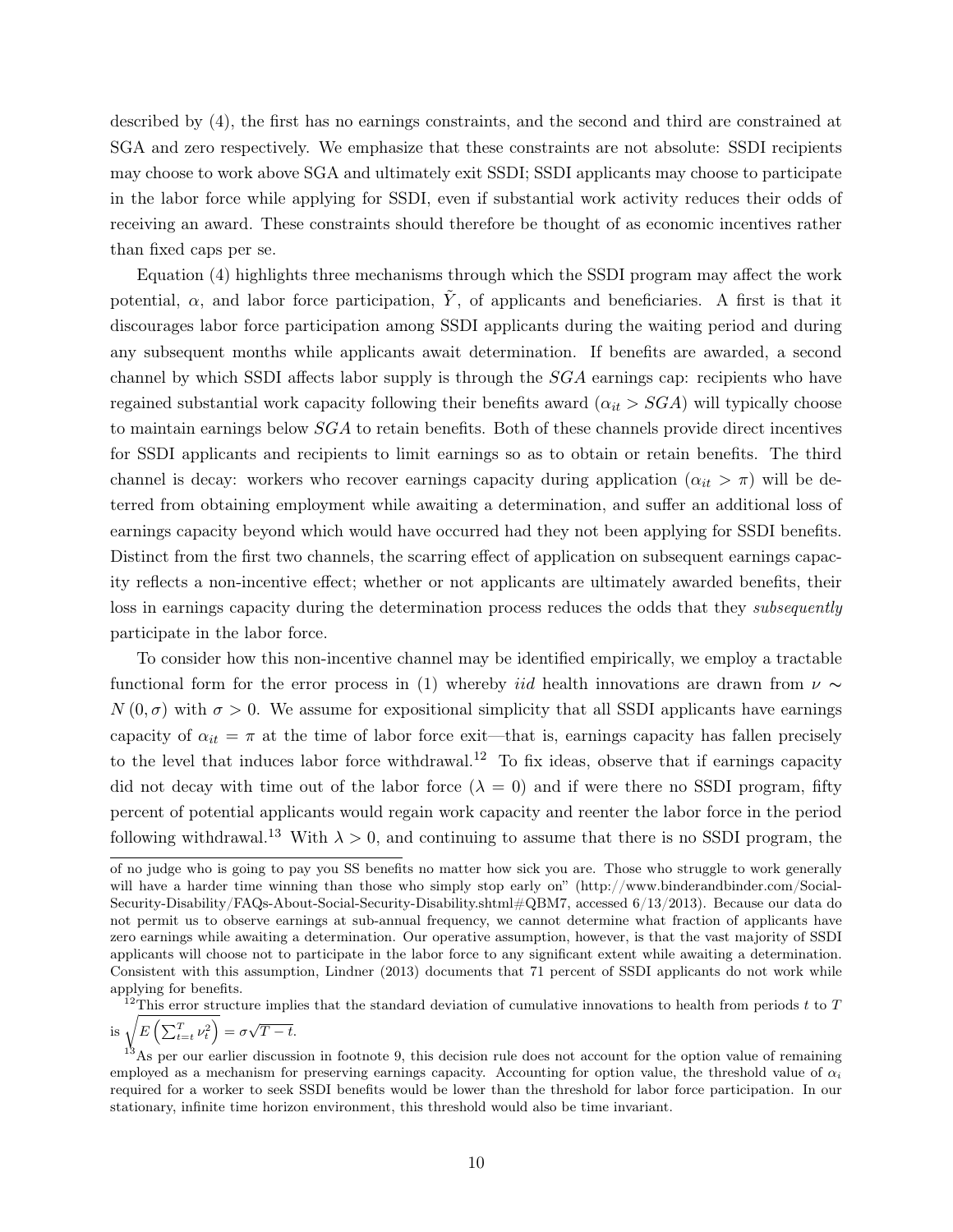probability that a potential applicant regains work capacity and return to work the month following withdrawal is Pr  $[\nu_{it} - \lambda > \pi - \alpha_{it-1}]$ , which may be rewritten as  $\Phi(-\lambda/\sigma)$ , where  $\Phi(\cdot)$  is the CDF of the standard normal distribution. This probability is below fifty percent due to the deterioration in work capacity following labor force withdrawal.

Consider a large population of disability applicants who are individually randomly assigned to one of three examiners. These examiners take four, five or six months respectively to make a determination. To abstract from reapplications, assume that all applicants are awarded benefits following the determination. How will labor force participation differ among these three groups of applicants following award? Although the applicants assigned to the first examiner spend one month less awaiting a decision than those assigned to the second examiner, both groups face the incentive to remain out of the labor force during the five-month waiting period. Using the normality of  $\nu$ , we calculate that the proportion of applicants expected to rejoin the labor force in the month following the determination is:

$$
\Pr\left[\tilde{Y}_{it} > 0 \middle| \alpha_{it-5} = \pi, \left\{\tilde{Y}_{it-5}, \tilde{Y}_{it-4}, \dots, \tilde{Y}_{it-1}\right\} = 0\right] = \Pr\left[\sum_{t=-4}^{t=-0} \nu_{i,t} > 5\lambda\right] \tag{5}
$$
\n
$$
= \Phi\left(-\frac{\sqrt{5}\lambda}{\sigma}\right).
$$

Similarly, for applicants who are randomly assigned to the six-month examiner, the probability of rejoining the labor force in the month following the determination is:

$$
\Pr\left[\tilde{Y}_{it} > 0 \middle| \alpha_{it-6} = \pi, \left\{\tilde{Y}_{it-6}, \tilde{Y}_{it-4}, ..., \tilde{Y}_{it-1}\right\} = 0\right] = \Phi\left(-\frac{\sqrt{6}\lambda}{\sigma}\right),\,
$$

which is below the probability in  $(5)$  above. Thus, assignment to a slower examiner reduces subsequent employment. More generally, the effect of an additional month of incentivized nonparticipation in the labor force on the subsequent probability of labor market reentry in the month in which the constraint is relaxed is

$$
\frac{\partial \Pr\left[Y_{iT+1} > 0\right]}{\partial \tilde{Y}_{iT} = 0} \left| \left\{ \alpha_{it} = \pi, \left\{ \tilde{Y}_{it}, \tilde{Y}_{it+1}, ..., \tilde{Y}_{iT-1} \right\} = 0 \right\} \right| = -\frac{T^{-\frac{3}{2}}}{2\sigma} \phi \left( -\frac{\sqrt{T}\lambda}{\sigma} \right),
$$

which is negative and asymptotes to zero as  $T \to \infty$ .<sup>14</sup>

This simple model has four main empirical implications. First, spells out of the labor force are duration dependent: the longer an individual is out of the work, the more his latent work capacity is eroded. While a positive shock to health may return a non-participant to work, the magnitude of the shock required to reach the threshold is rising with time spent out of the labor force, and hence the likelihood of such a shock occurring is falling. Second, the disability application process directly

<sup>&</sup>lt;sup>14</sup>Here,  $\phi$  (·) is the PDF of the standard normal. Note that the incentive effect implies that the applicant will not work even if  $\alpha_{it} > \gamma$ . This constraint is binding for less than half of all applicants at any time, and the fraction is decreasing in the time elapsed since application.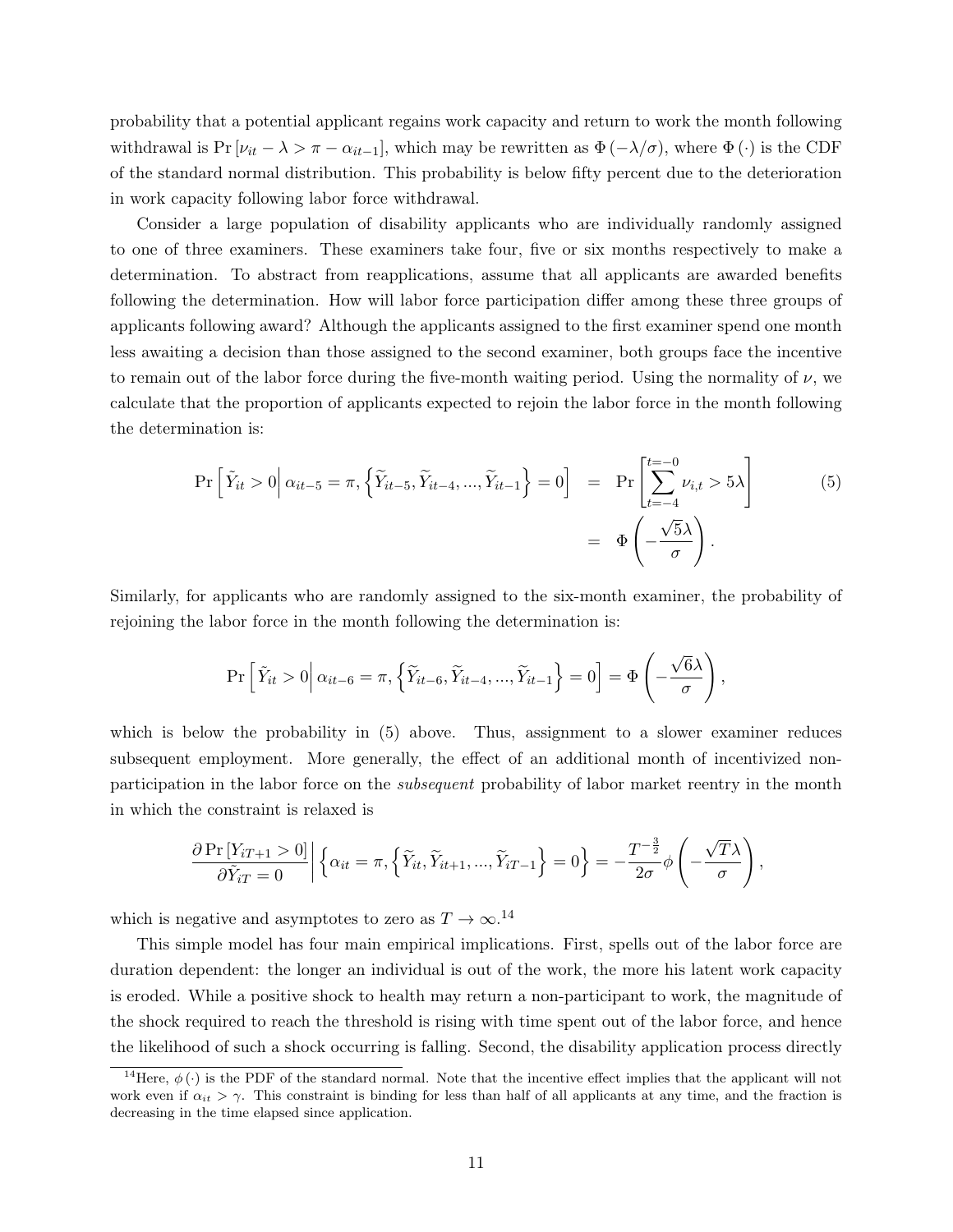reduces applicants' subsequent odds of labor force participation on average, regardless of whether or not benefits are awarded; thus, the application process induces scarring. Third, for applicants who receive a determination within five months of disability onset (i.e., before the end of the five-month waiting period), variation in examiner speed has no marginal effect on labor force participation after benefits commence. Finally, variation in examiner speed that prolongs determinations beyond five months following disability onset causes further deterioration in applicants' work capacity and hence further reduces the probability of their rejoining the labor force following determination.<sup>15</sup>

#### 3 Empirical Strategy

To empirically test for the scarring effect of SSDI application, we begin with a causal model of labor supply:

$$
y_i = X_i \beta + \delta T_i + \gamma D I_i + s_i + \varepsilon_i,\tag{6}
$$

where  $y_i$  is the observed labor supply of applicant i measured 2,4, and 6 years following the initial determination,  $X_i$  is a vector of observed individual characteristics that influence labor supply (e.g., age, impairment type),  $T_i$  is the applicant's total processing time measured in months from the application filing date to the last observed decision date,  $DI_i$  is an indicator for whether the applicant was *ultimately* awarded benefits (i.e., was observed to be a SSDI beneficiary within 6 years of initial determination),  $s_i$  represents unobserved factors that affect labor supply such as impairment severity or the degree of labor force attachment, and  $\varepsilon_i$  is an idiosyncratic error term. The causal parameters of interest are  $\delta$  and  $\gamma$ , which respectively measure the labor supply decay rate (the loss in labor supply caused by an additional month of application processing time), and the benefit receipt effect (the loss in labor supply caused by receipt of disability benefits). The combined effect of SSDI on labor supply operating through these two causal channels is  $\delta T + \gamma$  for an allowed applicant and  $\delta T$  for a denied applicant.

A key challenge for consistently estimating  $\delta$  and  $\gamma$  is that unobserved determinants of labor supply contained in  $s_i$  may also affect both application processing time and the ultimate award decision. For example, applications from severely impaired applicants are both more likely to be allowed and more likely to be decided at an earlier decision step (i.e., based on the medical listing criteria at Step 2) than less severe applications, which are both more likely to be denied and more likely to be decided in a later decision step (i.e., based on medical and vocational criteria at Steps 4 and 5) or on subsequent appeal. If processing time is shorter for those with more severe impairments, then the OLS estimate of  $\delta$  will be biased towards zero. Intuitively, applicants with shorter processing times will be observed to have relatively low post-decision labor supply (due to their unobservably poor health) while those with longer processing times will have higher post-decision labor supply

<sup>&</sup>lt;sup>15</sup>The equations above express the probability that an SSDI recipient returns to work in the month following determination; they do not express the expected trajectory of participation following a disability award. This expression is considerably more complicated because of the asymmetry in the trajectory for individuals who return to work (and hence halt the process of deterioration) and those who do not. It is sufficient for our purposes to note that the longer that an applicant is out of the labor force initially, the less likely he is to return to work in any finite period following completion of the determination process.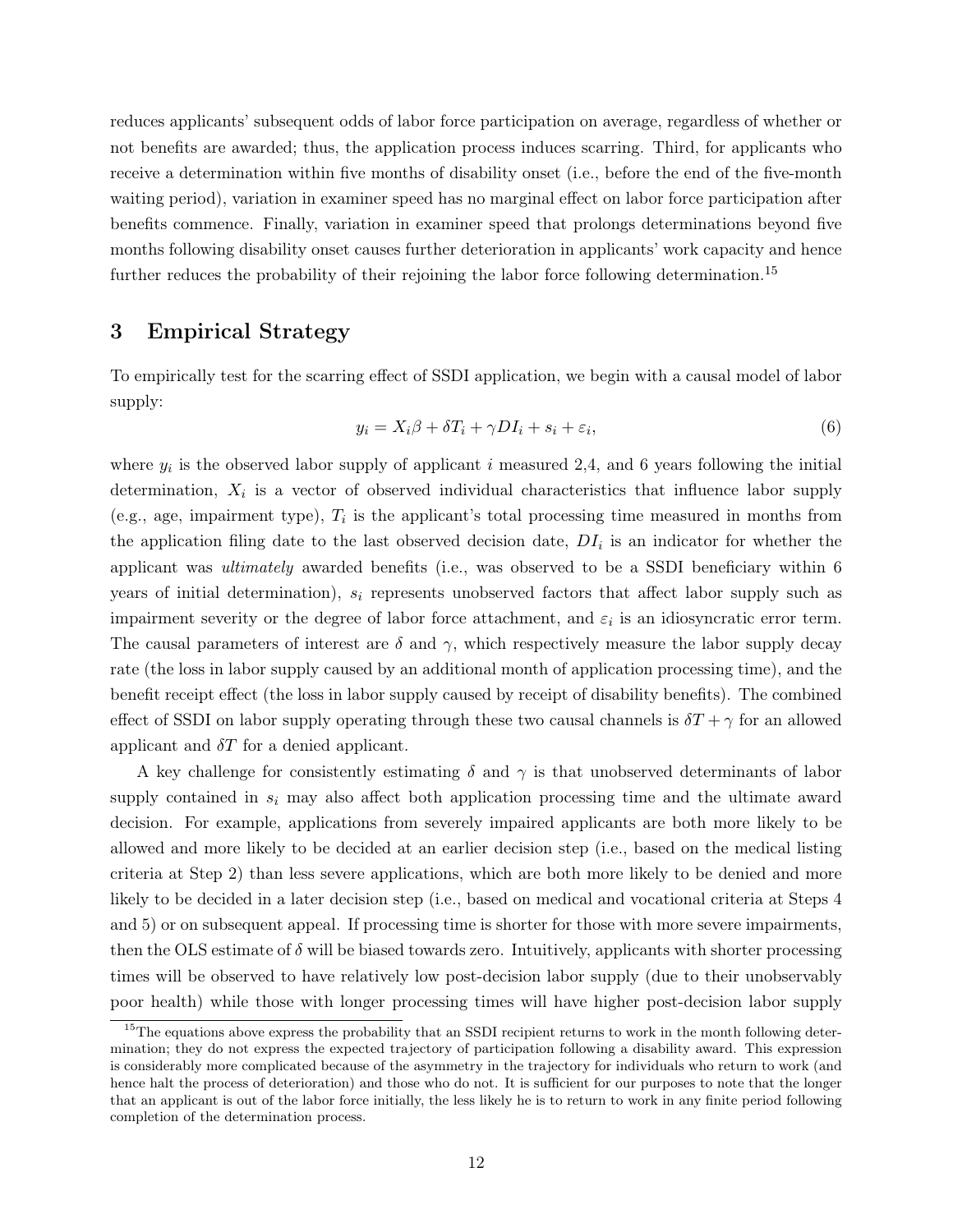due to their relatively good health. Thus, estimates of the decay rate would be understate the health-constant adverse effect of additional processing time on subsequent labor supply. Conversely, if processing time is shorter for applicants with stronger labor force attachment because they are more likely to discontinue a claim in favor of returning to the labor force, then the OLS estimate of  $\delta$  will overstate the true decay effect. These same factors also confound estimation of the benefit receipt effect. The OLS estimate of  $\gamma$  is biased upward to the extent applicants with more severe impairments are both more likely to be allowed benefits and less able to work, and biased downward to the extent applicants with lower labor force attachment are both less likely to be allowed benefits and less likely to ever work.

To overcome these confounds, we employ an empirical strategy similar to that used by Maestas, Mullen and Strand (2013, MMS hereafter) to estimate the effect of SSDI benefit receipt on labor supply  $(\gamma)$ . MMS show that DDS examiners differ in the implicit thresholds that they employ when judging the severity of a disability. All else equal, applications sent to low-threshold examiners are more likely to be allowed than others whereas those sent to high-threshold examiners are more likely to be denied. MMS observe that because applications are randomly assigned to examiners, examiner-specific allowance rates can be used to instrumental variable for the ultimate allowance decision for individual applicants, thereby identifying the causal effect of the allowance decision on subsequent labor supply.

Building on MMS, we take advantage of the fact that DDS examiners also vary considerably in the speed at which they process disability applications—that is, some DDS examiners are considerably faster than others. Using the conditional random assignment of cases to DDS examiners, this natural variation in examiner processing speed during the initial determination phase generates exogenous variation in total processing time (which includes time spent in the appellate phases) that is uncorrelated with unobserved applicant characteristics. Thus, we can use examiner assignment to isolate exogenous variation in applicant processing times that is independent of impairment severity and labor force attachment.

Specifically, in our first stage equation for  $T_i$ , we use a jackknife instrumental variable,  $EXTIME_{j(i)}$ , which denotes the average processing time of the examiner  $j$  to which applicant  $i$  is randomly assigned, excluding applicant  $i$ 's own processing time:

$$
T_i = X_i \beta^0 + \beta^1 \cdot EXTIME_{j(i)} \tag{7}
$$

where

$$
EXTIME_{j(i)} = \frac{1}{N_{j-1}} \sum\nolimits_{k \neq i,k=1}^{N_j} T_k.
$$

Figure 2 shows the empirical variation in  $EXTIME$ . Although there is wide variation in initial processing times at the applicant level, it does not necessarily follow that there is significant variation in average processing times at the examiner level. To assess this variation, we plot the distribution of examiner processing time expressed as *deviations* from the average processing time across all examiners within the same DDS office. The DDS-office mean processing time is 3 months. Adjusting for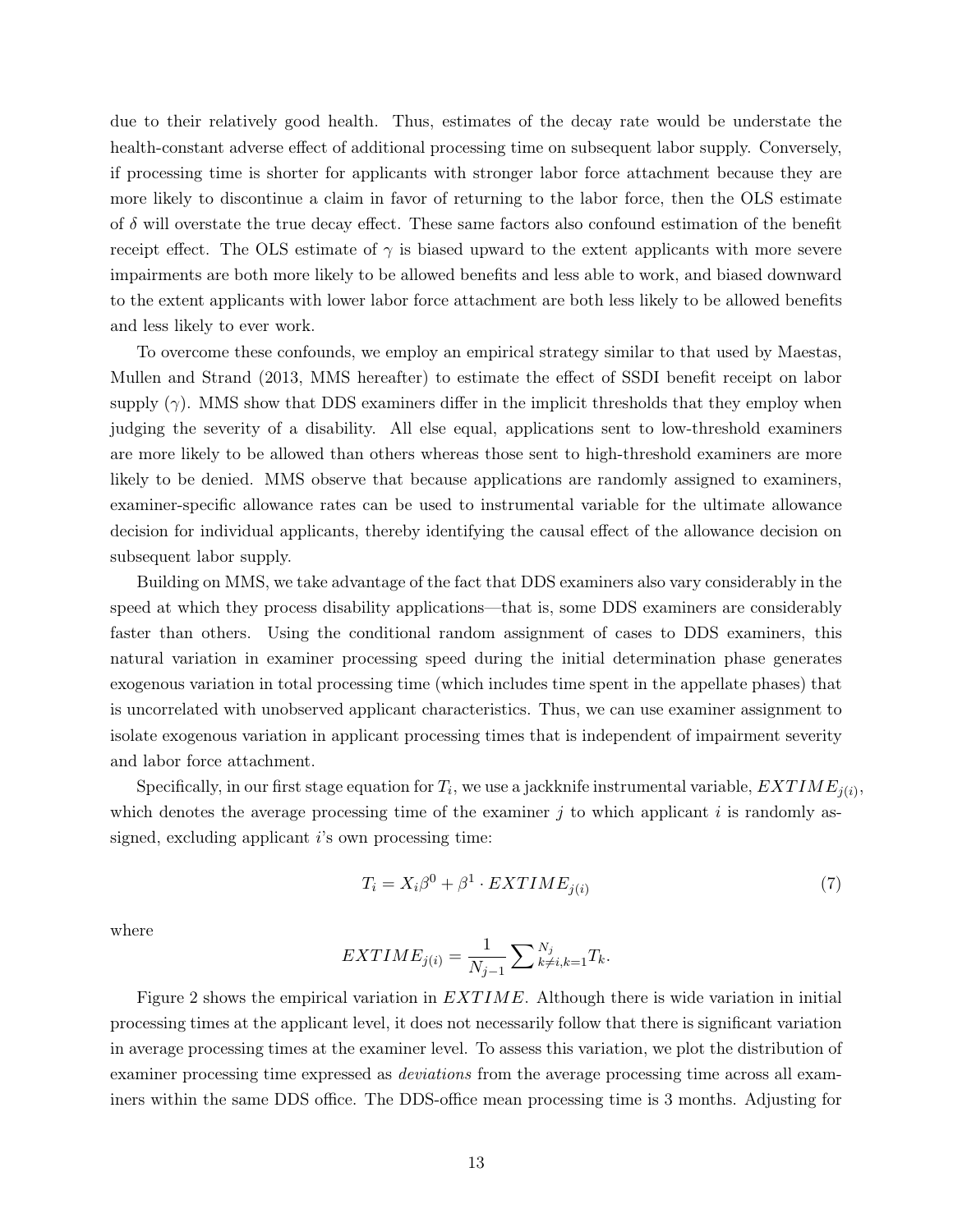case-mix differences<sup>16</sup> tightens the distribution of examiner times, reducing the standard deviation from 1 month to 0.68 months, but there is still significant variation in average processing times across examiners within the same DDS office (adjusted coefficient of variation of .23).

The variable EXTIME is a valid instrument for final decision time under two key assumptions. The first is a monotonicity assumption. Monotonicity requires that cases processed by "fast" examiners would take longer if processed by "slow" examiners. While fundamentally untestable, if it were the case that an examiner was fast on some types of cases but slow on others, then this could potentially give rise to a violation of monotonicity.

The second key assumption is an exclusion restriction. For  $EXTIME$  to be a valid instrument for decision time, it must be orthogonal to other factors affecting labor supply. As described in detail in MMS, SSDI applications are randomly assigned to DDS examiners conditional on a small set of "assignment variables"—case information that is identified when the application is transmitted from the field office to a particular DDS, and which could potentially be used in the (computerized) assignment of cases to examiners. This information includes the affected broad body system (mental, musculoskeletal, etc.) and whether the case is eligible for expedited processing (primarily terminal illness cases during our sample period). Conditional random assignment of applicants to DDS examiners ensures that after controlling for assignment variables, individual case characteristics are not correlated with examiner processing speed.

To benchmark the econometric strategy, Table 4 presents first-stage regression estimates of the effect of  $EXTIME$  on initial processing time and time until final decision, for the full sample of SSDI applicants and separately for the initially allowed and initially denied. In each column, we display the coefficient on obtained under three different specifications. The first specification is an OLS regression specification with no controls. The second is a specification that includes the assignment variables (DDS indicators, terminal illness flag, and body system code). The third specification further adds applicant characteristics (age, pre-disability earnings, three-digit zip code), and is included as a randomization test—if the coefficient on  $EXTIME$  is statistically unchanged upon the inclusion of individual characteristics, then our assumption of conditional random assignment is supported.

In the full sample (column 2), the first-stage coefficient exceeds one when we omit the necessary examiner assignment variables, then falls to 0.962 once they are included. In other words, a one month increase in examiner processing time leads to a nearly one-month increase in applicant time until final decision. The estimate is statistically unchanged once we add applicant characteristics, indicating that  $EXTIME$  is indeed uncorrelated with applicant characteristics (after conditioning on the assignment variables).<sup>17</sup> In the initially allowed sample, the first-stage coefficient is 0.848; this attenuation away from 1 does not reflect initially allowed applicants' behavioral response to initial decision time since those allowed benefits do not pursue appeals (thus, their final time is uncensored

<sup>&</sup>lt;sup>16</sup>We do this by regressing  $EXTIME_{j(i)}$  on DDS office indicators and examiner caseload characteristics (3-digit zip code, body system code, terminal illness high-priority flag, age group, average pre-onset earnings and concurrent application status) and plot the residuals from this regression.

 $17$ The incremental F-statistic = 307, which indicates a strong first stage.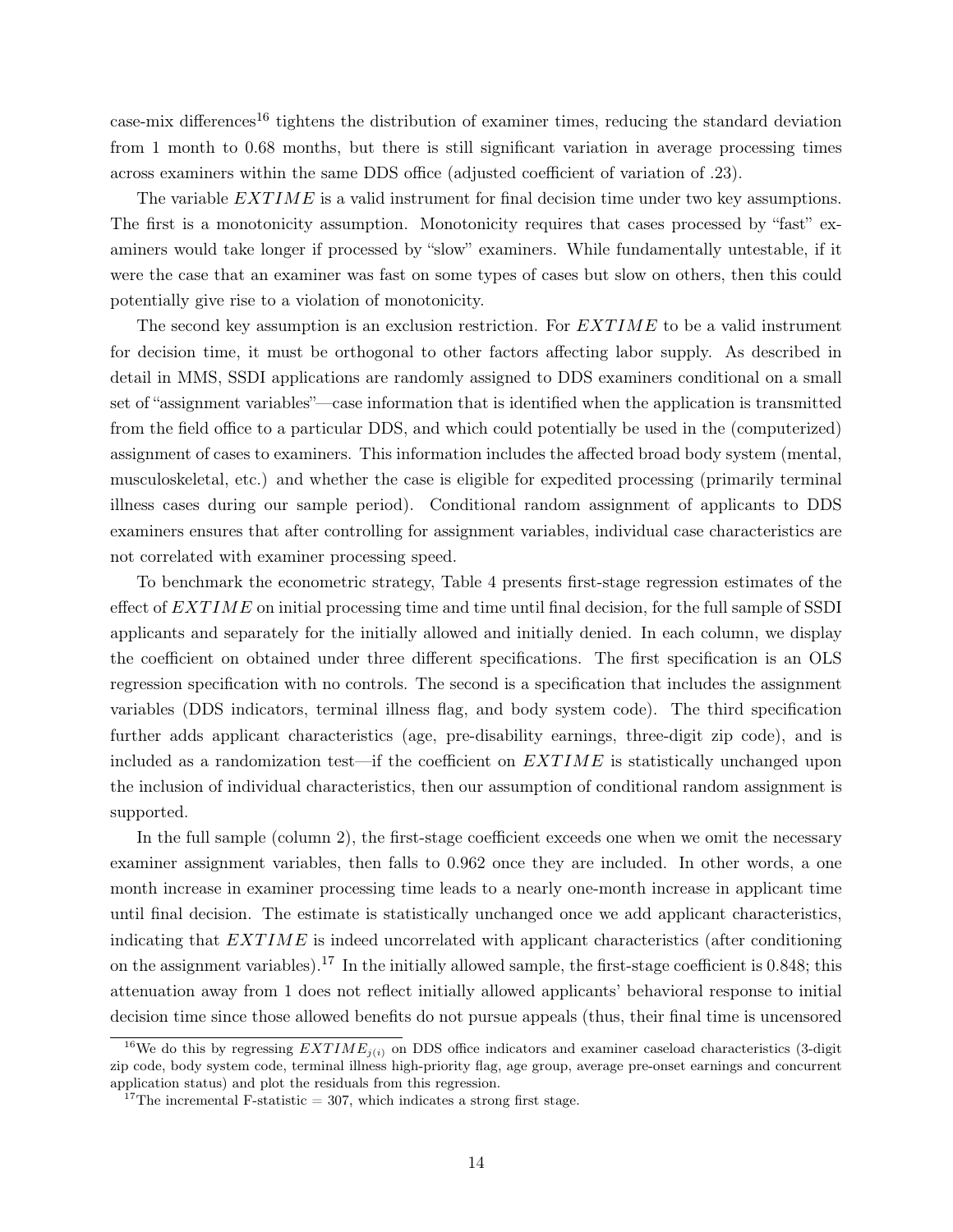and equal to their initial processing time). Rather, the attenuation is likely due to sampling variation in the construction of  $EXTIME$ , which is computed over finite examiner caseloads.<sup>18</sup> This suggests that in samples in which appeals are possible, the coefficient on  $EXTIME$  should be at least as large as it is in the initially allowed sample. This is indeed the case for the initially denied sample, where the first-stage coefficient is almost unity.<sup>19</sup>

While conditional random assignment breaks the correlation between  $T_i$  and  $s_i$ , there remains the possibility of a correlation between the instrument  $EXTIME_{i(i)}$  and the indicator for ultimate allowance,  $DI_i$ <sup>20</sup> We investigate this possibility in Table 5, where the rows give results from separate regressions testing whether examiner processing time is correlated with the probabilities of initial allowance, appeal or reapplication, and ultimate benefit receipt. The first row in Table 5 shows that  $EXTIME$  has no effect on the probability of initial denial; in other words, slow examiners are no more likely to be lenient or strict than fast examiners. EXTIME is, however, positively correlated with the likelihoods of appeal, reapplication, and ultimate benefit receipt. That is, all else equal, an applicant initially denied by a slower DDS examiner is more likely to appeal than one denied by a faster DDS examiner. This could plausibly arise if an applicant assigned to a slower examiner experiences a greater decay in employability in the initial determination phase, and consequently has a lower opportunity cost of remaining out of the labor force while pursuing an appeal. In any case, this higher likelihood of appeal directly translates into a higher probability of benefit receipt, and a longer final processing time. Assignment to an examiner who is one month slower on average yields a small, but statistically significant increase in the probability of benefit receipt of 0.26 percentage points  $(0.4\%)$ .

This set of results implies that examiner processing time may affect labor supply outcomes both directly, by prolonging final time to determination, and indirectly, by spurring further appeals, some of which lead to subsequent benefit receipt. This indirect effect presents an additional challenge for our estimation because it violates the maintained exclusion restriction, which is that  $EXTIME$ affect labor supply only through the channel of processing time. We pursue two solutions to this problem. A first is to note that examiner processing time is a valid instrument for final decision time for the initially allowed, because  $EXTIME$  affects final time for the initially allowed but is uncorrelated with the probability of ultimate allowance—which in this case is equivalent to initial allowance. Thus a consistent estimate of  $\delta$  can be obtained by estimating our instrumental variables model for the initially allowed subsample only. In addition, this subsample offers the possibility of testing the third and fourth implications of our statistical model in Section 2—which is that variation in examiner processing time will adversely affect the labor supply of applicants who receive a favorable determination after five months but should not affect labor supply of applicants who receive a favorable determination sooner, since these applicants must still complete the five month

<sup>&</sup>lt;sup>18</sup>For reference, Table 4 also shows the estimated relationship between the individual's *initial* processing time and  $EXTIME_{i(i)}$ . These coefficients show a similar degree of attenuation from 1.

 $19$ In this case, however, applicant behavior can affect final time since the majority of denied applicants appeal their decision.

<sup>&</sup>lt;sup>20</sup>As noted above,  $DI_i$  is also an endogenous regressor correlated with  $s_i$ .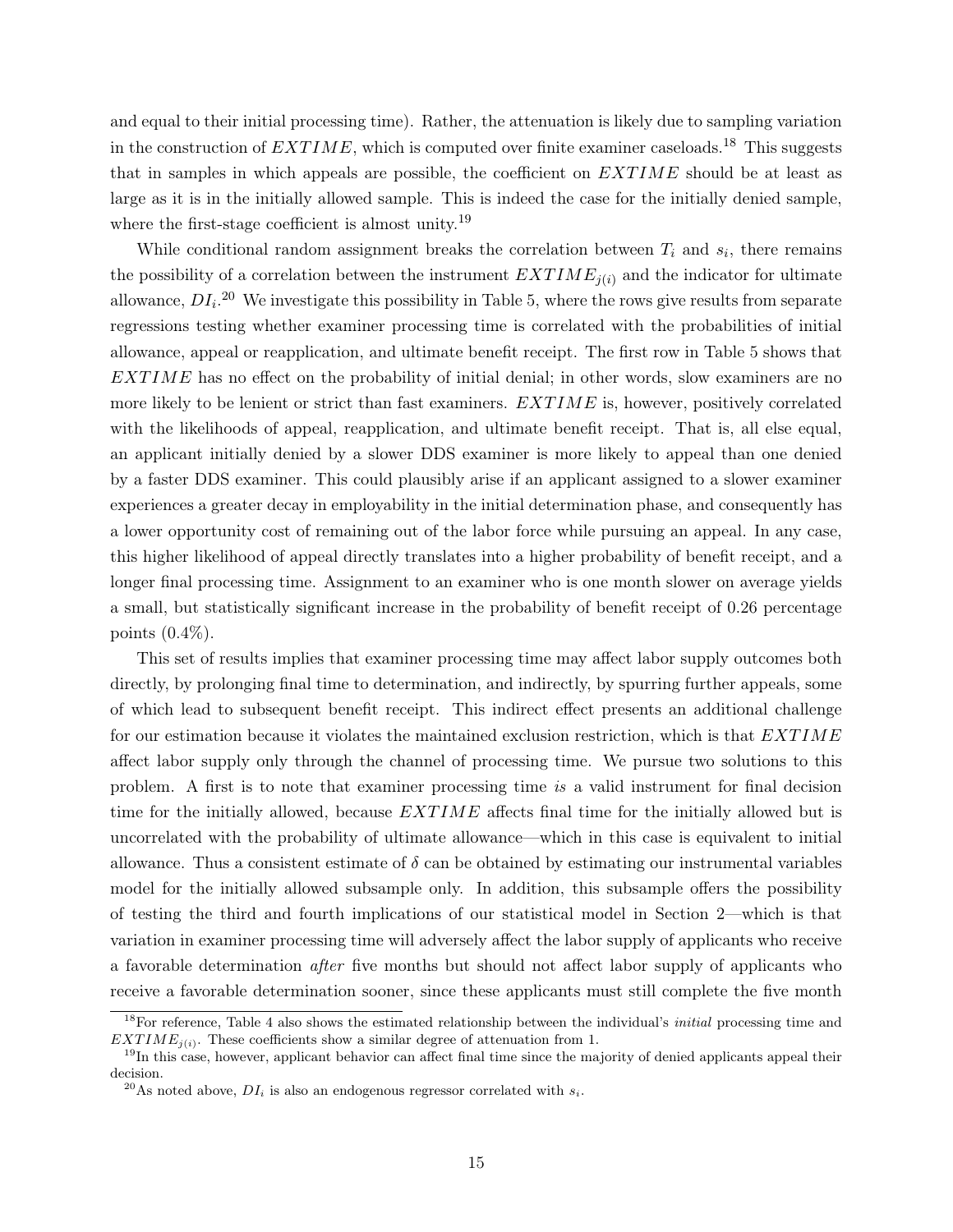waiting period before engaging in gainful employment.<sup>21</sup>

Because examiner processing time is not a valid instrument for final decision time among initially denied applicants, our second strategy is to exploit an additional source of variation that affects the likelihood of receiving an SSDI allowance but is uncorrelated with either applicants' health or their initial processing times. Following Maestas, Mullen and Strand (2013), we use variation in examiner allowance propensity as this second source of variation. The random assignment of applicants to disability examiners with different allowance propensities generates exogenous variation in decision outcomes that is unrelated to unobserved impairment severity or labor force attachment. We therefore estimate  $\delta$  and  $\gamma$  in Equation (6) simultaneously using  $EXTIME_{i(i)}$  as a jackknife instrumental variable for  $T_i$  and  $EXALLOW_{j(i)}$  as a jackknife instrumental variable for  $DI_i$ . The construction of  $EXALLOW$  parallels that of  $EXTIME$  and is described in detail in MMS. Figure 4 plots both sources of variation, examiner processing speed and examiner allowance propensity, and visually corroborates the regression result from Table 5 that these attributes of examiner behavior are uncorrelated in our sample.<sup>22</sup>

Table 6 documents the operation of this identification strategy by presenting a set of first stage estimates for processing time and ultimate SSDI allowance, estimated jointly. In the full sample of applicants (combining those initially allowed and denied), applicants assigned to more lenient examiners and slower examiners are ultimately more likely to receive an allowance (column 1). These effects operate through different channels, of course: examiner leniency directly affects the probability that an applicant receives an initial allowance, while slower examiner speed indirectly raises the probability of an eventual award by raising the probability of appeal. Column (2) shows that applicants assigned to more lenient examiners have substantially lower total processing times since an initial allowance obviates the need for appeal—while, as per earlier estimates, each additional month of delay induced by examiner assignment ultimately extends total application time by close to one month.

## 4 Do Processing Delays Affect Labor Supply of SSDI Beneficiaries?

We first present estimates of the processing time effect for the subsample of initially allowed applicants, and subsequently consider the joint effects of processing time and benefit receipt for all SSDI applicants. Because the examiner processing time instrument is uncorrelated with the ultimate allowance decision for those who are initially allowed (Table 5), we can test for a scarring effect of the

<sup>&</sup>lt;sup>21</sup>This is also an important identification test for our research design; evidence of an effect when there should be none would point to a violation of the exclusion restriction assumption. This particular test is only possible for the initially allowed, since only the initially allowed have a recorded onset date (which is necessary to compute the length of the waiting period) in the SSA administrative data. We present estimates of the decay effect for the initially allowed subsample and the associated identification test in Section (4).

 $^{22}$ The figure plots the residuals of both examiner time and allowance propensity, each adjusted for the DDS assignment variables and applicant level covariates that are used in the regression analysis. Our identification strategy for initially denied applicants does not require that examiner time and allowance propensity are uncorrelated since we can account for both factors in our analysis. Such a correlation would be problematic for our analysis of initially allowed applicants, however, since it would imply that examiner processing time and the health of allowed applicants are confounded.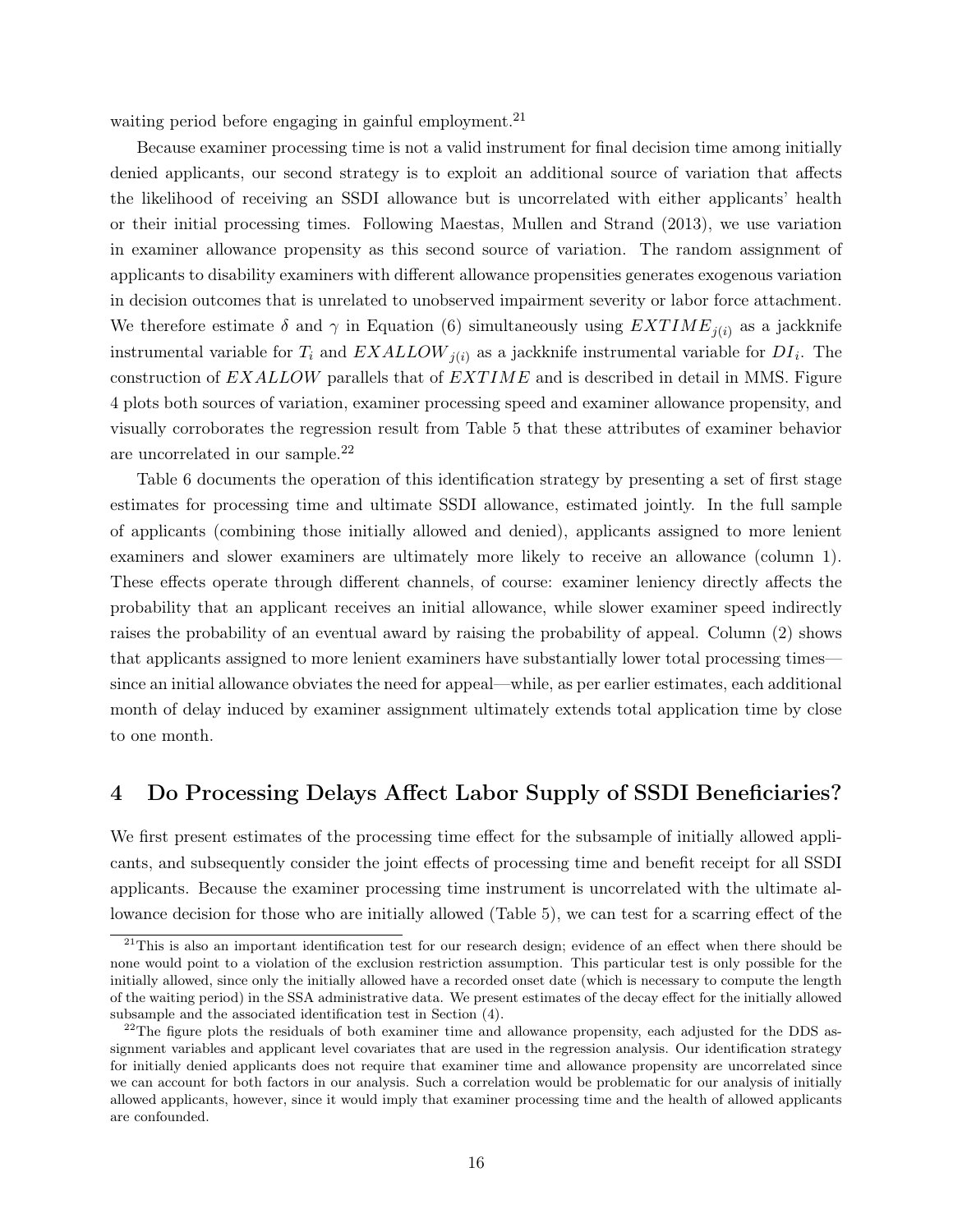application process on SSDI beneficiaries specifically without having to instrument for the ultimate allowance decision. Moreover, by comparing the decay effect for the initially allowed with our estimates for the whole sample (presented in Section 5), we can readily deduce whether the decay effect appears to be different for the initially allowed and denied. Finally, the fact that examiner processing time is non-binding for the subset of allowed applicants who receive their decision prior to the end of their mandatory 5-month waiting period allows us to implement an informative falsification test of our identification strategy using only initially allowed applicants.

#### 4.1 The effect of processing time for the initially allowed

Table 7 presents presents OLS and 2SLS estimates of the effect of processing time on the employment and earnings of the initially allowed, measured at 2 to 6 years following their initial decision in 2005. The OLS estimates in Panel A indicate that each additional month of processing time is associated with a reduction in employment (measured as annual earnings of at least \$1,000) of 0.21 percentage points 2 years later. This association persists for at least 6 years (through the end of our followup period in 2011). These associations should not be taken as causal since, as discussed above, observed claimant-level variation in processing times may reflect both exogenous and endogenous factors, most importantly applicant health. Indeed, among initially allowed applicants, it is plausible that applicants with the highest mortality rates are allowed more quickly by DDS examiners. This would bias OLS estimates towards underestimating the effect of processing time on subsequent employment—since those least able to work would receive faster awards.

Instrumental variables estimates of the impact of processing time on labor supply using the examiner instrument  $EXTIME$  are consistent with this reasoning. We find that an additional month of processing time causes a 0.35 percentage point reduction in employment 2 years later and beyond. These point estimates are approximately 60 percent larger in magnitude than the corresponding OLS estimates. Using as the dependent variable employment above SGA (Panel B), we find an additional month of processing time reduces labor supply 2 years later by 0.11 percentage points. Although the effect is imprecisely estimated, the point estimate is virtually identical to the statistically significant estimate we obtain for the full population of applicants (see Table 10, Panel B). Here, the 2SLS estimates are approximately the same as the OLS estimates across all years, though precision is also limited. Finally, we show in Panel C that processing time causes a reduction in earnings of approximately \$50 to \$75 annually during the 6-year follow-up period for each month of processing delay during the initial application period. Again, the point estimates are not statistically significant in all years, but they are comparable to the statistically significant estimates we obtain in all years for the full applicant population (see Table 10, Panel C), which suggests that their imprecision may stem from low statistical power rather than lack of a causal effect per se.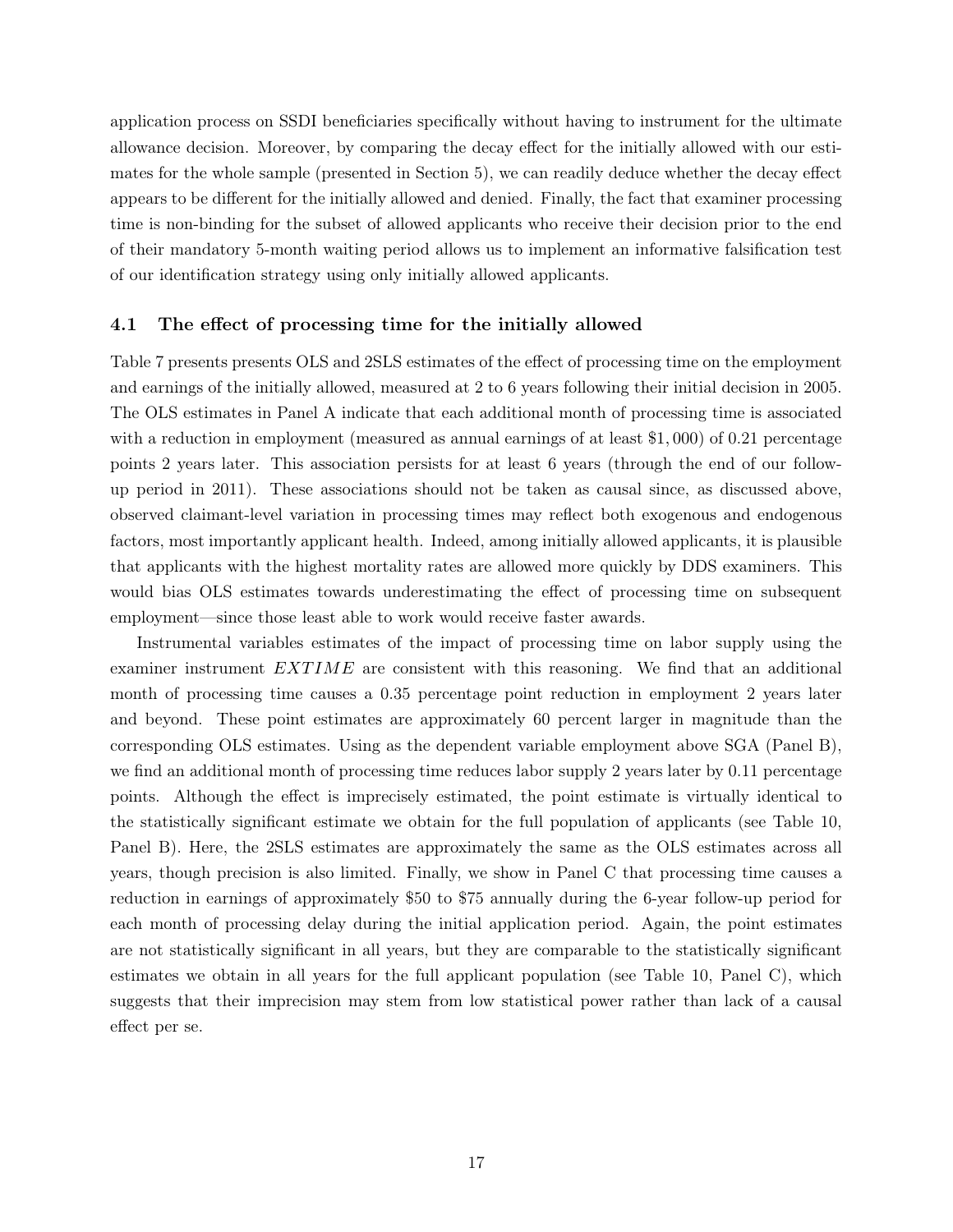#### 4.2 Testing the identification strategy using the five month waiting period

To qualify for SSDI, applicants must demonstrate that they are unable to perform substantial gainful activity for at least 5 months before benefits may commence. This programmatic requirement suggests an identification test for our research design: for applicants who are awarded benefits within five months of disability onset, examiner speed should have no marginal effect on labor force participation after benefit payments begin. Thus, evidence of an examiner time-induced decay effect among applicants awarded benefits within five months would point to a violation of the exclusion restriction assumption.<sup>23</sup>

To perform this test, we begin by partitioning total processing time into two components: time during which examiner delays are non-binding constraints on labor supply (i.e., during the mandatory waiting period) and time during which examiner delays are binding constraints (i.e., time after the waiting period).<sup>24</sup> Figure 4 shows three possible cases. In the first case, the applicant files for benefits shortly after disability onset, and the allowance decision comes before the applicant's remaining waiting period has elapsed. Since the applicant cannot work before the end of the waiting period (and the start of the Trial Work Period), examiner processing time has no marginal effect on labor supply. Approximately one-quarter of initially allowed applicants in our sample are in this category. In the second case, the applicant files shortly after onset, but the allowance decision comes after the applicant's remaining waiting period has elapsed. This describes another one-quarter of initially allowed applicants. For these applicants, every additional month of examiner delay results in an additional month in which labor force non-participation is potentially constrained (and in which the start of the Trial Work Period is delayed). In the third case, the applicant files for benefits substantially after the onset of disability (perhaps after a period of unemployment), so the waiting period is satisfied at the time of application. For this group, which encompasses approximately one-half of initially allowed applicants, examiner time is fully binding on potential labor supply for applicants who would otherwise work.

To bring these observations to the data, we modify equation (6) as follows

$$
Y_i = \delta_0 \min \left[ \text{decision\_time}_i, \text{wp}_i \right] + \delta_1 \max \left[ \text{decision\_time}_i - \text{wp}_i, 0 \right] + s_i + \varepsilon_i,\tag{8}
$$

where

$$
wp_i = min[time_to_app_i, 5].
$$

In equation (8), decision\_time<sub>i</sub>, measures total time from disability onset to final decision, time\_to\_app<sub>i</sub> measures time between disability onset and filing, wp<sub>i</sub> measures how much of the five month waiting period has elapsed prior to  $i's$  application, and as before  $s_i$  is unobserved severity or labor force attachment and is likely correlated with both total decision time and the time it takes

<sup>&</sup>lt;sup>23</sup>This particular test is only applicable to the initially allowed: only allowed applicants need satisfy the waiting period, while initially denied applicants who appeal their determination will almost universally wait longer than five months for a final allowance.

 $24$ Note that these constraints are only binding for the subset of applicants who would otherwise wish to participate in gainful employment.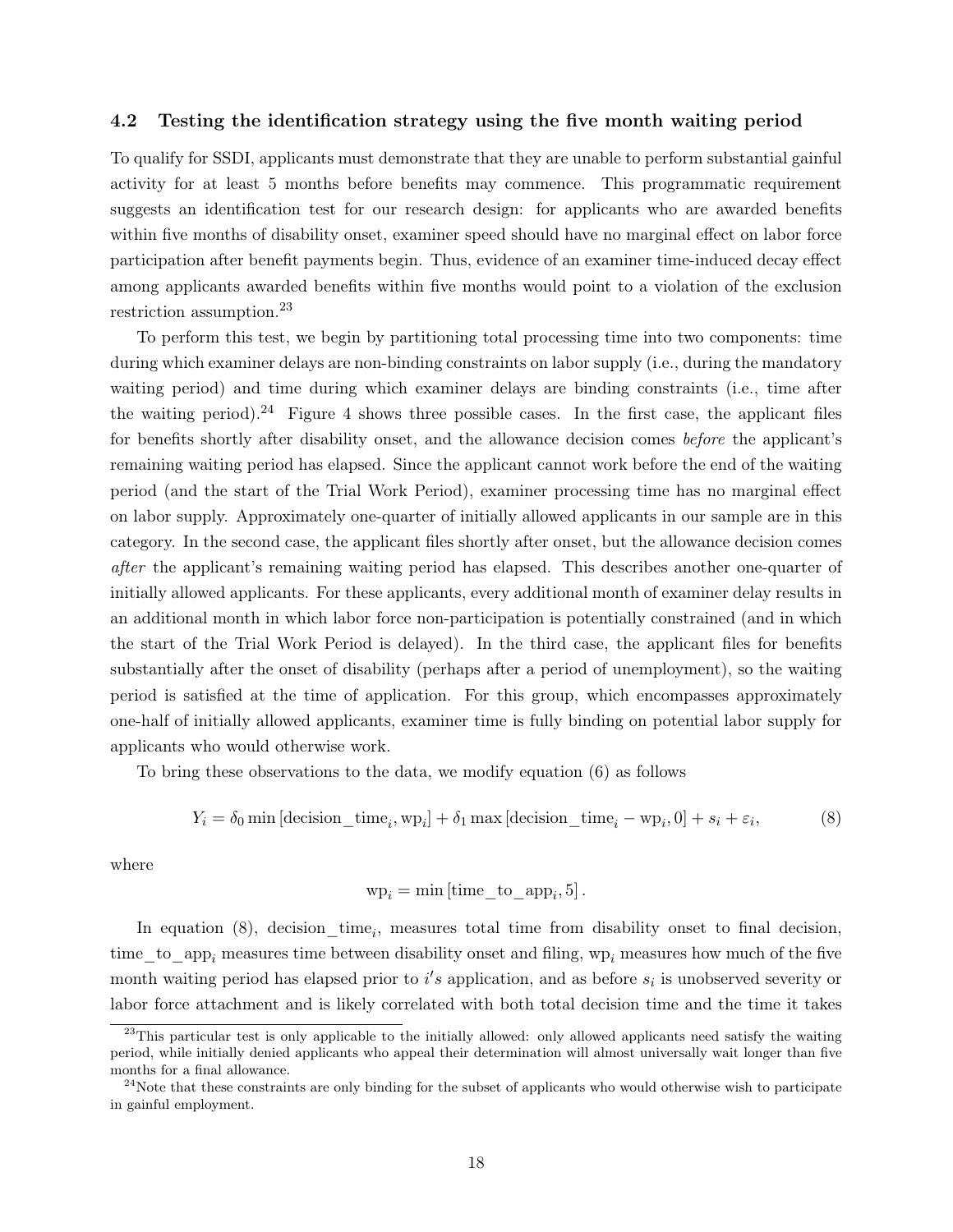the applicant to file after disability onset. Since the five-month waiting period begins with the date of disability onset and therefore precedes the filing date, the function  $wp_i$  measures how much of applicant i's waiting period has already been satisfied as of the filing date.<sup>25</sup> Our hypothesis is that variation in examiner processing time that occurs during an applicant's five-month waiting period should have no impact on subsequent labor force participation (hence  $\delta_0 \simeq 0$ ) whereas variation in examiner processing time that effectively prolongs the waiting period will adversely affect postapplication employment (hence  $\delta_1 < 0$ ).

In partitioning processing time in this manner, we impose a nonlinearity in our endogenous regressor  $T_i$ , which complicates instrumental variables estimation. We accordingly implement a control function approach: to account for the endogenous component of decision\_time<sub>i</sub>, we include in (8) the residuals from our first stage regression of total processing time on  $EXTIME_{j(i)}$  (obtained from  $(7)$ ). To control for the endogenous component of  $wp_i$  (time from onset to application), we include time\_to\_app<sub>i</sub> itself, which we can compute from our data.

Table 8 reports the estimated effect of examiner processing time that occurs before and after the waiting period on applicants' subsequent labor supply using the control function specification. Additional processing time before the waiting period has elapsed causes no incremental reduction in employment 2, 4, or 6 years after the initial decision. Consistent with expectations, the point estimates for  $\delta_0$  are statistically indistinguishable from zero, and in two of the three years they are in fact positive. In sharp contrast, an additional month of processing that occurs after the applicant has satisfied the waiting period causes a 0.43 percentage point reduction in employment 2 years later, and this effect persists with approximately constant magnitude through years 4 and 6 years. Thus, this evidence is strongly consistent with the implications of our identification strategy. It is also noteworthy that the estimated decay effect for applicants that face binding constraints on labor supply is larger than the effect for all initially allowed applicants (Table 7). This result is expected because the estimated causal effect for all applicants in Table 7 averages the null effect for the unconstrained group with the somewhat larger effect for the constrained group. When we focus only on the constrained group, we therefore obtain a larger causal effect estimate.

## 5 The Effect of Delay on Allowed and Denied SSDI Applicants

#### 5.1 Estimates using allowed and denied applicants

We now broaden the inquiry to incorporate initially denied SSDI applicants. Table 9 presents our main estimates of equation (6) for employment and earnings outcomes at years two through six following initial application. Focusing first on the processing time estimates, the three panels of the table document that application delays lead to significant declines in the probability that applicants' annual earnings exceed either \$1,000 (Panel A) or annual SGA (Panel B), and significant reductions in average annual earnings. Since denied applicants' incentives to participate in the labor force

<sup>&</sup>lt;sup>25</sup>In SSA's administrative data, only allowed applicants have recorded an established onset date, which is necessary to compute the length of the waiting period.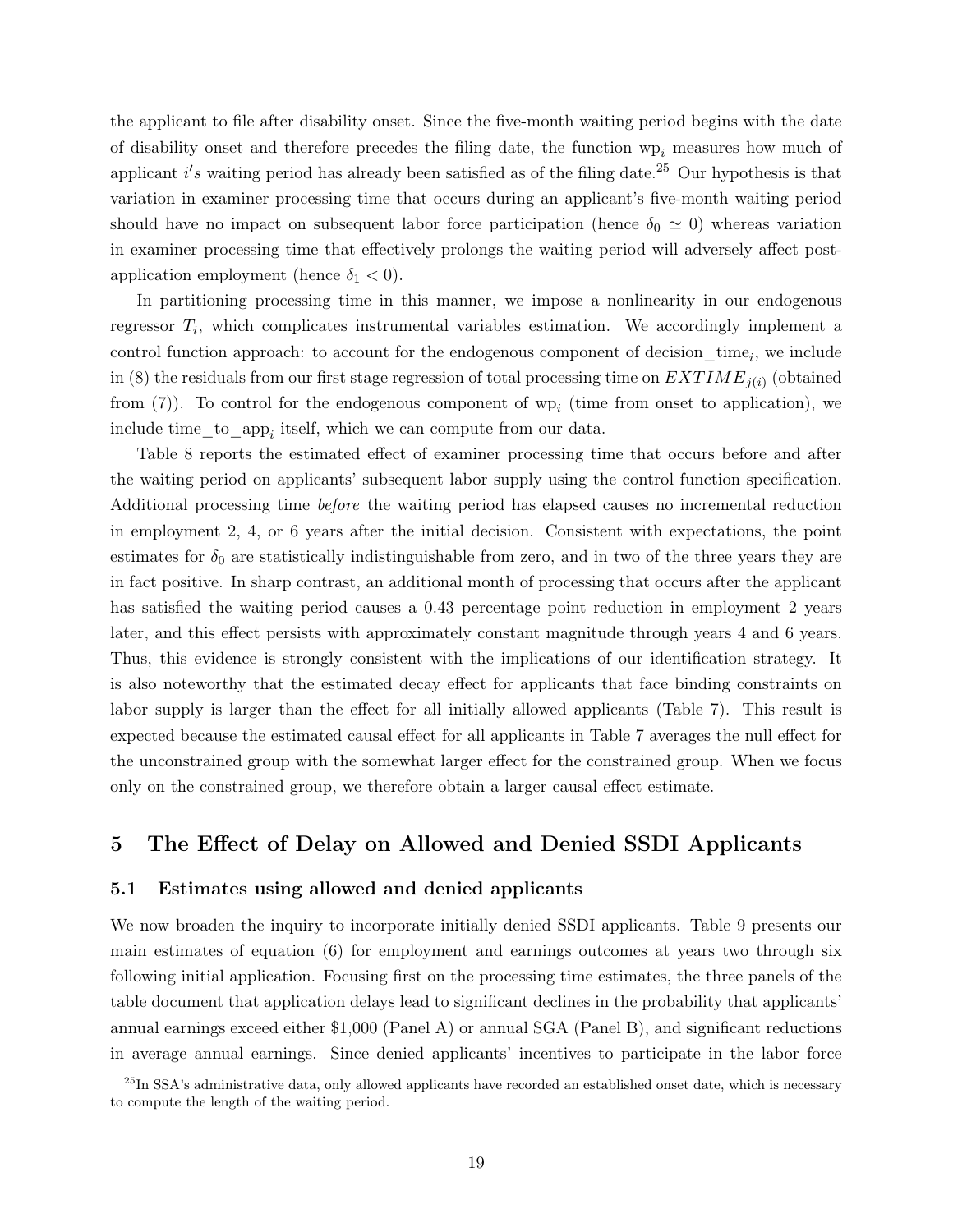post-denial are not shaped by SSDI program rules, one might have anticipated that the magnitude of the delay-decay channel would be larger for denied applicants. Table 10 finds instead that the effects of processing time in the full sample of applicants are almost identical to those among initially allowed applicants (Table 7).<sup>26</sup> Specifically, we estimate that each additional month of processing time reduces the probability of earnings in excess of \$1,000 or in excess of SGA by approximately 0.25 percentage points and 0.13 percentage points, respectively, at year six following application, and reduces annual earnings by approximately \$50.

How large are these effects? Noting that total processing time averages 11.6 months among applicants who are finally denied benefits (Table 3), the Table 10 estimates imply that processing delays reduce the probability of applicants earning in excess of \$1,000 or SGA by 2.8 and 1.5 percentage points respectively, and lower annual earnings by \$610. Relative to observed labor supply of denied applicants, these effects are economically significant. Annual earnings six years post application average \$7,900 among finally denied applicants, with only 41 percent exceeding \$1K, and only 25 percent exceeding SGA. Thus, we estimate that a one year processing delay reduces subsequent earnings of denied applicants by approximately 8 percent, and the probability of substantial work activity by 6 to 7 percent. The fact that the causal effects of processing delays (in absolute not relative terms) are comparable for allowed and denied applicants may suggest that delays particularly reduce subsequent labor supply among those with the strongest labor force attachment, those whose work behavior would not have been substantially affected by the SSDI program incentives had they been awarded benefits.

The second row of each panel of Table 9 reports estimates of the causal effect of SSDI allowances on labor supply. An SSDI allowance lowers the probability of employment—that is, annual earnings of at least \$1, 000—by 48 percentage points in year 2 following application, by 32 percentage points in year 4, and by 29 percentage points in year 6. Of course, \$1,000 is a very low benchmark for earnings, and it's not clear whether earnings near this threshold should be viewed as economically consequential. Panel B, however, shows that the effect of an SSDI allowance on the probability of annual earnings in excess of SGA—approximately \$12, 000—is approximately 60 percent as large as its effect on any earnings: a reduction of 29 percent in year 2 and 19 percent in years 4 through 6. As shown in Panel C, earnings reductions stemming from marginal SSDI awards average \$8, 100 in year 2 following application, \$4, 900 in year 4, and \$5, 100 in year 6. Relative to the observed annual earnings of those who are finally denied (column 5 of Table 1), these point estimates imply reductions on the order of 60-plus percent of annual earnings.

In the policy debate surrounding the causes and consequences of the rapid growth of the U.S. SSDI program since 1990, one of the most widely noted phenomena is the rising share of all allowances accounted for by just two categories of impairments: mental disorders and musculoskeletal disorders. In 2009, these two impairments accounted for 54 percent of all SSDI awards, and this share has been trending up for decades. In 1981, for example, only 27 percent of all SSDI allowances were made for mental and musculoskeletal disorders (Autor and Duggan, 2010). MMS find that applicants on

 $26$ Estimates that allow for separate processing time effects for denied and allowed applicants do not find significant differences.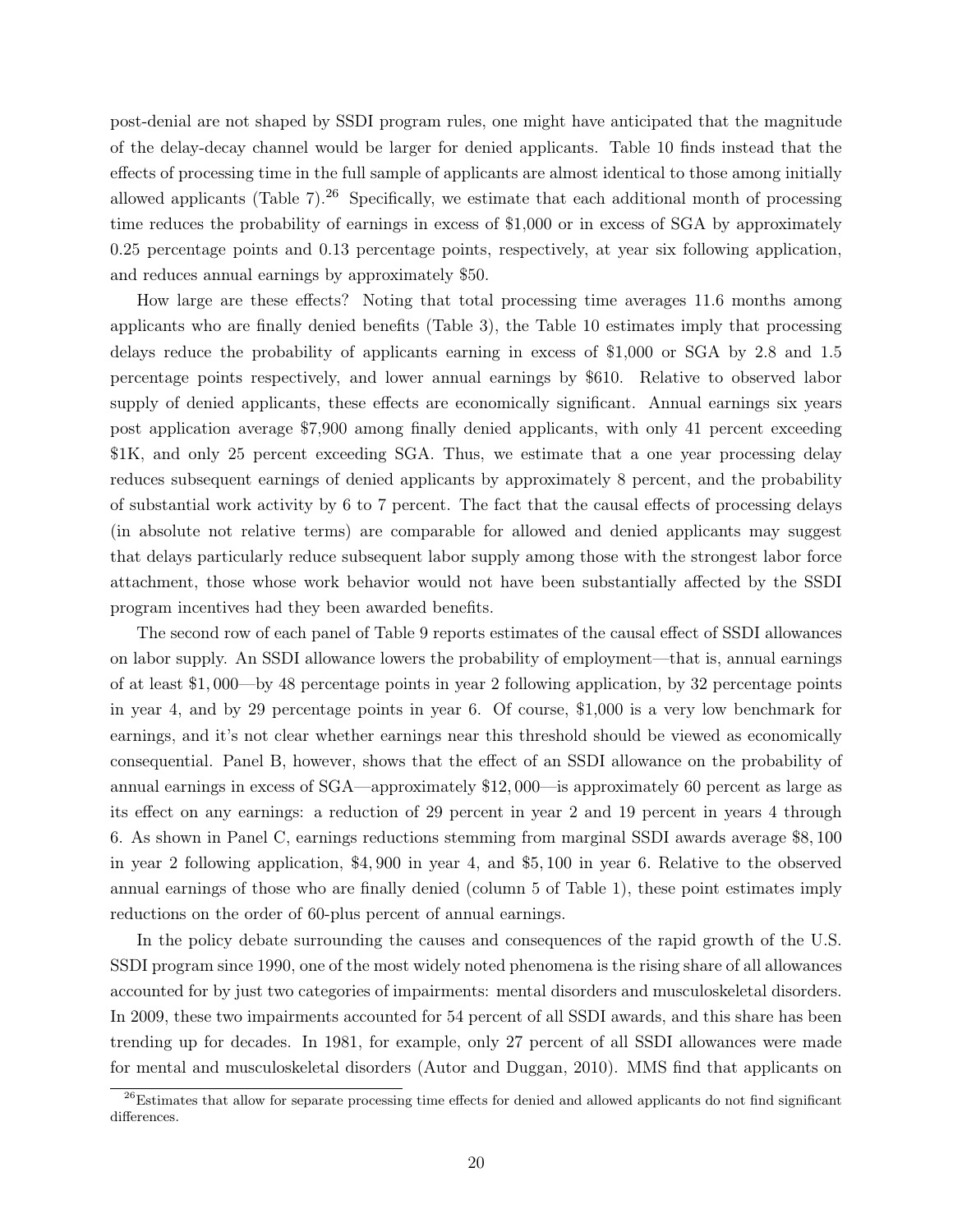the margin of allowance are substantially more likely to be young, have very low prior earnings, and suffer from mental disorders. Applicants with musculoskeletal disorders are more likely to have their cases initially denied and therefore proceed to the hearing level (von Wachter, Song and Manchester, 2010; MMS, 2013).

To shed light specifically on the consequences of the SSDI adjudication system on the labor supply of these two groups, Table 10 present estimates for the effects of processing delays and SSDI allowances on applicants whose primary reported impairment is a mental disorder (Panel A) or musculoskeletal disorder (Panel B). For the approximately 20 percent of applicants who claim disability due to a mental disorder, we estimate substantial labor supply effects of both delays and benefits allowances. In year 2, we estimate a delay coefficient of −0.40 percentage points per month and an award coefficient of −50 percentage points. These point estimates are only slightly larger than the corresponding full sample estimates of −0.36 percentage points and −48 percentage points. Distinct from the full sample estimates (Panel A of Table 9), however, the magnitude of these causal effects only modestly attenuates in subsequent post-application years. In year 6 following application, we obtain a delay coefficient of −0.34 percentage points per month for claimants with mental impairments, and an award coefficient of −40 percentage points. Both point estimates are approximately 40 percent larger than the corresponding estimates for the full sample, suggesting that applicants on the margin of allowance with mental disorders experience an above average reduction in labor force participation as a consequence of their interactions with the SSDI system.

By contrast, the estimates in Panel B for the impacts of processing delay and benefits allowances on the labor supply of the approximately 40 percent of applicants claiming a musculoskeletal disorder generally find comparable delay effects relative to the full sample but substantially smaller allowance effects. In particular in years 2, 4 and 6 following application, we estimate that an SSDI award reduces the probability of labor force participation by 41, 25, and 20 percentage points respectively for applicants with a musculoskeletal disorder. These point estimates average 7 to 9 percentage points (25 to 30 percent) below those for the full sample. Noting that the decay effects for applicants with musculoskeletal disorders are comparable to those for the full sample, these results imply that applicants with musculoskeletal disorders have relatively low work capacity at the time of application.<sup>27</sup>

## 5.2 'Processing time bias' in the estimated effect of SSDI allowances on labor supply

A critical implication of the results above for existing literature on the labor supply effects of the SSDI program is that studies that estimate the effect of disability allowances on labor supply but do not account for systematic differences in processing time between allowed and denied applicants will generally produce biased causal estimates. Concretely, the fact that SSDI applicants assigned to slower examiners are more likely to appeal their denials and, ultimately receive allowances (Table 5),

<sup>&</sup>lt;sup>27</sup>These results echo those of MMS 2013 (Table 6), who find that SSDI allowances result in the largest labor supply reductions for applicants with reported mental impairments and smaller labor supply reductions among applicants with reported musculoskeletal disorders.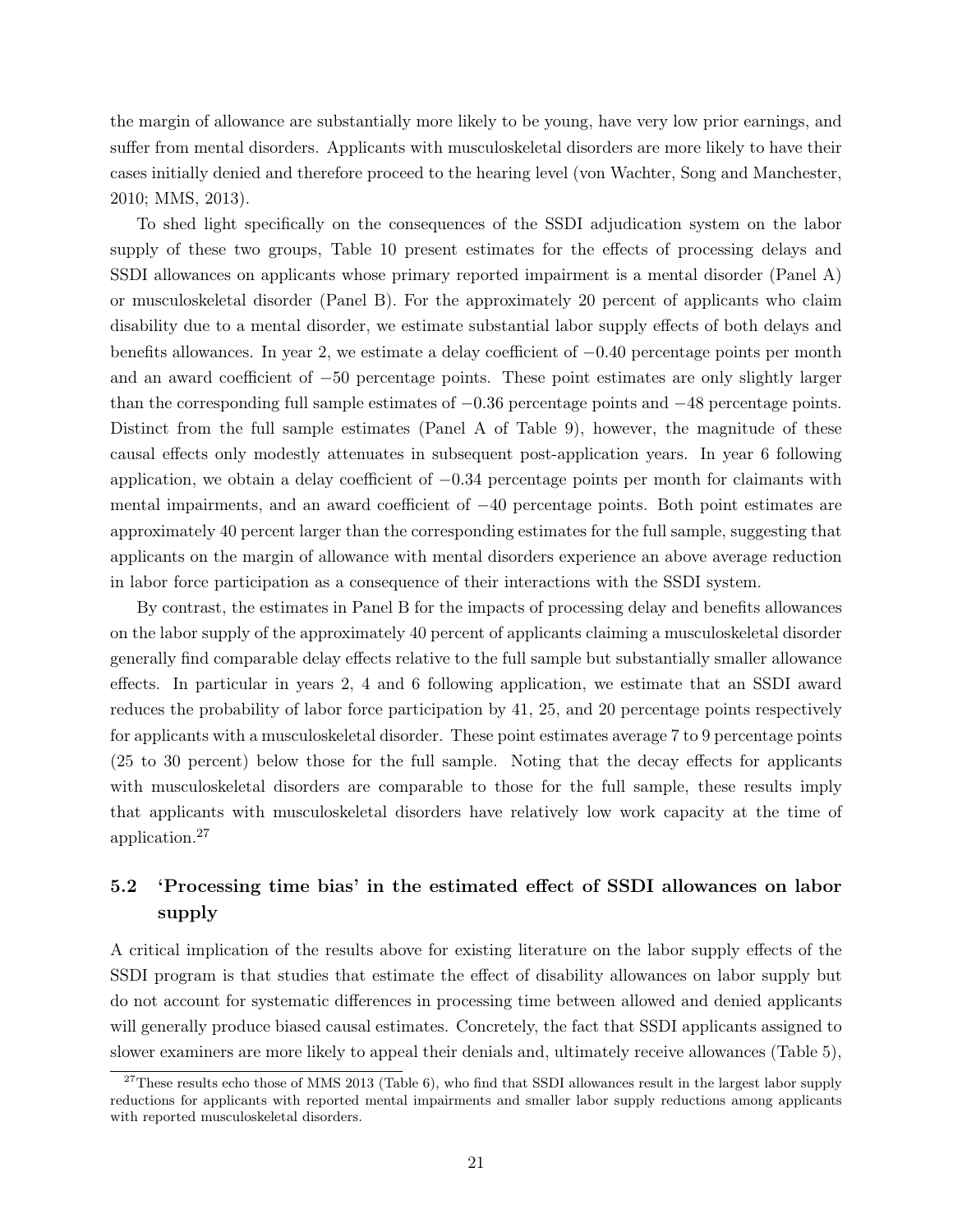implies that processing time is confounded with award probability among initially denied applicants. Conversely, as MMS 2013 note, because applicants assigned to stricter examiners are more likely to appeal their denials, allowance odds will be confounded with processing times in the full sample of applicants. These observations imply specific biases that will result from various instrumental variables strategies. Instrumenting for processing time using examiner speed without also instrumenting for allowance odds will overestimate the causal effect of processing time on labor supply because longer initial processing times increase the odds of an allowance, which itself depresses labor supply. Similarly, instrumenting for allowance odds using examiner leniency without accounting for processing times will underestimate the causal effect of allowances on labor supply: applicants assigned to more lenient examiners are more likely to receive an allowance, which reduces labor supply, but spend less time awaiting a decision, which increases labor supply—and vice versa for applicants assigned to less lenient examiners. Thus, the contrast between the two groups will understate the direct effect of allowances on labor supply.

How large is this 'processing time bias?' We benchmark its magnitude in Table 11 by comparing three sets of point estimates for the association between allowances and employment (earnings of at least \$1, 000) at years 2, 4 and 6 following application. The first column of the table presents simple OLS comparisons of allowed and denied applicants, akin to those first reported by Bound (1990). Though Bound argued that such comparisons would place an upper bound on the effect of SSDI allowances on labor supply—since allowed applicants are presumably less healthy than denied applicants—recent literature has questioned this interpretation since rejected applicants may differ not only in health but also in their skills and motivation to participate in the labor force. The second column of estimates implements the instrumental variables strategy used in recent literature whereby allowances are instrumented with examiner leniency as in MMS 2013, which in turn is closely akin to the strategy of instrumenting allowances using Administrative Law Judge leniency (French and Song, forthcoming). Following our reasoning above, we would expect these instrumental variables estimates to *underestimate* the causal effect of allowances on labor supply because they do not account for the fact that applicants assigned to less lenient examiners or ALJs have both lower allowance odds and longer processing times. Finally, the third column of Table 11 presents our preferred estimates (akin to Table 9) where both processing time and allowance odds are instrumented by examiner speed and leniency.

The Table 11 results indicate that 'processing time bias' is of first order importance. A comparison of the column 1 and column 2 estimates would naively suggest that OLS comparisons of allowed and denied applicants overstate the causal effects of allowance on labor supply, consistent with the influential argument of Bound (1990). Our reasoning implies instead that the column 2 estimates which instrument for allowances using examiner leniency but do not account for the indirect effect of leniency on waiting times—are likely to underestimate the direct effect of allowances on work. The column 3 estimates, which instrument for both variables, corroborate this contention. In year 2, 4, and 6 following application, the column 3 estimates of the causal effect of allowance on labor force participation, holding processing time constant, is larger than the either the conventional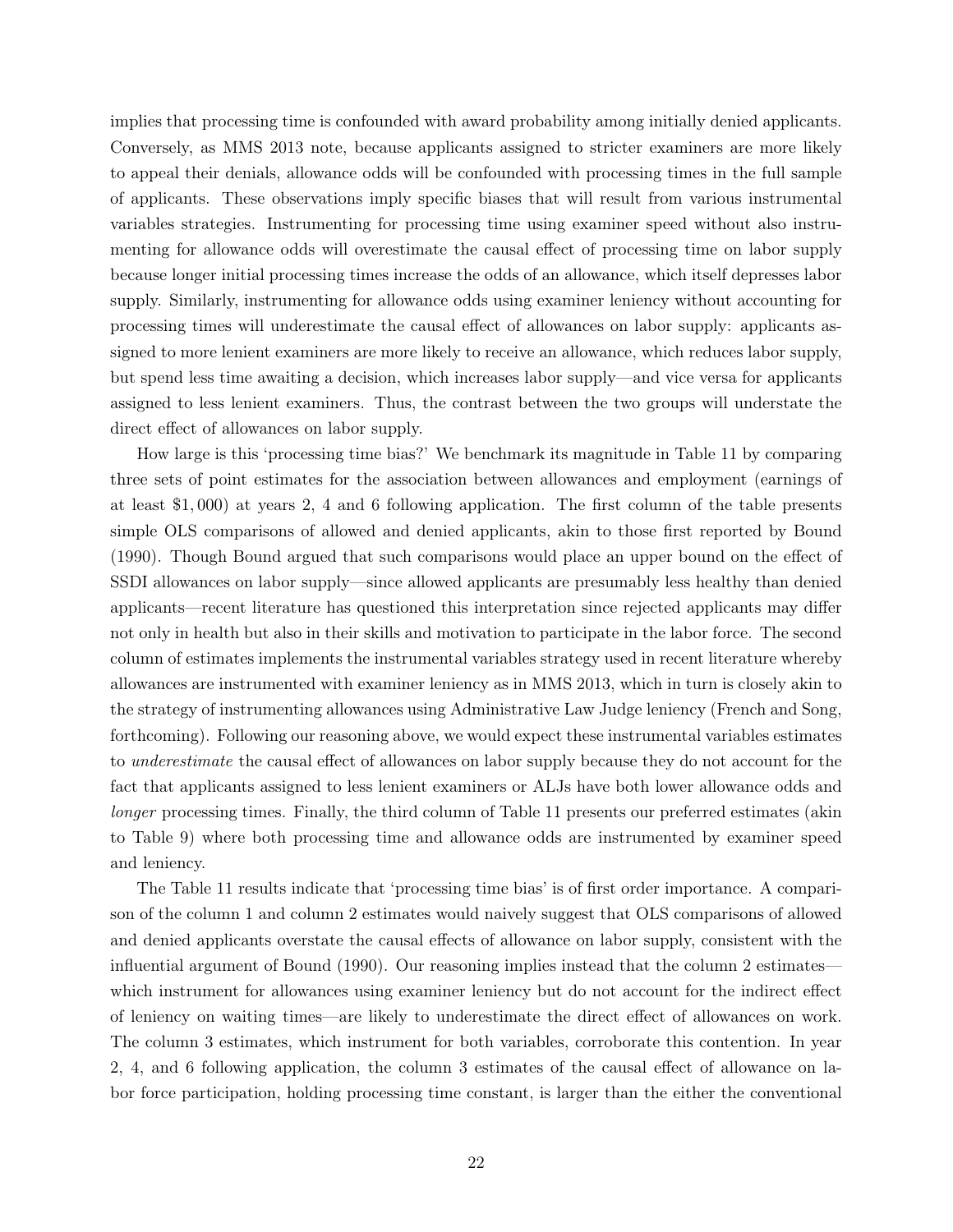2SLS estimate or the canonical OLS estimate. Comparing across the rows of Table 11 indicates that the conventional 2SLS estimates understate the causal effect of allowances on labor supply by approximately half. Moreover, the proportional gap between these estimates and the processing time-constant estimates (column 3) rises with time following application, reflecting the fact that processing delays cumulates in the years following initial application as those initially denied pursue further layers of appeal.

On net, our results imply that neither the recent nor established SSDI literature has fully captured the labor supply impacts of the disability system on applicants and beneficiaries. Though prior literature has posited that the decay channel may be economically important (Parsons, 1991), no prior paper has provided direct estimates of this causal pathway. Moreover, due to the confounding of allowance odds and processing times, existing literature has underestimated the labor supply effects of SSDI awards on beneficiaries. Accounting for both mechanisms provides a more complete—and economically more sizable—picture of the aggregate labor supply impacts of the Social Security Disability Insurance program.

## 6 Conclusions

A well-known body of research explores how the award of SSDI benefits affects the labor supply and earnings of recipients. In this paper we explore a complementary—and we believe equally consequential—question: how do long application processing time, during which applicants must not earn more than \$1,000 per month, affect the subsequent employment of denied applicants and SSDI beneficiaries? Our approach exploits exogenous variation in average processing time by disability examiners as an instrument for applicant waiting time. Using a unique administrative workload database, we evaluate how the substantial time spent out of the labor market during the application and appeals process—more than one year on average, across all applicants—affects subsequent employment opportunities and earnings of both allowed and denied applicants.

We find that longer processing times significantly reduce the employment and earnings of SSDI applicants in the years after their initial decision. Our main estimates indicate that a one standard deviation (2.4 months) increase in initial processing time reduces annual employment rates by about 1 percentage point (3.2%) in the years following the initial determination. Extrapolating these effects to total applicant processing times, we estimate that the SSDI determination process directly reduces the post-application employment of denied applicants by approximately 4.1 percentage points (8%) and allowed applicants by approximately 5.5 percentage points (38%).

The literature to date comparing allowed and denied SSDI applicants has been exclusively focused on estimating the causal effect of benefit receipt on labor supply outcomes. Importantly, this paper presents the first causal estimates of the labor supply decay effect, which is an additional cost of the SSDI determination process. We show that the decay effect is a distinct causal channel through which the SSDI program impacts post-application labor supply outcomes. Combining the labor supply decay effect (4.4 percentage points for the average applicant) with new estimates of the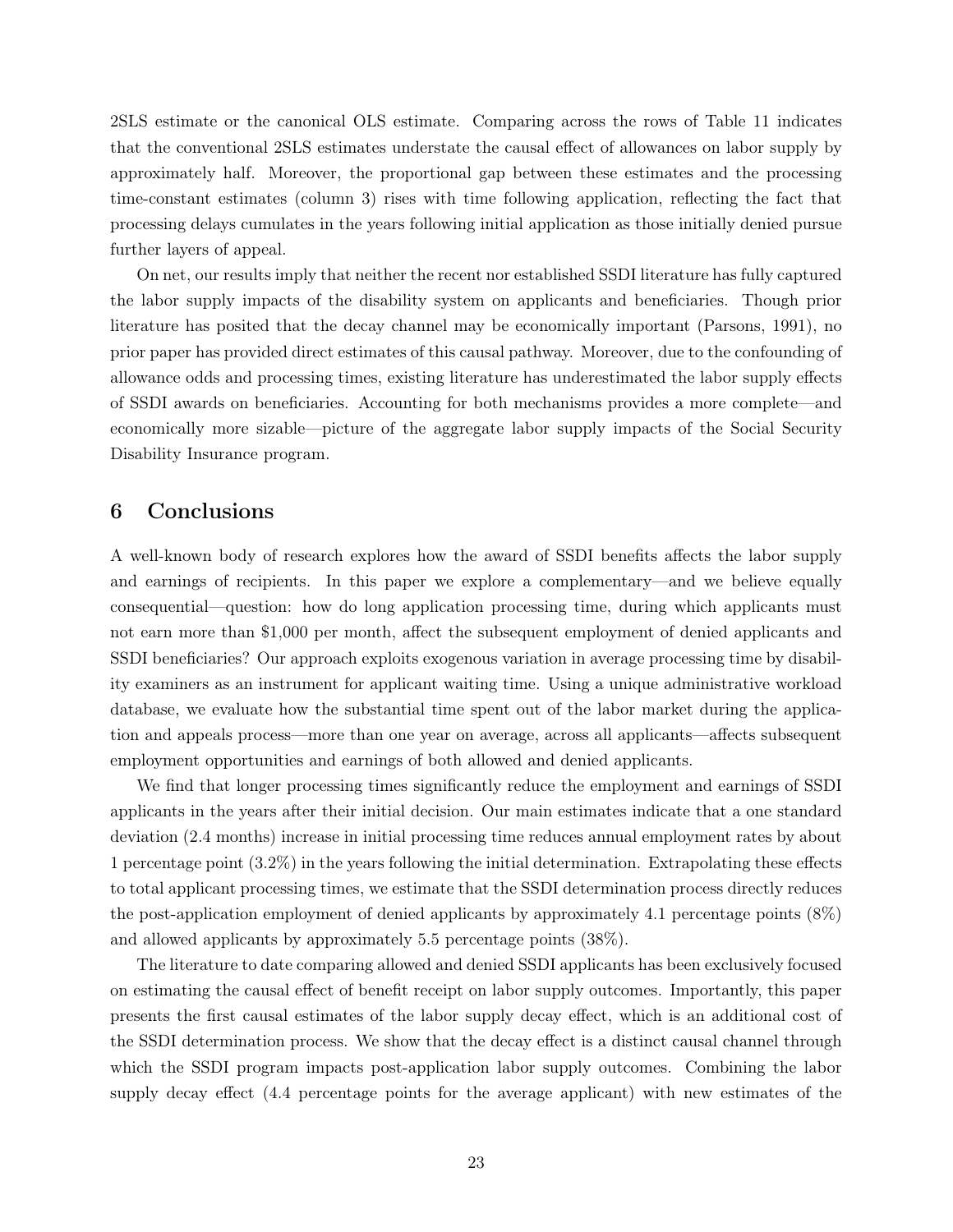benefit receipt effect that are purged of waiting time bias (averaging 30 percentage points) suggests that the SSDI program effect on employment is nearly 75 percent larger than previous estimates have suggested.

#### 7 References

Autor, David H. and Mark G. Duggan. (2003). "The Rise in the Disability Rolls and the Decline in Unemployment." Quarterly Journal of Economics, 118(1), 157–206.

Autor, David H. and Mark G. Duggan. (2010). "Supporting Work: A Proposal for Modernizing the U.S. Disability Insurance System." Washington, DC: Center for American Progress and The Hamilton Project, December.

Ben-shalom, Yonatan, Maura Bardos, and David Stapleton (2012). "Longitudinal Statistics for New Longitudinal Statistics for New Supplemental Security Income: Final Report" Mathematica Policy Research, #08977.933, November, Washington, DC.

Blau, David M and Philip K. Robins (1990). "Job Search Outcomes for the Employed and Unemployed," Journal of Political Economy, 98(3), 637-655.

Bound, John (1989) "The Health and Earnings of Rejected Disability Insurance Applicants." American Economic Review, 79(3), pp. 482-503.

Bound, John (1991). "The Health and Earnings of Rejected Disability Insurance Applicants: Reply." American Economic Review, 81(5), pp. 1427-1434.

Chen, Susan and Wilbert van der Klaauw (2008). "The Work Disincentive Effects of the Disability Insurance Program in the 1990s." Journal of Econometrics, 142, pp. 757-784.

Davis, Steven J. and Till von Wachter (2011). "Recessions and the Costs of Job Loss." *Brookings* Papers on Economic Activity, 2011(2), 1–72.

French, Eric and Jae Song (forthcoming). "The Effect of Disability Insurance Receipt on Labor Supply." American Economic Journal: Economic Policy.

Kroft, Kory, Fabian Lange and Matthew J. Notowidigdo (2013). "Duration Dependence and Labor Market Conditions: Evidence from a Field Experiment." Quarterly Journal of Economics, 128(3), 1123–1167.

Lindner, Stephan (2013). "From Working to Applying: Employment Transitions of Applicants for Disability Insurance in the United States." Journal of Social Policy, 42(2), April, 329-348.

Ljungqvist, Lars and Thomas J. Sargent (1998). "The European Unemployment Dilemma," Journal of Political Economy, 106(3), 514-550.

Maestas, Nicole, Kathleen Mullen and Alexander Strand (2013). "Does Disability Insurance Receipt Discourage Work? Using Examiner Assignment to Estimate Causal Effects of SSDI Receipt." American Economic Review, 103(5), 1797–1829.

Office of the Inspector General (2008). "Disability Claims Overall Processing Times." Audit Report A-01-08-18011.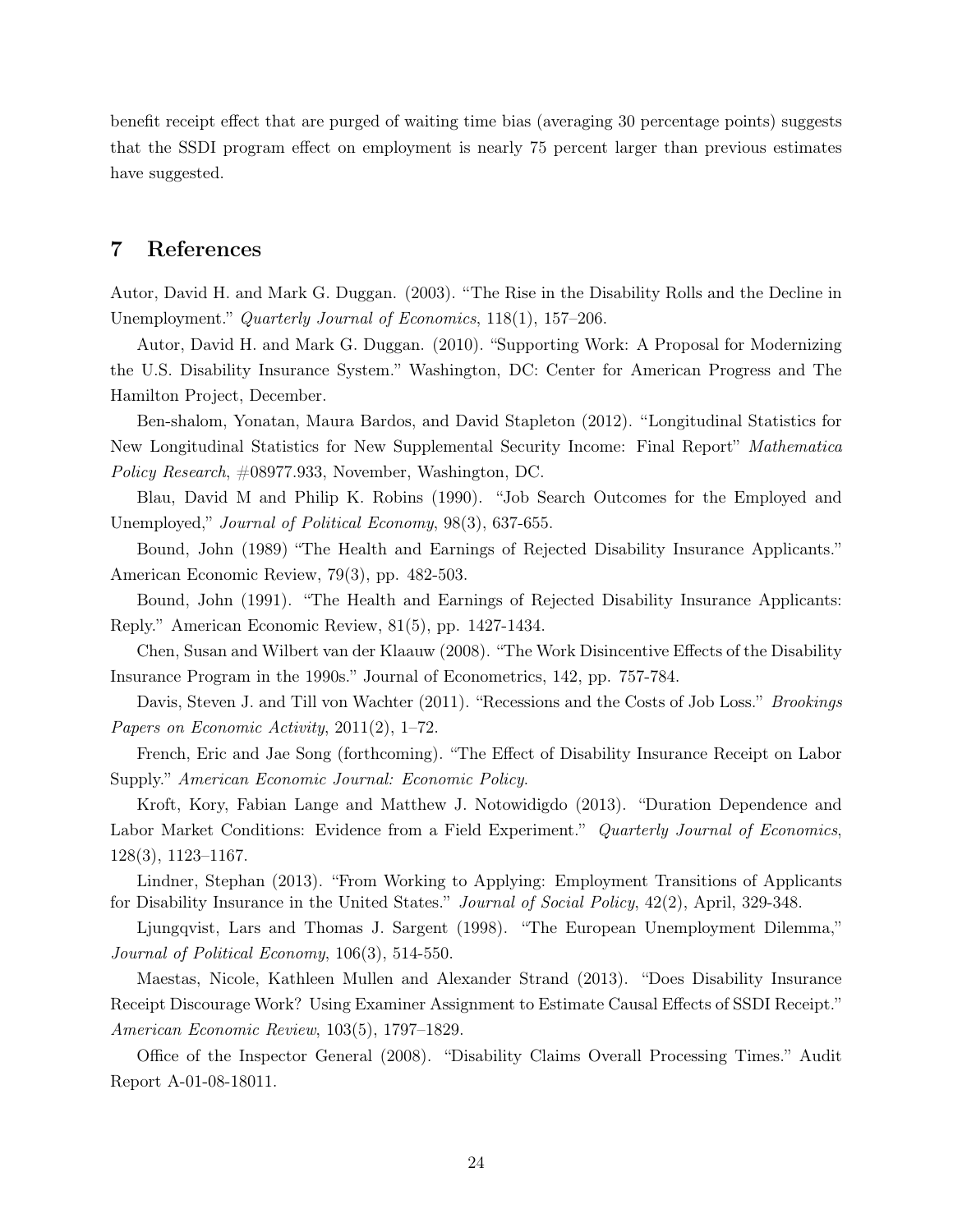Parsons, Donald (1980). "The Decline in Male Labor Force Participation." Journal of Political Economy, 88(1), 117–134.

Parsons, Donald (1991). "The Health and Earnings of Rejected Disability Insurance Applicants: Comment." American Economic Review, 81(5), pp. 1419.1426.

Social Security Advisory Board (2006). "Disability Decision Making: Data and Materials." Washington, DC (available at www.ssab.gov).

von Wachter, Till, Jae Song and Joyce Manchester (2010). "Trends in Employment and Earnings of Allowed and Rejected Applicants to the Social Security Disability Insurance Program." American Economic Review, 101, 3308–3329.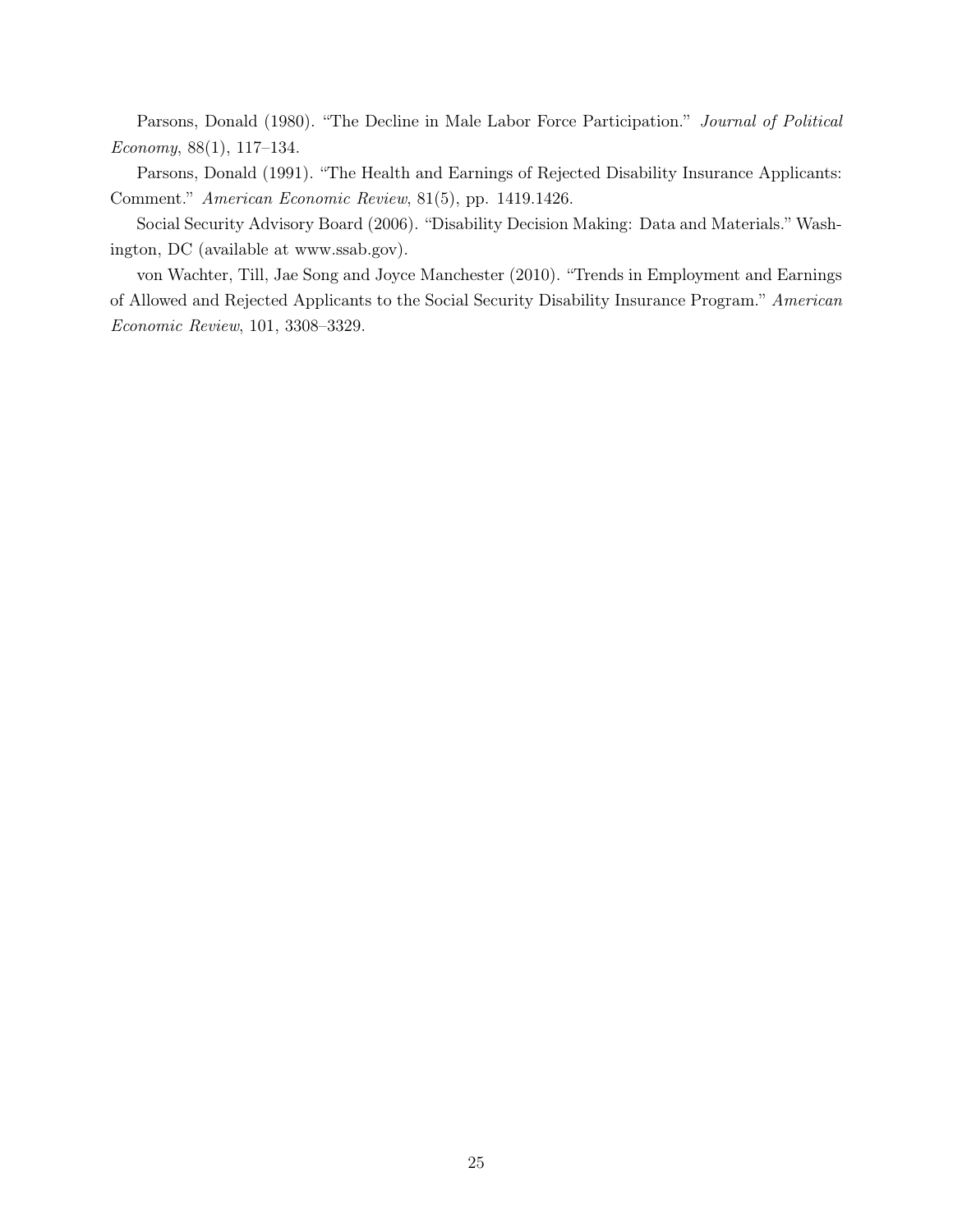

Figure 1. Conceptual Sketch of the Effects of SSDI Processing Time and Benefit Receipt on Labor Supply

Figure 2. Distribution of Examiner Mean Processing Times

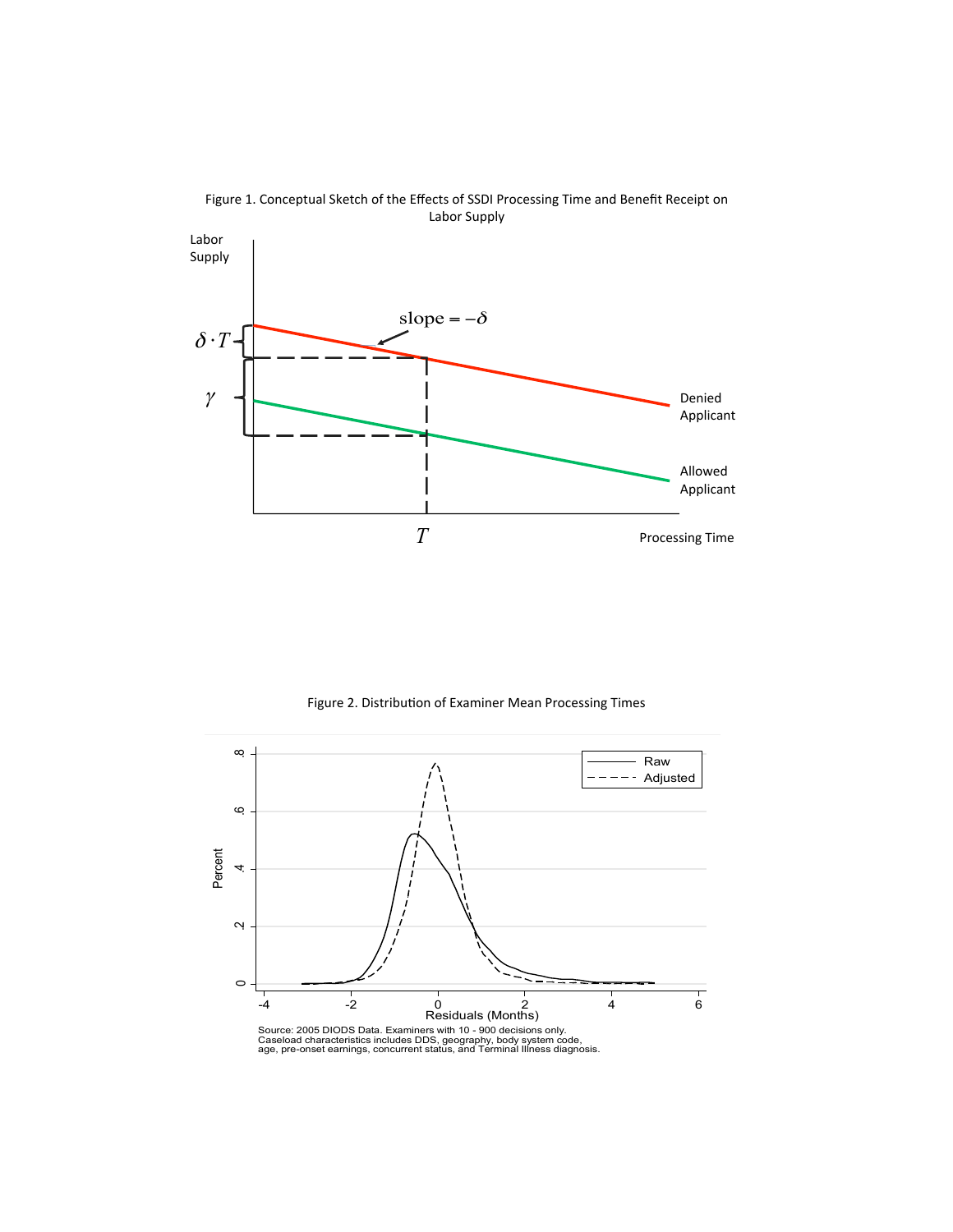Figure 3. Examples of Non-binding and Binding Processing Time



Figure 4. Scatter Plot of Residualized Examiner Allowance Rate and Residualized Examiner Waiting Time

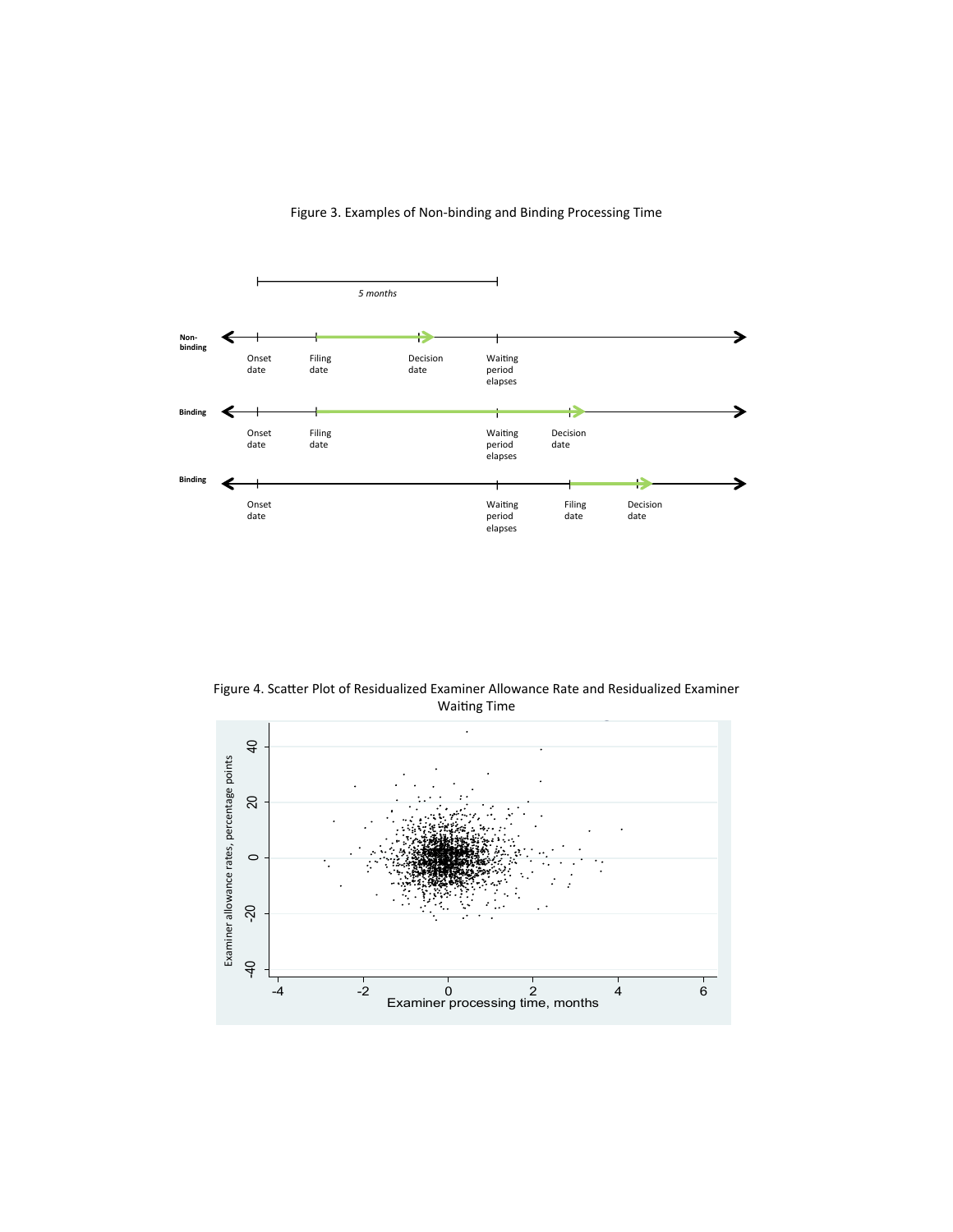|  |  | Table 1. Summary Statistics |  |
|--|--|-----------------------------|--|
|--|--|-----------------------------|--|

|                                      | All            | Initially<br>Allowed | Initially<br>Denied | Finally<br>Allowed | Finally<br>Denied |
|--------------------------------------|----------------|----------------------|---------------------|--------------------|-------------------|
| % of sample                          | 100.0%         | 33.1%                | 66.9%               | 67.7%              | 32.3%             |
| Examiner processing time (EXTIME)    | 2.93<br>(0.82) | 2.91<br>(0.82)       | 2.94<br>(0.81)      | 2.93<br>(0.83)     | 2.92<br>(0.79)    |
| Initial allowance rate               | 33.1%          | 100.0%               | 0.0%                | 48.9%              | 0.0%              |
| Continue claim   initial denial      | 64.1%          | --                   | 64.1%               | 91.3%              | 35.0%             |
| Allowance rate   continued claim     | 69.7%          | $-$                  | 69.7%               | 94.4%              | 0.5%              |
| Appeal   initial denial              | 61.2%          | $-$                  | 61.2%               | 88.7%              | 31.7%             |
| Allowance rate   appeal              | 70.4%          | --                   | 70.4%               | 93.8%              | 0.0%              |
| Reapplication   initial denial       | 15.7%          | --                   | 15.7%               | 20.1%              | 10.9%             |
| Allowance rate   reapplication       | 12.5%          | --                   | 12.5%               | 18.0%              | 1.6%              |
| DI Beneficiary by 2011               | 67.7%          | 100.0%               | 51.8%               | 100.0%             | 0.0%              |
| Concurrent claim                     | 50.1%          | 39.5%                | 55.4%               | 45.1%              | 60.6%             |
| <b>Terminal illness</b>              | 0.7%           | 1.7%                 | 0.2%                | 0.9%               | 0.2%              |
| Age                                  | 47.2           | 51.1                 | 45.2                | 49.1               | 43.2              |
|                                      | (10.9)         | (10.5)               | (10.6)              | (10.1)             | (11.6)            |
| Earnings (2008\$)                    |                |                      |                     |                    |                   |
| 3-5 years prior                      | 22,451         | 28,619               | 19,397              | 25,715             | 15,596            |
|                                      | (27, 501)      | (33, 376)            | (23, 475)           | (29, 370)          | (21, 532)         |
| 2 years later                        | 4,059          | 1,732                | 5,211               | 1,978              | 8,430             |
|                                      | (12, 349)      | (12,087)             | (12, 315)           | (10, 482)          | (14, 623)         |
| 4 years later                        | 3,688          | 1,661                | 4,651               | 1,494              | 8,173             |
|                                      | (11, 783)      | (11, 320)            | (11, 875)           | (9,303)            | (14, 686)         |
| 6 years later                        | 3,500          | 1,603                | 4,372               | 1,286              | 7,904             |
|                                      | (11,082)       | (8, 762)             | (11,898)            | (7, 487)           | (15,050)          |
| Employed (earning more than \$1,000) |                |                      |                     |                    |                   |
| 2 years later                        | 25.4%          | 11.7%                | 32.2%               | 14.4%              | 48.5%             |
| 4 years later                        | 21.3%          | 10.3%                | 26.5%               | 10.2%              | 43.8%             |
| 6 years later                        | 19.4%          | 9.7%                 | 23.8%               | 8.5%               | 40.9%             |
| Performing SGA (earning more than    |                |                      |                     |                    |                   |
| real SGA threshold)                  |                |                      |                     |                    |                   |
| 2 years later                        | 12.4%          | 3.9%                 | 16.6%               | 5.2%               | 27.4%             |
| 4 years later                        | 10.8%          | 3.6%                 | 14.3%               | 3.5%               | 25.8%             |
| 6 years later                        | 10.3%          | 3.6%                 | 13.4%               | 3.0%               | 24.9%             |
| n                                    | 1,056,367      | 349,790              | 706,577             | 715,646            | 340,721           |

Note: Standard deviations in parentheses.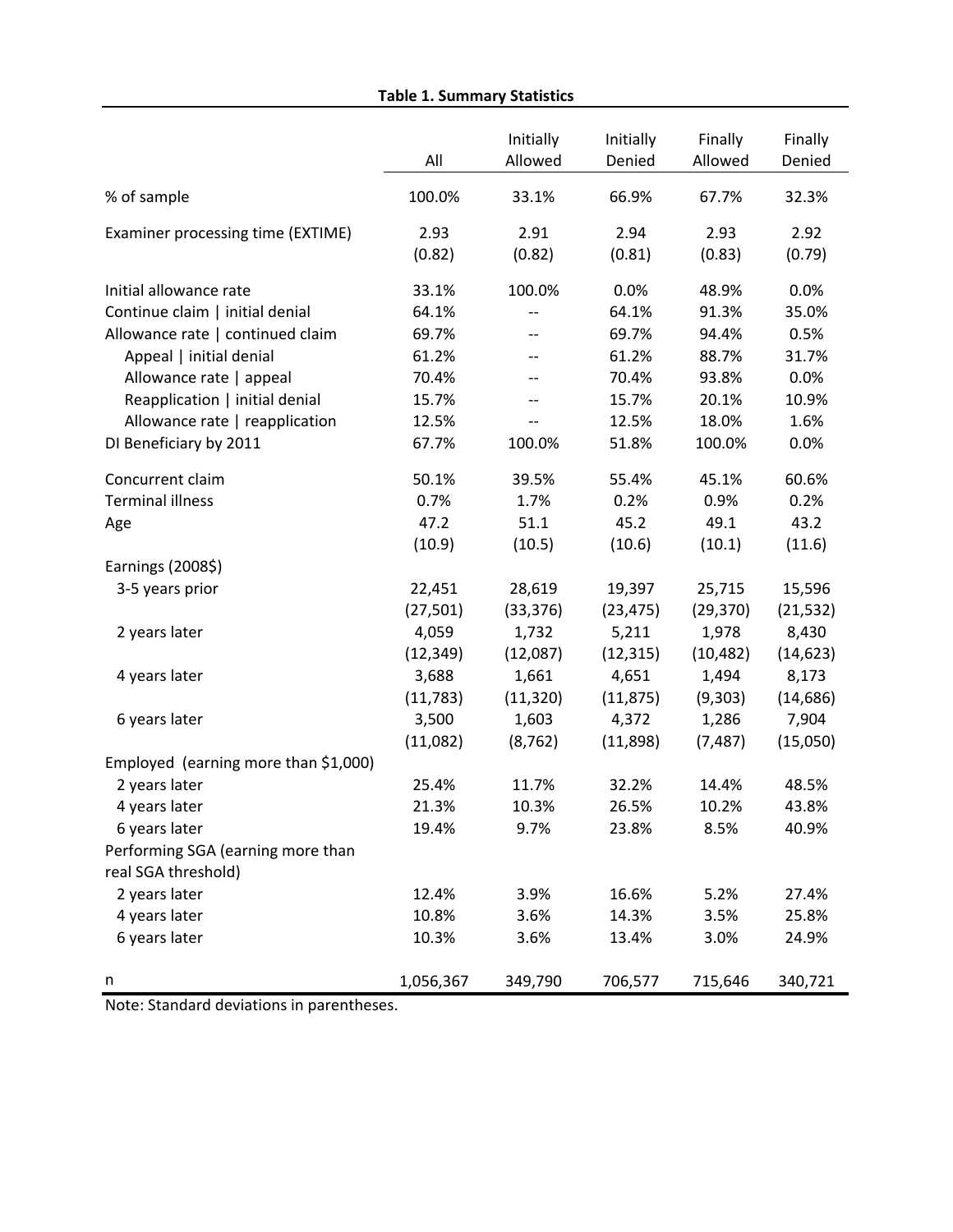|                       | % Cases | Mean | Std. Dev. | 50th Perc. 90th Perc. |      |
|-----------------------|---------|------|-----------|-----------------------|------|
| Initial               | 100.0   | 3.8  | 2.1       | 3.4                   | 6.2  |
| Time at DDS office    | 100.0   | 2.9  | 1.7       | 2.7                   | 5.1  |
| Reconsideration       | 27.8    | 9.0  | 4.0       | 8.1                   | 14.1 |
| ALJ                   | 32.4    | 33.8 | 18.9      | 29.0                  | 64.0 |
| Higher Appeals*       | 0.3     | 54.0 | 13.4      | 54.4                  | 71.4 |
| Reapplication         | 10.7    | 31.9 | 17.1      | 27.6                  | 58.4 |
|                       |         |      |           |                       |      |
| <b>Final Decision</b> | 100.0   | 14.2 | 17.7      | 5.5                   | 37.3 |

## Table 2. SSDI Processing Times in Months: **Cumulative Time from Filing to Observed Decision, by Administrative Level**

Note: \* indicates we only observe time to decision at these stages if the final decision is allowance.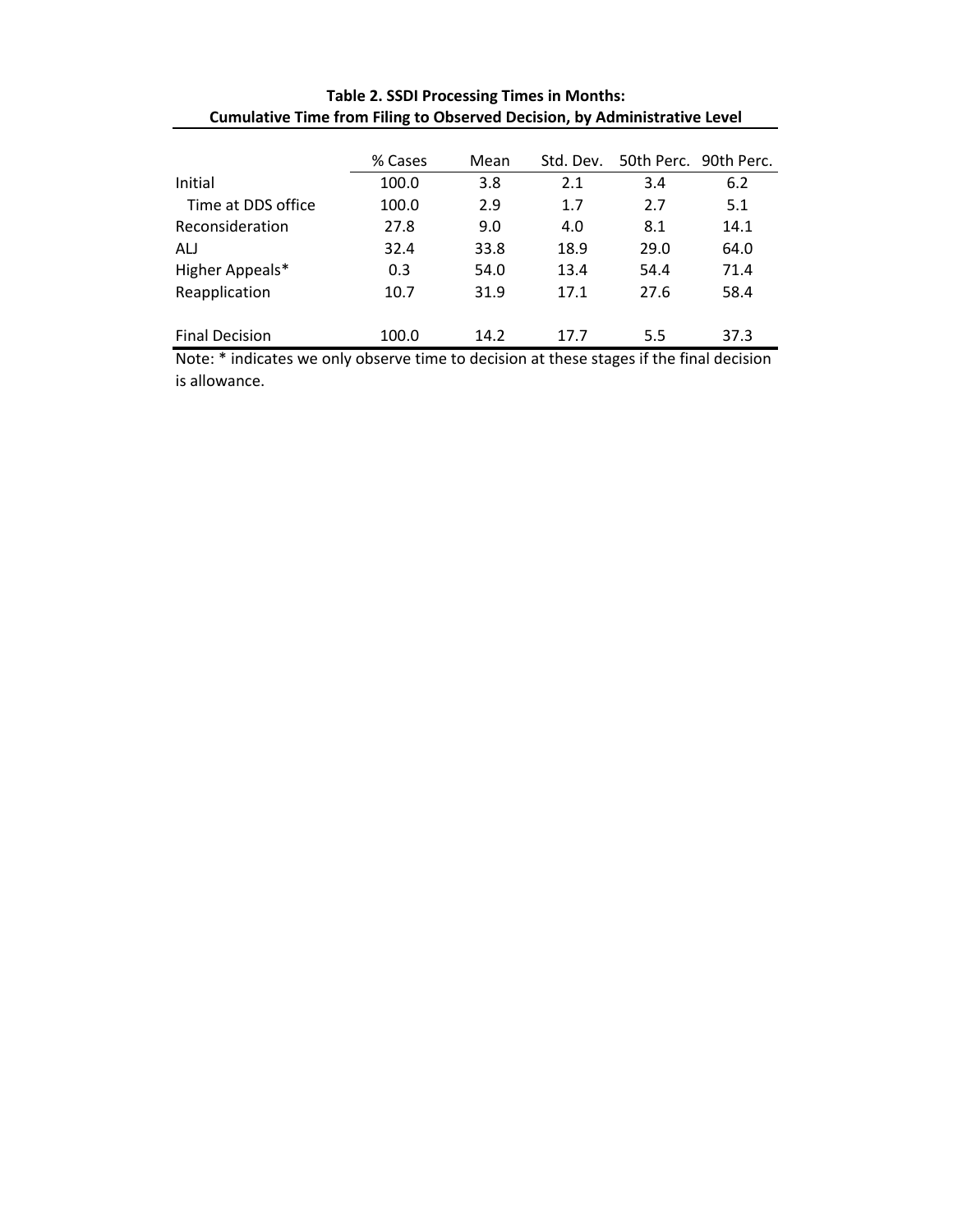|                         | Final Disposition: Allowed<br>Allowed on |                            | Initially Denied,   | <b>Final Disposition: Denied</b> |
|-------------------------|------------------------------------------|----------------------------|---------------------|----------------------------------|
|                         | Initially Allowed                        | Appeal or<br>Reapplication | Denied on<br>Appeal | Initially Denied,<br>No Appeal   |
|                         |                                          |                            |                     |                                  |
| No. observations        | 349,790                                  | 365,856                    | 119,162             | 221,559                          |
| Percentage              | 33.1%                                    | 34.6%                      | 11.3%               | 21.0%                            |
| Time at DDS             | 2.8                                      | 3.1                        | 2.9                 | 2.9                              |
|                         | (1.8)                                    | (1.6)                      | (1.6)               | (1.6)                            |
| <b>Total Processing</b> | 3.7                                      | 26.6                       | $26.2^{\circ}$      | 3.7                              |
| Time                    | (2.2)                                    | (18.8)                     | (22.7)              | (2.1)                            |
| <b>Total Processing</b> | 15.4                                     |                            |                     | 11.6 <sup>c</sup>                |
| Time, Pooled            | (17.7)                                   |                            |                     | (17.3)                           |

#### Table 3. Mean Processing Time in Months by Final Disposition

Notes: Standard deviations in parentheses. <sup>c</sup> Denotes censored due to unobserved higher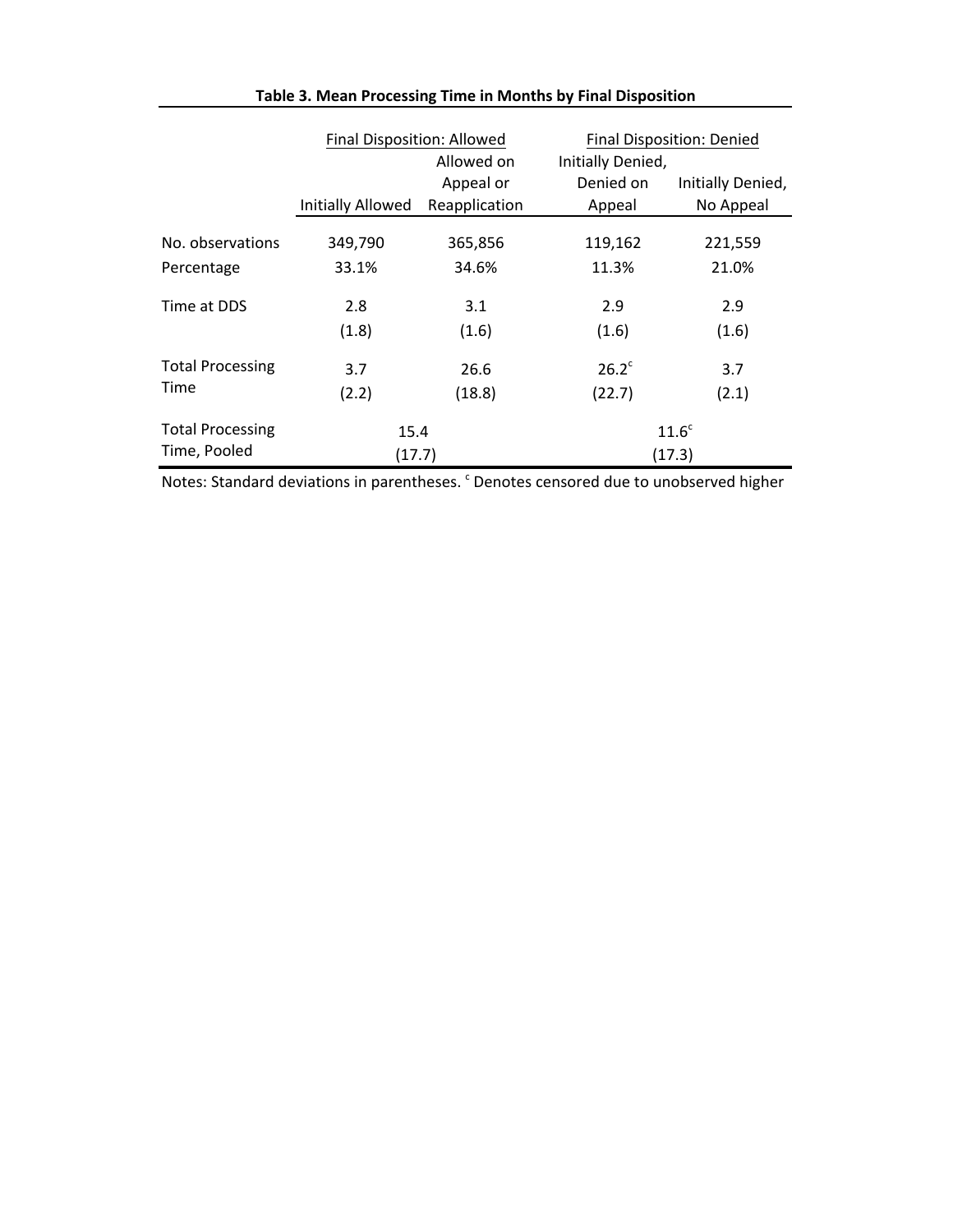|                 | <b>All Applicants</b> |                   | Initially Allowed | <b>Initially Denied</b> |                   |
|-----------------|-----------------------|-------------------|-------------------|-------------------------|-------------------|
|                 | (1)                   | (2)               | (3)               | (4)                     | (5)               |
|                 | <b>Initial Time</b>   | <b>Final Time</b> | <b>Final Time</b> | <b>Initial Time</b>     | <b>Final Time</b> |
| <b>EXTIME</b>   | $0.958***$            | $1.477***$        | $0.923***$        | $0.973***$              | $1.534***$        |
|                 | (0.0057)              | (0.0504)          | (0.0082)          | (0.0060)                | (0.0446)          |
| $R^2$           | 0.134                 | 0.005             | 0.114             | 0.146                   | 0.004             |
| Plus assignment | $0.907***$            | $0.962***$        | $0.858***$        | $0.924***$              | $1.015***$        |
| variables       | (0.0066)              | (0.0335)          | (0.0093)          | (0.0067)                | (0.0404)          |
| $R^2$           | 0.163                 | 0.044             | 0.169             | 0.168                   | 0.023             |
| Plus individual | $0.900***$            | $0.955***$        | $0.848***$        | $0.919***$              | $1.003***$        |
| characteristics | (0.0065)              | (0.0307)          | (0.0092)          | (0.0067)                | (0.0390)          |
| $R^2$           | 0.175                 | 0.104             | 0.185             | 0.179                   | 0.06              |
| n               | 1,056,367             | 1,056,367         | 349,790           | 706,577                 | 706,577           |

## Table 4. First Stage Regressions of Time to Decision on **Examiner's Average Processing Time (EXTIME)**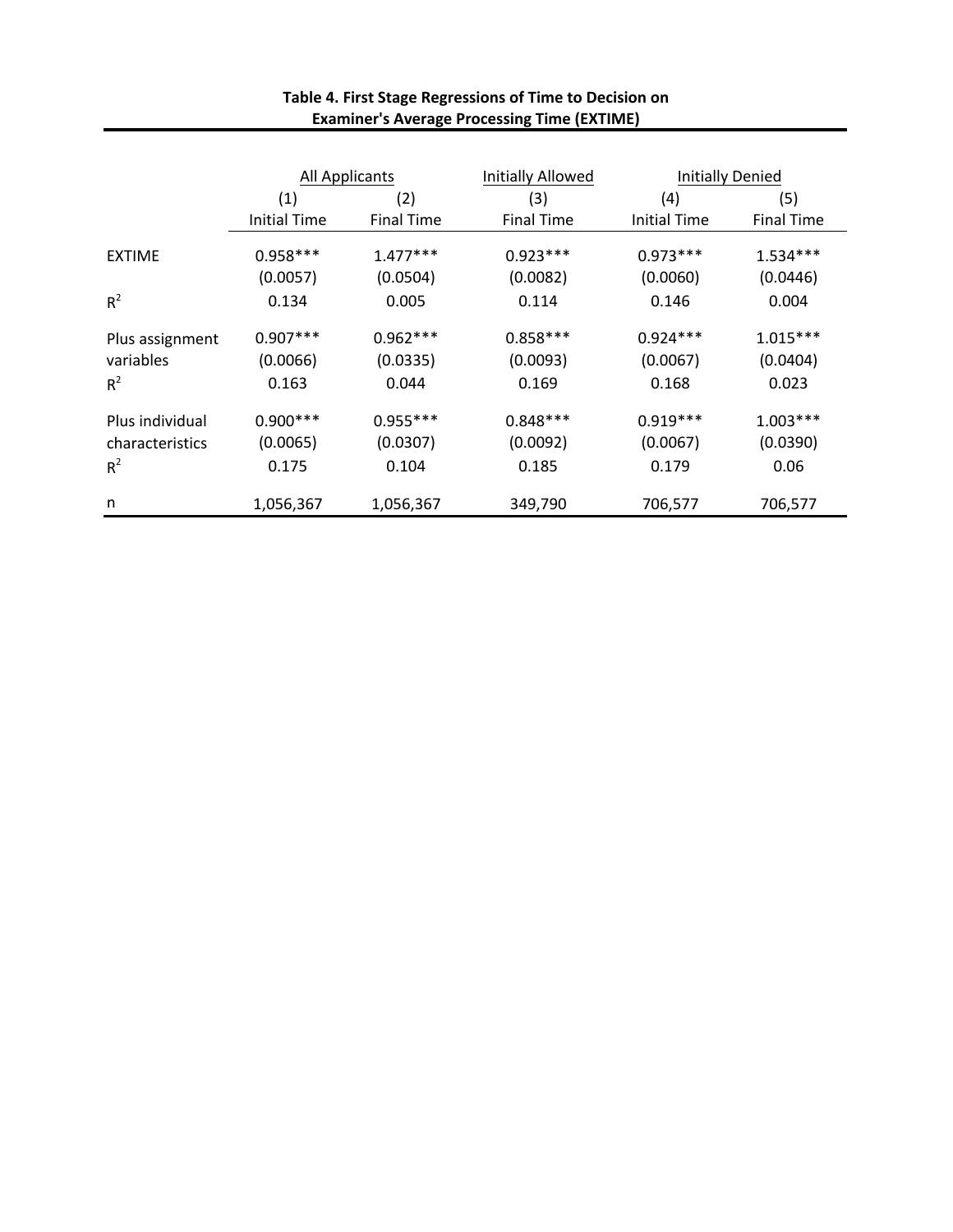| Outcome                                             | N         | Mean Dep.<br>Var. | Coeff. on<br><b>FXTIME</b> | Std. Error | $R^2$ |
|-----------------------------------------------------|-----------|-------------------|----------------------------|------------|-------|
|                                                     |           |                   |                            |            |       |
| Initial Denial                                      | 1,056,367 | 0.669             | 0.00143                    | $-0.00131$ | 0.208 |
| Continue Claim (Appeal or Reapply)   Initial Denial | 706.577   | 0.641             | $0.00274***$               | $-0.00099$ | 0.067 |
| Appeal   Initial Denial                             | 706,577   | 0.612             | $0.00533***$               | $-0.00100$ | 0.072 |
| Reapply   Initial Denial                            | 706,577   | 0.157             | $-0.00722***$              | $-0.00070$ | 0.025 |
| Receive Benefit                                     | 1,056,367 | 0.677             | $0.00256***$               | $-0.00086$ | 0.125 |

#### Table 5. Effect of Examiner Average Processing Time (EXTIME) on **Initial Determination, Appeal Rate and Benefit Receipt**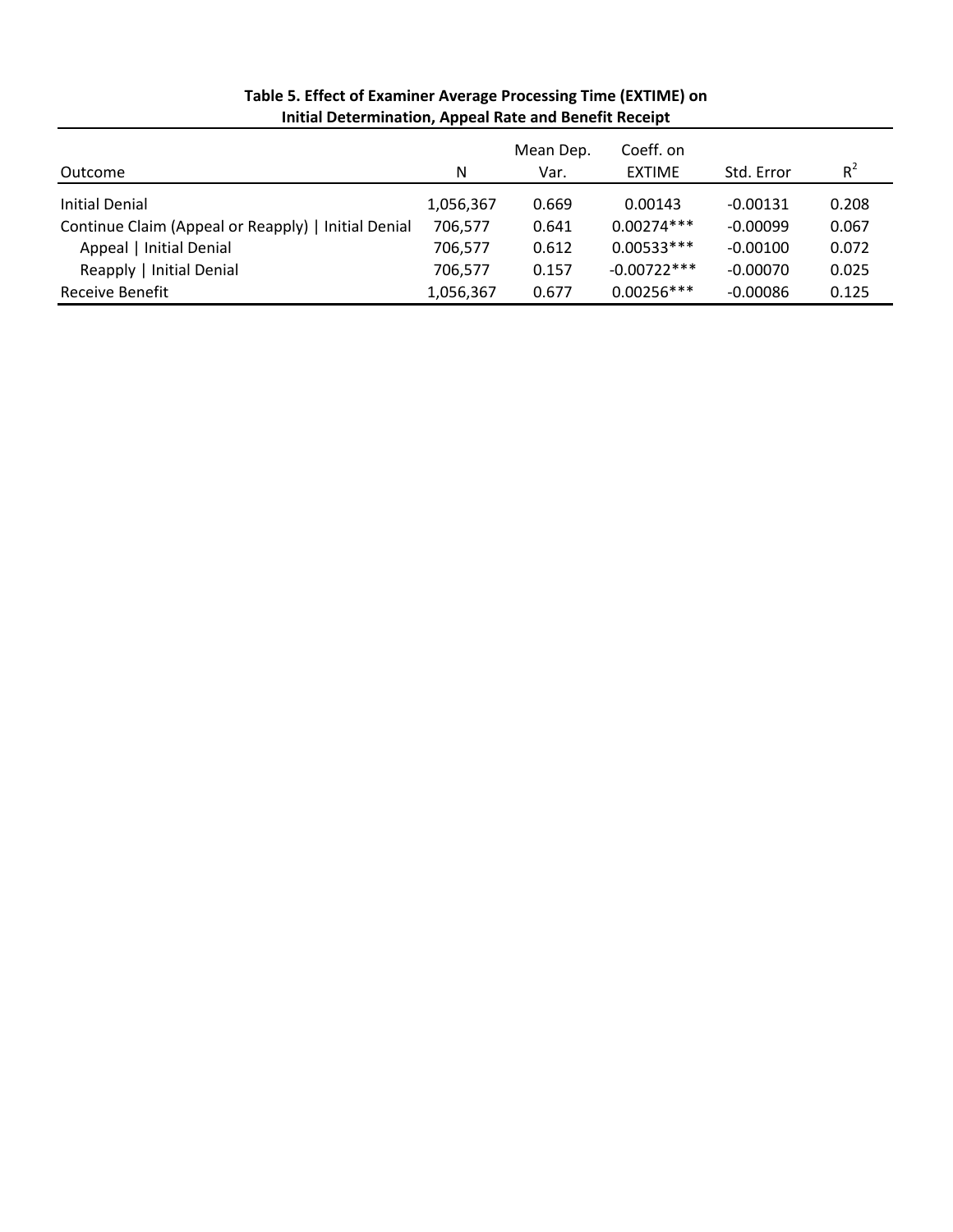|               |                     | Dependent Variable |
|---------------|---------------------|--------------------|
|               | (1)                 | (2)                |
|               | <b>SSDI Receipt</b> | <b>Final time</b>  |
| <b>EXTIME</b> | 0.00334 ***         | $0.924***$         |
|               | (0.00073)           | (0.02700)          |
| EXALLOW       | $0.172***$          | $-6.736***$        |
|               | (0.00711)           | (0.25900)          |
| $R^2$         | 0.126               | 0.105              |
| n             | 1,056,367           | 1,056,367          |

## Table 6. First Stage Regressions of SSDI Receipt and **Time to Decision on Examiner's Allowance Propensity (EXALLOW) and Average Processing Time (EXTIME)**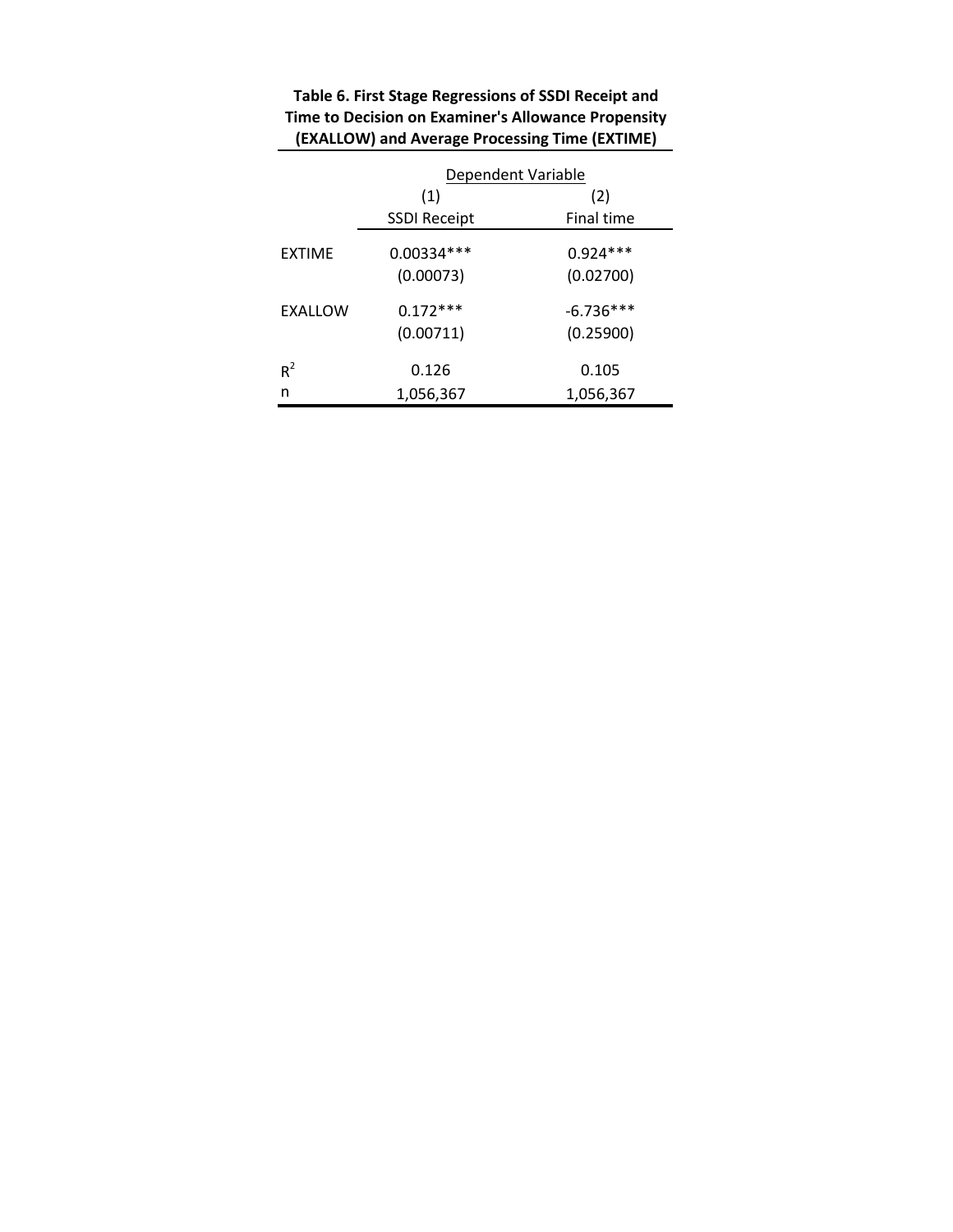|                   |                                | <b>Underly Changes of Application</b> Child |                                             |                                |                                |
|-------------------|--------------------------------|---------------------------------------------|---------------------------------------------|--------------------------------|--------------------------------|
|                   | (1)<br>2 Years Later<br>(2007) | (2)<br>3 Years Later<br>(2008)              | (3)<br>4 Years Later<br>(2009)              | (4)<br>5 Years Later<br>(2010) | (5)<br>6 Years Later<br>(2011) |
|                   |                                |                                             | A. Dependent Variable: Earn >= \$1,000/Year |                                |                                |
| Final Time (OLS)  | $-0.00213***$<br>(0.000251)    | $-0.00221***$<br>(0.000250)                 | $-0.00172***$<br>(0.000249)                 | $-0.00166$ ***<br>(0.000246)   | $-0.00195***$<br>(0.000249)    |
| $R^2$             | 0.051                          | 0.055                                       | 0.05                                        | 0.049                          | 0.053                          |
| Final Time (2SLS) | $-0.00352***$<br>(0.001100)    | $-0.00391***$<br>(0.001060)                 | $-0.00249**$<br>(0.001020)                  | $-0.00272***$<br>(0.001030)    | $-0.00350***$<br>(0.001040)    |
| $\mathsf{R}^2$    | 0.051                          | 0.054                                       | 0.05                                        | 0.049                          | 0.053                          |
|                   |                                |                                             | B. Dependent Variable: Earn >= SGA          |                                |                                |
| Final Time (OLS)  | $-0.00141***$<br>(0.000149)    | $-0.00127***$<br>(0.000154)                 | $-0.00102***$<br>(0.000151)                 | $-0.00104***$<br>(0.000149)    | $-0.00107***$<br>(0.000156)    |
| $R^2$             | 0.036                          | 0.037                                       | 0.037                                       | 0.038                          | 0.041                          |
| Final Time (2SLS) | $-0.00115*$<br>(0.000685)      | $-0.00104$<br>(0.000656)                    | $-0.00105*$<br>(0.000634)                   | $-0.00069$<br>(0.000657)       | $-0.00127*$<br>(0.000700)      |
| $R^2$             | 0.036                          | 0.037                                       | 0.037                                       | 0.038                          | 0.041                          |
|                   |                                |                                             | C. Dependent Variable: Annual Earnings      |                                |                                |
| Final Time (OLS)  | $-46.90***$<br>(8.19)          | $-52.56***$<br>(6.65)                       | $-45.55***$<br>(7.74)                       | $-44.94***$<br>(7.04)          | $-47.71***$<br>(7.06)          |
| $R^2$             | 0.039                          | 0.042                                       | 0.029                                       | 0.041                          | 0.046                          |
| Final Time (2SLS) | $-68.12$<br>(44.09)            | $-76.47**$<br>(34.89)                       | $-18.12$<br>(46.88)                         | $-51.68$<br>(36.13)            | $-71.84**$<br>(34.87)          |
| $R^2$             | 0.039                          | 0.042                                       | 0.029                                       | 0.041                          | 0.046                          |
| n                 | 349,790                        | 337,881                                     | 327,273                                     | 317,449                        | 307,869                        |

| Table 7. OLS and 2SLS Estimates: Effect of Final Time to Decision on Labor Supply Outcomes, |
|---------------------------------------------------------------------------------------------|
| <b>Initially Allowed Applicants Only</b>                                                    |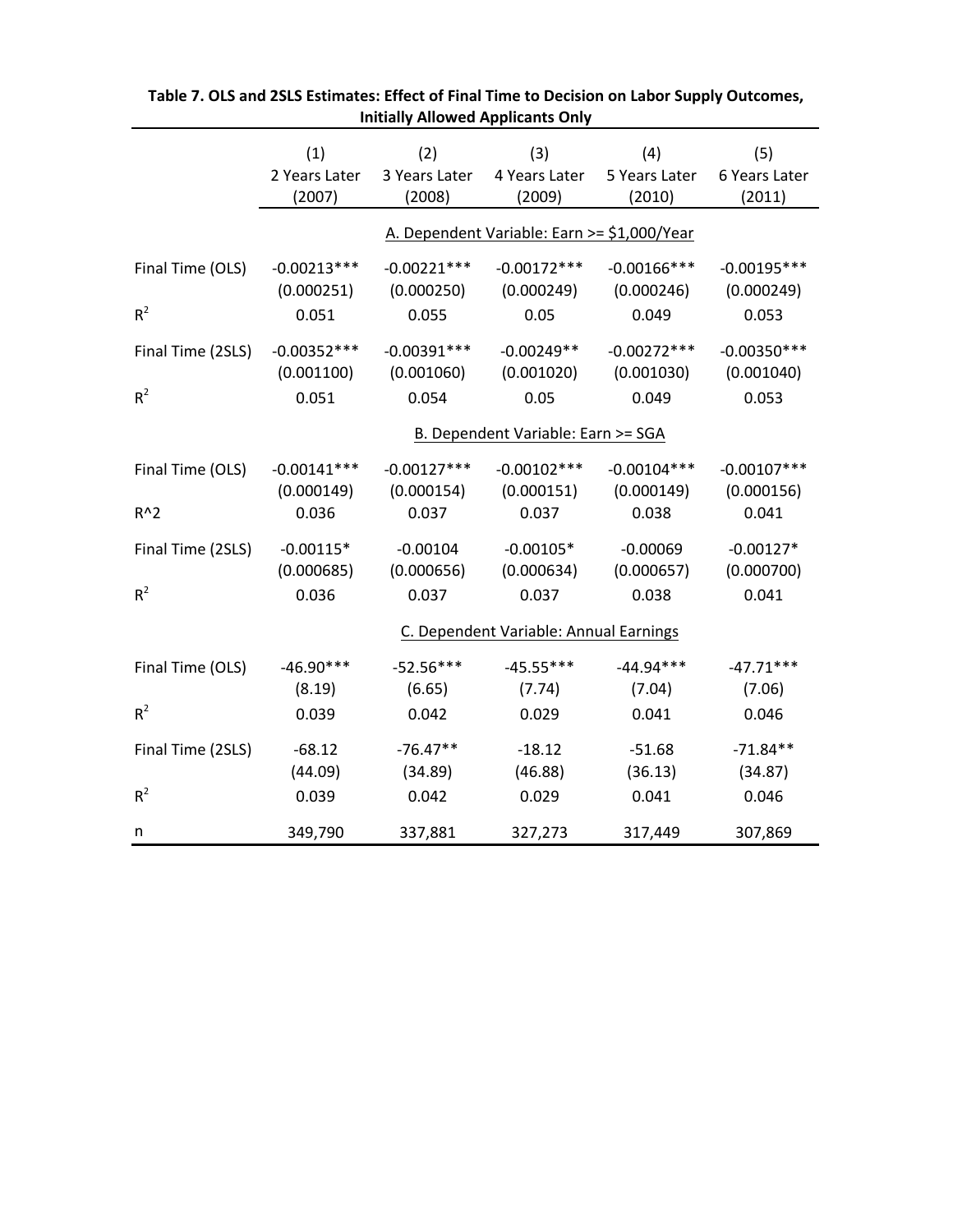|                     | (1)                     | (2)                     | (3)                     |
|---------------------|-------------------------|-------------------------|-------------------------|
|                     | 2 Years Later<br>(2007) | 4 Years Later<br>(2009) | 6 Years Later<br>(2011) |
| Time Before WP      | 0.0000505               | 0.000293                | $-0.00166$              |
|                     | (0.001200)              | (0.001010)              | (0.001120)              |
| Time After WP       | $-0.00432***$           | $-0.00313***$           | $-0.00395***$           |
|                     | (0.001140)              | (0.000948)              | (0.001020)              |
| Elapsed time        | $-0.000853***$          | $-0.000808$ ***         | $-0.000748$ ***         |
| onset to filing     | (0.00006)               | (0.00005)               | (0.00006)               |
| Residual from first | 0.00128                 | 0.000658                | 0.00152                 |
| stage               | (0.00117)               | (0.00102)               | (0.00106)               |
| $R^2$               | 0.053                   | 0.052                   | 0.054                   |
| n                   | 349,790                 | 327,273                 | 307,869                 |

#### Table 8. Effect of Time to Decision on Employment Before vs. After **Waiting Period (WP) Has Elapsed, Control Function Estimates**

Notes: See text for details of estimation. Standard errors calculated by bootstrap clustered on examiner (S=1,000).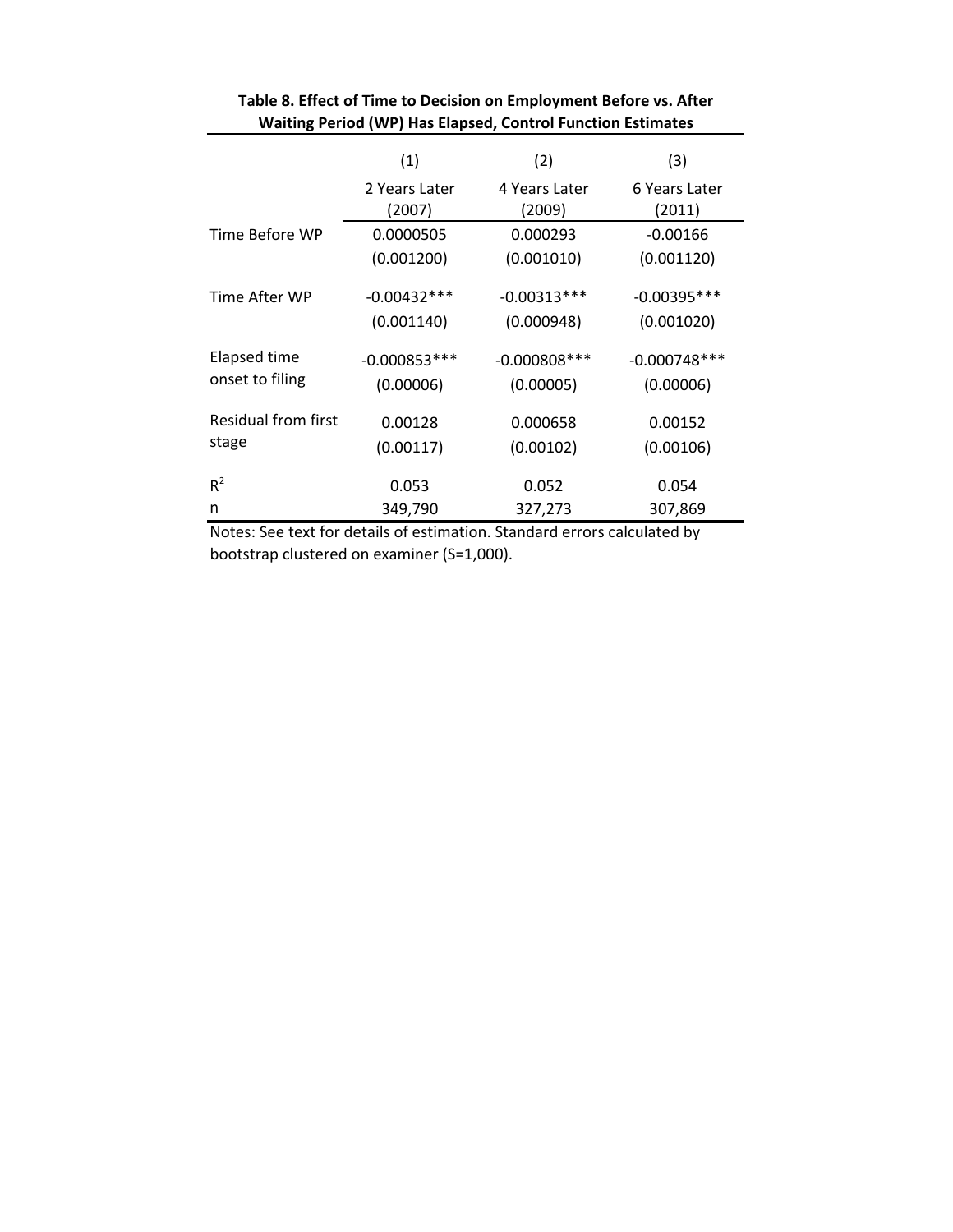|              |                                | on Employment and Earnings, 2SLS Estimates |                                             |                                |                                |
|--------------|--------------------------------|--------------------------------------------|---------------------------------------------|--------------------------------|--------------------------------|
|              | (1)<br>2 Years Later<br>(2007) | (2)<br>3 Years Later<br>(2008)             | (3)<br>4 Years Later<br>(2009)              | (4)<br>5 Years Later<br>(2010) | (5)<br>6 Years Later<br>(2011) |
|              |                                |                                            | A. Dependent Variable: Earn >= \$1,000/Year |                                |                                |
| Final time   | $-0.00355***$<br>(0.00068)     | $-0.00357***$<br>(0.00066)                 | $-0.00241***$<br>(0.00063)                  | $-0.00204***$<br>(0.00060)     | $-0.00245***$<br>(0.00059)     |
| SSDI receipt | $-0.479***$<br>(0.04070)       | $-0.434***$<br>(0.03980)                   | $-0.317***$<br>(0.03810)                    | $-0.289***$<br>(0.03650)       | $-0.291***$<br>(0.03570)       |
| $R^2$        | 0.126                          | 0.167                                      | 0.191                                       | 0.198                          | 0.203                          |
|              |                                |                                            | B. Dependent Variable: Earn >= SGA          |                                |                                |
| Final time   | $-0.00115**$<br>(0.00050)      | $-0.00145***$<br>(0.00052)                 | $-0.00111**$<br>(0.00048)                   | $-0.00101**$<br>(0.00047)      | $-0.00129***$<br>(0.00047)     |
| SSDI receipt | $-0.290***$<br>(0.03100)       | $-0.266***$<br>(0.03120)                   | $-0.194***$<br>(0.02890)                    | $-0.186***$<br>(0.02810)       | $-0.185***$<br>(0.02840)       |
| $R^2$        | 0.123                          | 0.15                                       | 0.151                                       | 0.155                          | 0.158                          |
|              |                                |                                            | C. Dependent Variable: Annual Earnings      |                                |                                |
| Final time   | $-52.05**$<br>(21.11)          | $-50.04**$<br>(19.46)                      | $-36.05*$<br>(21.18)                        | $-43.03**$<br>(18.53)          | $-52.55***$<br>(18.64)         |
| SSDI receipt | $-8,121***$<br>(1193.00)       | $-6,852***$<br>(1099.00)                   | $-4,907***$<br>(1127.00)                    | $-4,477***$<br>(1045.00)       | $-5,107***$<br>(1066.00)       |
| $R^2$        | 0.12                           | 0.139                                      | 0.119                                       | 0.132                          | 0.137                          |
| n            | 1,056,367                      | 1,035,835                                  | 1,016,380                                   | 997,368                        | 978,122                        |

| Table 9. Joint Estimation of Effect of SSDI Receipt and Time to Decision |
|--------------------------------------------------------------------------|
| on Employment and Earnings, 2SLS Estimates                               |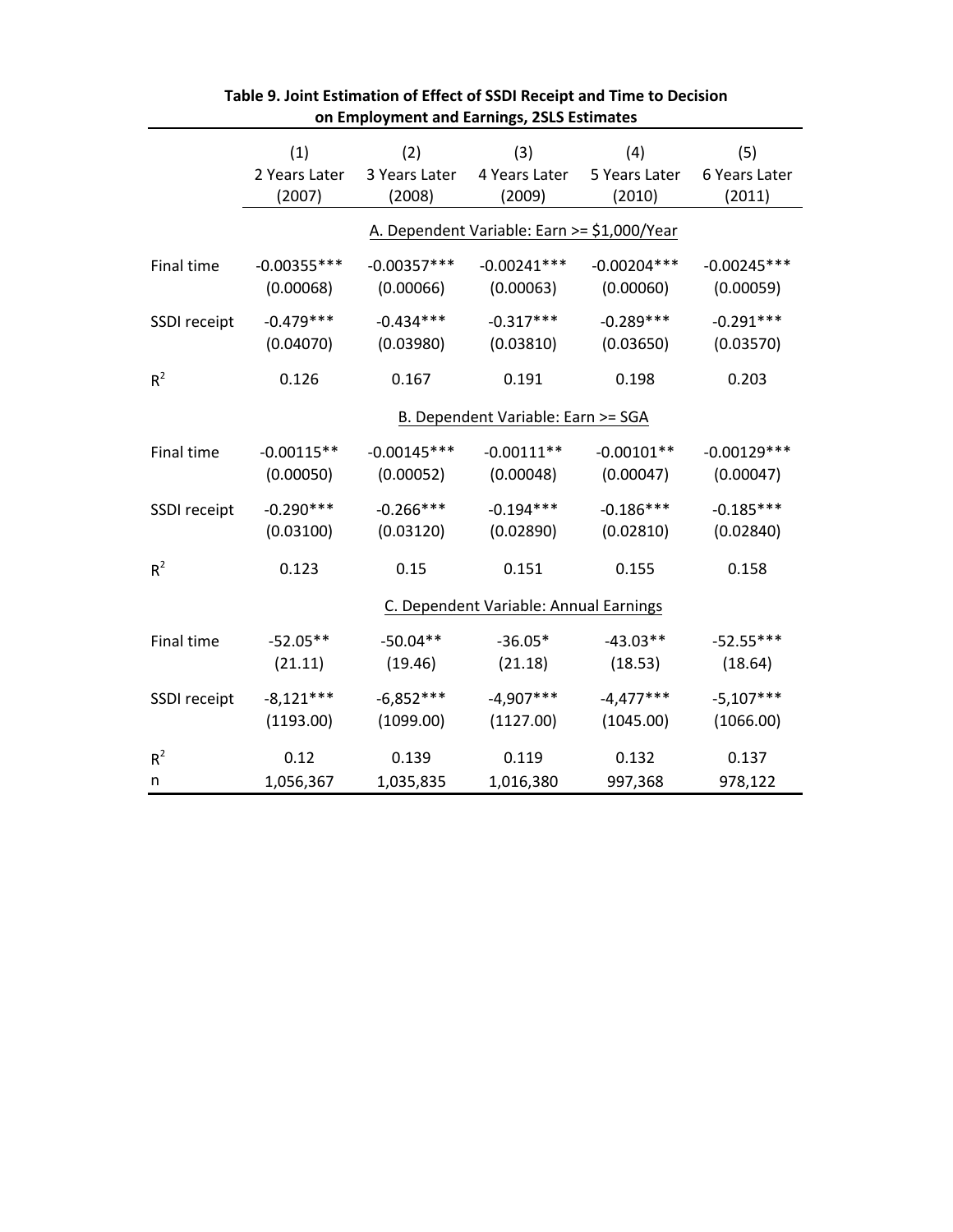|              | (1)                                            | (2)            | (3)           | (4)           | (5)           |  |  |
|--------------|------------------------------------------------|----------------|---------------|---------------|---------------|--|--|
|              | 2 Years Later                                  | 3 Years Later  | 4 Years Later | 5 Years Later | 6 Years Later |  |  |
|              | (2007)                                         | (2008)         | (2009)        | (2010)        | (2011)        |  |  |
|              | A. Primary Impairment Mental Disorder          |                |               |               |               |  |  |
| Final time   | $-0.00398**$                                   | $-0.00343*$    | $-0.0015$     | $-0.00348**$  | $-0.00340**$  |  |  |
|              | (0.00182)                                      | (0.00175)      | (0.00161)     | (0.00157)     | (0.00157)     |  |  |
| SSDI receipt | $-0.500***$                                    | $-0.486***$    | $-0.345***$   | $-0.446***$   | $-0.399***$   |  |  |
|              | (0.088)                                        | (0.085)        | (0.080)       | (0.080)       | (0.078)       |  |  |
| $R^2$        | 0.103                                          | 0.131          | 0.163         | 0.13          | 0.151         |  |  |
| n            | 219,341                                        | 217,086        | 214,736       | 212,174       | 209,557       |  |  |
|              | B. Primary Impairment Musculoskeletal Disorder |                |               |               |               |  |  |
| Final time   | $-0.00410***$                                  | $-0.00366$ *** | $-0.00267***$ | $-0.00237**$  | $-0.00277***$ |  |  |
|              | (0.00102)                                      | (0.00101)      | (0.00096)     | (0.00093)     | (0.00092)     |  |  |
| SSDI receipt | $-0.406***$                                    | $-0.366***$    | $-0.247***$   | $-0.179***$   | $-0.202***$   |  |  |
|              | (0.06560)                                      | (0.06380)      | (0.06150)     | (0.05920)     | (0.05860)     |  |  |
| $R^2$        | 0.167                                          | 0.210          | 0.213         | 0.206         | 0.222         |  |  |
| n            | 400,061                                        | 396,252        | 392,299       | 388,096       | 383,530       |  |  |

#### Table 10. Joint Estimation of Effect of SSDI Receipt and Time to Decision on Probability of Earnings Exceeding \$1,000/yr, Claimants with Mental or Musculoskeletal **Disorder as Primary Impairment**